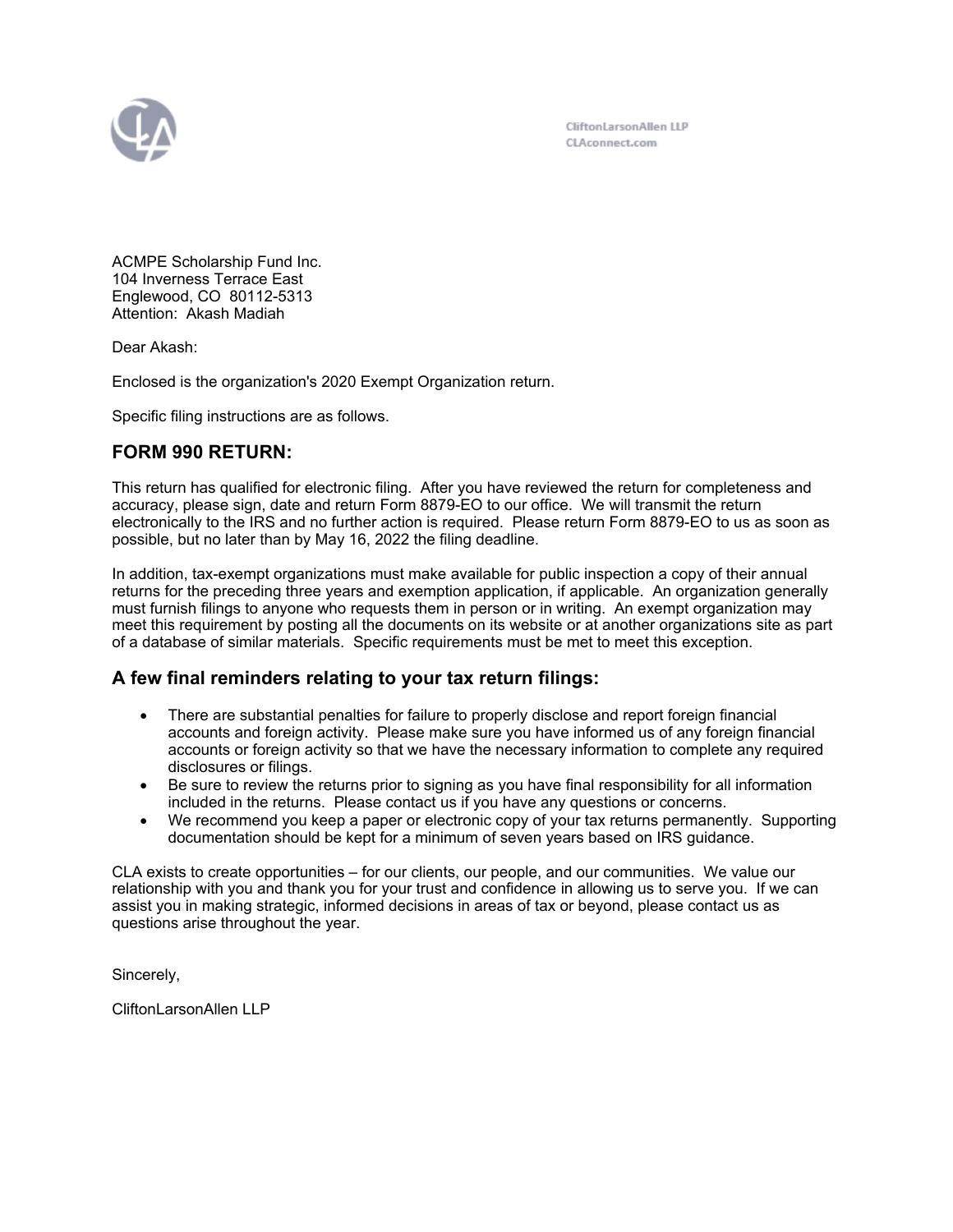

CliftonLarsonAllen LLP CLAconnect.com

# **ACMPE SCHOLARSHIP FUND INC.**

# **FORM 990 INCOME TAX RETURN**

**FOR YEAR ENDED JUNE 30, 2021**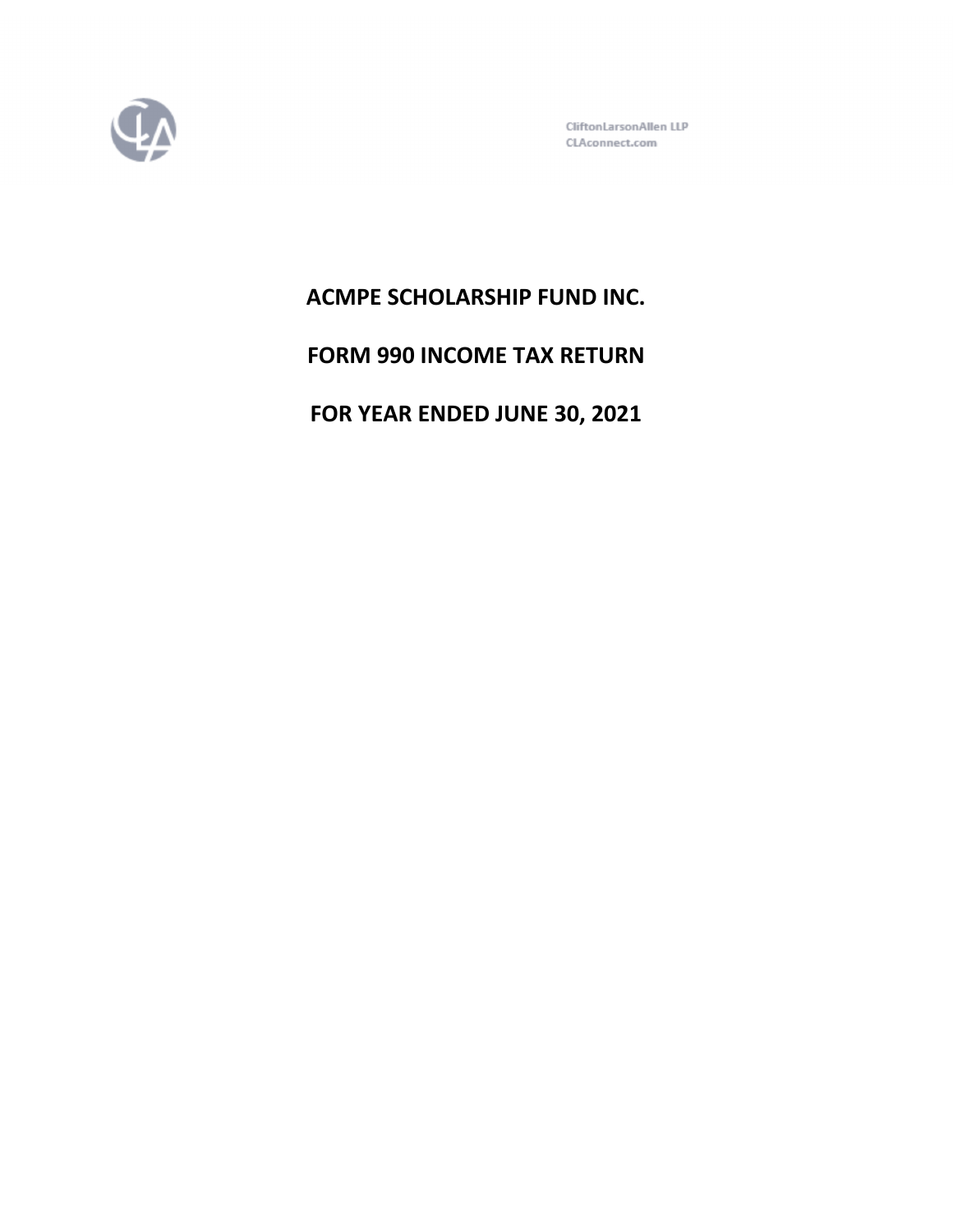|                                                        | ***** THIS IS NOT A FILEABLE COPY *****                                                                                                                                                                                                                                                                                                                                                                                                                                                                                                                                                                                      |                            |                                                   |
|--------------------------------------------------------|------------------------------------------------------------------------------------------------------------------------------------------------------------------------------------------------------------------------------------------------------------------------------------------------------------------------------------------------------------------------------------------------------------------------------------------------------------------------------------------------------------------------------------------------------------------------------------------------------------------------------|----------------------------|---------------------------------------------------|
| Form 8879-EO                                           | IRS e-file Signature Authorization<br>for an Exempt Organization                                                                                                                                                                                                                                                                                                                                                                                                                                                                                                                                                             |                            | OMB No. 1545-0047                                 |
|                                                        | For calendar year 2020, or fiscal year beginning $JUL$ $1$ , 2020, and ending $JUN$ $30$ , 20 $21$                                                                                                                                                                                                                                                                                                                                                                                                                                                                                                                           |                            |                                                   |
|                                                        | Do not send to the IRS. Keep for your records.                                                                                                                                                                                                                                                                                                                                                                                                                                                                                                                                                                               |                            | 2020                                              |
| Department of the Treasury<br>Internal Revenue Service | Go to www.irs.gov/Form8879EO for the latest information.                                                                                                                                                                                                                                                                                                                                                                                                                                                                                                                                                                     |                            |                                                   |
| Name of exempt organization or person subject to tax   |                                                                                                                                                                                                                                                                                                                                                                                                                                                                                                                                                                                                                              |                            | Taxpayer identification number                    |
|                                                        | ACMPE SCHOLARSHIP FUND INC.                                                                                                                                                                                                                                                                                                                                                                                                                                                                                                                                                                                                  |                            | 20-1366779                                        |
| Name and title of officer or person subject to tax     |                                                                                                                                                                                                                                                                                                                                                                                                                                                                                                                                                                                                                              |                            |                                                   |
| <b>AKASH MADIAH</b><br><b>CFO</b>                      |                                                                                                                                                                                                                                                                                                                                                                                                                                                                                                                                                                                                                              |                            |                                                   |
| Part I                                                 | Type of Return and Return Information (Whole Dollars Only)                                                                                                                                                                                                                                                                                                                                                                                                                                                                                                                                                                   |                            |                                                   |
|                                                        | Check the box for the return for which you are using this Form 8879-EO and enter the applicable amount, if any, from the return. If you<br>check the box on line 1a, 2a, 3a, 4a, 5a, 6a, or 7a below, and the amount on that line for the return being filed with this form was<br>blank, then leave line 1b, 2b, 3b, 4b, 5b, 6b, or 7b, whichever is applicable, blank (do not enter -0-). But, if you entered -0- on the<br>return, then enter -0- on the applicable line below. Do not complete more than one line in Part I.                                                                                             |                            |                                                   |
|                                                        |                                                                                                                                                                                                                                                                                                                                                                                                                                                                                                                                                                                                                              |                            |                                                   |
| 2a Form 990-EZ check here $\blacktriangleright$        |                                                                                                                                                                                                                                                                                                                                                                                                                                                                                                                                                                                                                              |                            |                                                   |
| 3a Form 1120-POL check here                            |                                                                                                                                                                                                                                                                                                                                                                                                                                                                                                                                                                                                                              |                            |                                                   |
| 4a Form 990-PF check here                              | ▶                                                                                                                                                                                                                                                                                                                                                                                                                                                                                                                                                                                                                            |                            |                                                   |
| 5a Form 8868 check here                                |                                                                                                                                                                                                                                                                                                                                                                                                                                                                                                                                                                                                                              |                            |                                                   |
| 6a Form 990-T check here                               |                                                                                                                                                                                                                                                                                                                                                                                                                                                                                                                                                                                                                              |                            |                                                   |
| 7a Form 4720 check here<br>Part II                     | Declaration and Signature Authorization of Officer or Person Subject to Tax                                                                                                                                                                                                                                                                                                                                                                                                                                                                                                                                                  |                            |                                                   |
|                                                        | Under penalties of perjury, I declare that $\boxed{\mathbf{X}}$ I am an officer of the above organization or $\boxed{\phantom{\mathbf{X}}}$ I am a person subject to tax with respect to                                                                                                                                                                                                                                                                                                                                                                                                                                     |                            |                                                   |
| (name of organization)                                 | E(N)                                                                                                                                                                                                                                                                                                                                                                                                                                                                                                                                                                                                                         |                            | and that I have examined a copy                   |
| PIN: check one box only                                | a payment, I must contact the U.S. Treasury Financial Agent at 1-888-353-4537 no later than 2 business days prior to the payment<br>(settlement) date. I also authorize the financial institutions involved in the processing of the electronic payment of taxes to receive<br>confidential information necessary to answer inquiries and resolve issues related to the payment. I have selected a personal<br>identification number (PIN) as my signature for the electronic return and, if applicable, the consent to electronic funds withdrawal.                                                                         |                            |                                                   |
|                                                        | $\boxed{X}$   authorize CLIFTONLARSONALLEN LLP                                                                                                                                                                                                                                                                                                                                                                                                                                                                                                                                                                               | to enter my PIN            | 57105                                             |
|                                                        | ERO firm name                                                                                                                                                                                                                                                                                                                                                                                                                                                                                                                                                                                                                |                            | Enter five numbers, but<br>do not enter all zeros |
|                                                        | as my signature on the tax year 2020 electronically filed return. If I have indicated within this return that a copy of the return is being filed with<br>a state agency(ies) regulating charities as part of the IRS Fed/State program, I also authorize the aforementioned ERO to enter my<br>PIN on the return's disclosure consent screen.<br>As an officer or person subject to tax with respect to the organization, I will enter my PIN as my signature on the tax year 2020<br>electronically filed return. If I have indicated within this return that a copy of the return is being filed with a state agency(ies) |                            |                                                   |
| Signature of officer or person subject to tax          | regulating charities as part of the IRS Fed/State program, I will enter my PIN on the return's disclosure consent screen.<br>***** THIS IS NOT A FILEABLE COPY ***                                                                                                                                                                                                                                                                                                                                                                                                                                                           | Date $\blacktriangleright$ |                                                   |
| Part III                                               | <b>Certification and Authentication</b>                                                                                                                                                                                                                                                                                                                                                                                                                                                                                                                                                                                      |                            |                                                   |
|                                                        | <b>ERO's EFIN/PIN.</b> Enter your six-digit electronic filing identification<br>84780355902<br>number (EFIN) followed by your five-digit self-selected PIN.                                                                                                                                                                                                                                                                                                                                                                                                                                                                  |                            |                                                   |
|                                                        | Do not enter all zeros                                                                                                                                                                                                                                                                                                                                                                                                                                                                                                                                                                                                       |                            |                                                   |
| IRS e-file Providers for Business Returns.             | I certify that the above numeric entry is my PIN, which is my signature on the 2020 electronically filed return indicated above. I confirm<br>that I am submitting this return in accordance with the requirements of Pub. 4163, Modernized e-File (MeF) Information for Authorized                                                                                                                                                                                                                                                                                                                                          |                            |                                                   |
| $ERO's$ signature $\triangleright$ SARAH HINTZ         | Date $\triangleright$ 12/15/21                                                                                                                                                                                                                                                                                                                                                                                                                                                                                                                                                                                               |                            |                                                   |
|                                                        | <b>ERO Must Retain This Form - See Instructions</b><br>Do Not Submit This Form to the IRS Unless Requested To Do So                                                                                                                                                                                                                                                                                                                                                                                                                                                                                                          |                            |                                                   |
|                                                        | LHA For Paperwork Reduction Act Notice, see instructions.                                                                                                                                                                                                                                                                                                                                                                                                                                                                                                                                                                    |                            | Form 8879-EO (2020)                               |
| 023051 11-03-20                                        |                                                                                                                                                                                                                                                                                                                                                                                                                                                                                                                                                                                                                              |                            |                                                   |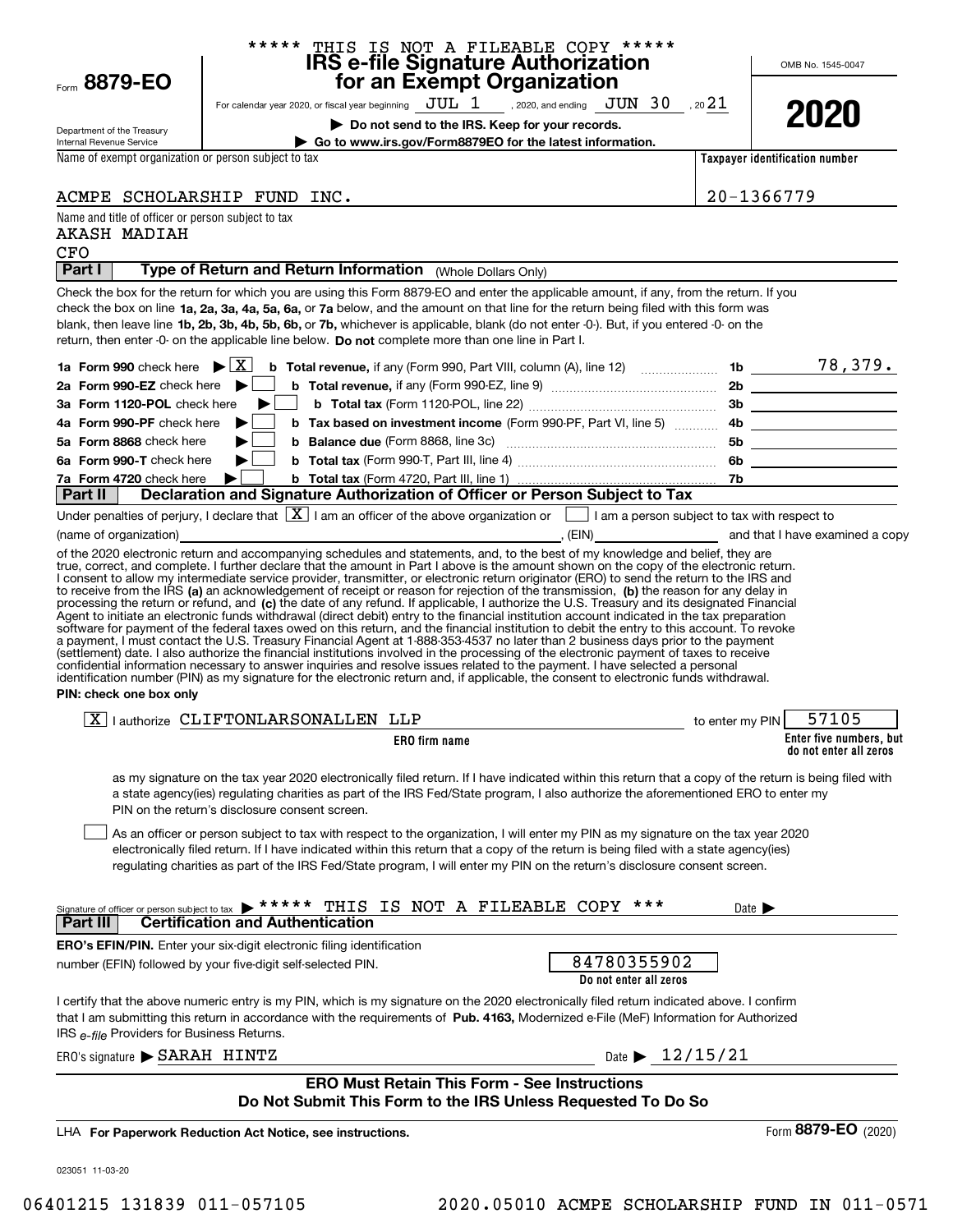(Rev. January 2020)

## **Application for Automatic Extension of Time To File an Exempt Organization Return**

Department of the Treasury Internal Revenue Service

**| File a separate application for each return.**

**| Go to www.irs.gov/Form8868 for the latest information.**

**Electronic filing (e-file).**  You can electronically file Form 8868 to request a 6-month automatic extension of time to file any of the filing of this form, visit www.irs.gov/e-file-providers/e-file-for-charities-and-non-profits. forms listed below with the exception of Form 8870, Information Return for Transfers Associated With Certain Personal Benefit Contracts, for which an extension request must be sent to the IRS in paper format (see instructions). For more details on the electronic

## **Automatic 6-Month Extension of Time.** Only submit original (no copies needed).

All corporations required to file an income tax return other than Form 990-T (including 1120-C filers), partnerships, REMICs, and trusts must use Form 7004 to request an extension of time to file income tax returns.

| Type or<br>Name of exempt organization or other filer, see instructions. |                                                                                                                                                    |        |                                                                                | Taxpayer identification number (TIN) |                                              |                         |
|--------------------------------------------------------------------------|----------------------------------------------------------------------------------------------------------------------------------------------------|--------|--------------------------------------------------------------------------------|--------------------------------------|----------------------------------------------|-------------------------|
| print                                                                    | ACMPE SCHOLARSHIP FUND INC.                                                                                                                        |        |                                                                                |                                      |                                              | 20-1366779              |
| File by the<br>due date for<br>filing your<br>return. See                | Number, street, and room or suite no. If a P.O. box, see instructions.<br>104 INVERNESS TERRACE EAST                                               |        |                                                                                |                                      |                                              |                         |
| instructions.                                                            | City, town or post office, state, and ZIP code. For a foreign address, see instructions.<br>ENGLEWOOD, CO 80112-5313                               |        |                                                                                |                                      |                                              |                         |
|                                                                          | Enter the Return Code for the return that this application is for (file a separate application for each return)                                    |        |                                                                                |                                      |                                              | 0 1                     |
| Application                                                              |                                                                                                                                                    | Return | Application                                                                    |                                      |                                              | Return                  |
| Is For                                                                   |                                                                                                                                                    | Code   | Is For                                                                         |                                      |                                              | Code                    |
|                                                                          | Form 990 or Form 990-EZ                                                                                                                            | 01     | Form 990-T (corporation)                                                       |                                      |                                              | 07                      |
| Form 990-BL                                                              |                                                                                                                                                    | 02     | Form 1041-A                                                                    |                                      |                                              | 08                      |
|                                                                          | Form 4720 (individual)                                                                                                                             | 03     | Form 4720 (other than individual)                                              |                                      |                                              | 09                      |
| Form 990-PF                                                              |                                                                                                                                                    | 04     | Form 5227                                                                      |                                      |                                              | 10                      |
|                                                                          | Form 990-T (sec. 401(a) or 408(a) trust)                                                                                                           | 05     | Form 6069                                                                      |                                      |                                              | 11                      |
|                                                                          | Form 990-T (trust other than above)                                                                                                                | 06     | Form 8870                                                                      |                                      |                                              | 12                      |
|                                                                          | <b>AKASH MADIAH</b><br>• The books are in the care of $\blacktriangleright$ 104 INVERNESS TERRACE EAST - ENGLEWOOD, CO 80112-5313                  |        |                                                                                |                                      |                                              |                         |
|                                                                          | Telephone No. > 303-799-1111                                                                                                                       |        | Fax No. $\blacktriangleright$                                                  |                                      |                                              |                         |
|                                                                          | If this is for a Group Return, enter the organization's four digit Group Exemption Number (GEN) [f this is for the whole group, check this         |        |                                                                                |                                      |                                              |                         |
| $box \blacktriangleright$                                                | . If it is for part of the group, check this box $\blacktriangleright$                                                                             |        | and attach a list with the names and TINs of all members the extension is for. |                                      |                                              |                         |
|                                                                          |                                                                                                                                                    |        |                                                                                |                                      |                                              |                         |
| 1                                                                        | I request an automatic 6-month extension of time until                                                                                             |        | MAY 16, 2022                                                                   |                                      | , to file the exempt organization return for |                         |
|                                                                          | the organization named above. The extension is for the organization's return for:                                                                  |        |                                                                                |                                      |                                              |                         |
|                                                                          | calendar year _______ or                                                                                                                           |        |                                                                                |                                      |                                              |                         |
|                                                                          | $\blacktriangleright$ $\underline{X}$ tax year beginning $\underline{JUL}$ 1, 2020                                                                 |        | $\_$ , and ending $\_$ $\rm JUN$ $~30$ , $~2021$                               |                                      |                                              |                         |
|                                                                          |                                                                                                                                                    |        |                                                                                |                                      |                                              |                         |
| $\mathbf{2}$                                                             | If the tax year entered in line 1 is for less than 12 months, check reason:<br>Change in accounting period                                         |        | Initial return                                                                 | Final return                         |                                              |                         |
| За                                                                       | If this application is for Forms 990-BL, 990-PF, 990-T, 4720, or 6069, enter the tentative tax, less                                               |        |                                                                                |                                      |                                              |                         |
|                                                                          | any nonrefundable credits. See instructions.                                                                                                       |        |                                                                                | За                                   | \$                                           | $0$ .                   |
| b                                                                        | If this application is for Forms 990-PF, 990-T, 4720, or 6069, enter any refundable credits and                                                    |        |                                                                                |                                      |                                              |                         |
|                                                                          | estimated tax payments made. Include any prior year overpayment allowed as a credit.                                                               |        |                                                                                | 3b                                   | \$                                           | 0.                      |
| c                                                                        | <b>Balance due.</b> Subtract line 3b from line 3a. Include your payment with this form, if required, by                                            |        |                                                                                |                                      |                                              |                         |
|                                                                          | using EFTPS (Electronic Federal Tax Payment System). See instructions.                                                                             |        |                                                                                | 3 <sub>c</sub>                       |                                              | 0.                      |
| instructions.                                                            | Caution: If you are going to make an electronic funds withdrawal (direct debit) with this Form 8868, see Form 8453-EO and Form 8879-EO for payment |        |                                                                                |                                      |                                              |                         |
| LHA                                                                      | For Privacy Act and Paperwork Reduction Act Notice, see instructions.                                                                              |        |                                                                                |                                      |                                              | Form 8868 (Rev. 1-2020) |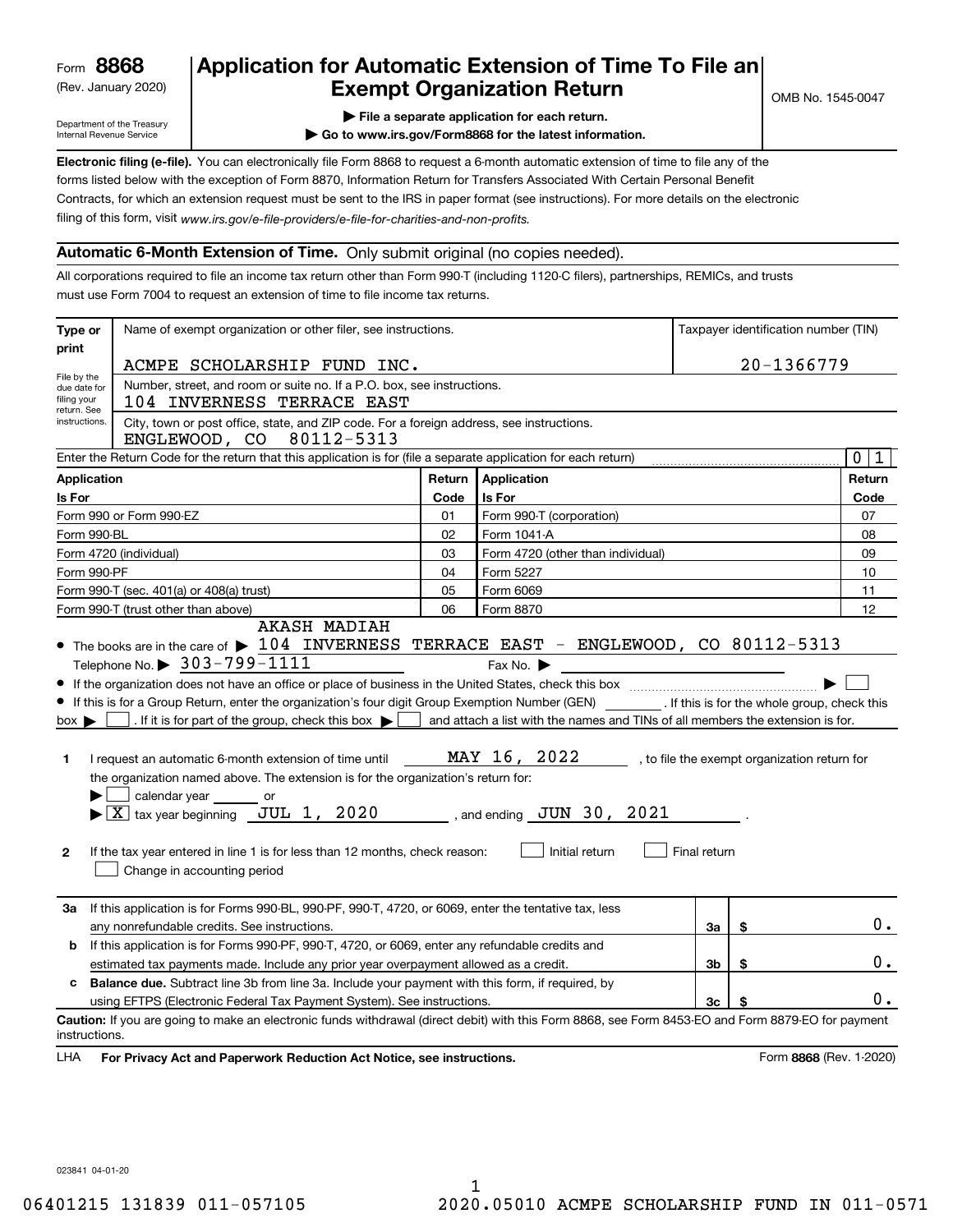| Form $\Box$ | 990 | Шı |
|-------------|-----|----|

Department of the Treasury Internal Revenue Service

# **Return of Organization Exempt From Income Tax**

**| Go to www.irs.gov/Form990 for instructions and the latest information. Inspection**

**Under section 501(c), 527, or 4947(a)(1) of the Internal Revenue Code (except private foundations) 2020**

**| Do not enter social security numbers on this form as it may be made public.**



|                         |                               | 2020<br>JUL 1,<br>A For the 2020 calendar year, or tax year beginning                                                                               |                | and ending JUN 30, 2021                                                      |                                                         |
|-------------------------|-------------------------------|-----------------------------------------------------------------------------------------------------------------------------------------------------|----------------|------------------------------------------------------------------------------|---------------------------------------------------------|
|                         | <b>B</b> Check if applicable: | <b>C</b> Name of organization                                                                                                                       |                | D Employer identification number                                             |                                                         |
|                         | Address<br>change             | ACMPE SCHOLARSHIP FUND INC.                                                                                                                         |                |                                                                              |                                                         |
|                         | Name<br>change                | Doing business as                                                                                                                                   |                | 20-1366779                                                                   |                                                         |
|                         | Initial<br>return             | Number and street (or P.O. box if mail is not delivered to street address)                                                                          | Room/suite     | E Telephone number                                                           |                                                         |
|                         | Final<br>return/              | 104 INVERNESS TERRACE EAST                                                                                                                          |                | $(303)799 - 1111$                                                            |                                                         |
|                         | termin-<br>ated               | City or town, state or province, country, and ZIP or foreign postal code                                                                            |                | G Gross receipts \$                                                          | 832,689.                                                |
|                         | Amended<br>return             | ENGLEWOOD, CO 80112-5313                                                                                                                            |                | $H(a)$ is this a group return                                                |                                                         |
|                         | Applica-<br>tion<br>pending   | F Name and address of principal officer: HALEE FISCHER-WRIGHT<br>SAME AS C ABOVE                                                                    |                | for subordinates?<br>$H(b)$ Are all subordinates included? $\Box$ Yes $\Box$ | $\overline{\ }$ Yes $\overline{\phantom{a}X}$ No<br>∣No |
|                         |                               | Tax-exempt status: $\boxed{\mathbf{X}}$ 501(c)(3)<br>$501(c)$ (<br>$\sqrt{\bullet}$ (insert no.)<br>$4947(a)(1)$ or                                 | 527            |                                                                              | If "No," attach a list. See instructions                |
|                         |                               | J Website: WWW.MGMA.COM/SCHOLARSHIPS                                                                                                                |                | $H(c)$ Group exemption number $\blacktriangleright$                          |                                                         |
|                         |                               | <b>K</b> Form of organization: $\boxed{\mathbf{X}}$ Corporation<br>Other $\blacktriangleright$<br>Trust<br>Association                              |                |                                                                              | L Year of formation: 2004 M State of legal domicile: CO |
|                         |                               | Part I Summary                                                                                                                                      |                |                                                                              |                                                         |
|                         | 1.                            | Briefly describe the organization's mission or most significant activities: TO PROVIDE SCHOLARSHIPS TO                                              |                |                                                                              |                                                         |
|                         |                               | INDIVIDUALS PURSUING AN EDUCATION IN HEALTH CARE ADMINISTRATION.                                                                                    |                |                                                                              |                                                         |
| Activities & Governance | $\mathbf{2}$                  | Check this box $\blacktriangleright$ $\blacksquare$ if the organization discontinued its operations or disposed of more than 25% of its net assets. |                |                                                                              |                                                         |
|                         | 3                             | Number of voting members of the governing body (Part VI, line 1a)                                                                                   |                | 3                                                                            | 13                                                      |
|                         | 4                             |                                                                                                                                                     |                | $\overline{\mathbf{4}}$                                                      | 13                                                      |
|                         | 5                             |                                                                                                                                                     | $\overline{5}$ | $\mathbf 0$                                                                  |                                                         |
|                         | 6                             |                                                                                                                                                     |                | 6                                                                            | $\overline{13}$                                         |
|                         |                               |                                                                                                                                                     |                | 7a                                                                           | 0.                                                      |
|                         |                               | <b>b</b> Net unrelated business taxable income from Form 990-T, Part I, line 11 <b>manual constructs</b> contains all the values                    |                | 7b                                                                           | $\overline{0}$ .                                        |
|                         |                               |                                                                                                                                                     |                | <b>Prior Year</b>                                                            | <b>Current Year</b>                                     |
|                         | 8                             | Contributions and grants (Part VIII, line 1h)                                                                                                       |                | 1,165.                                                                       | 840.                                                    |
| Revenue                 | 9                             | Program service revenue (Part VIII, line 2g)                                                                                                        |                | Ο.                                                                           | О.                                                      |
|                         | 10                            |                                                                                                                                                     |                | 44,967.                                                                      | 77,539.                                                 |
|                         |                               | 11 Other revenue (Part VIII, column (A), lines 5, 6d, 8c, 9c, 10c, and 11e)                                                                         |                | 0.                                                                           | 0.                                                      |
|                         | 12                            | Total revenue - add lines 8 through 11 (must equal Part VIII, column (A), line 12)                                                                  |                | 46, 132.                                                                     | 78,379.                                                 |
|                         | 13                            | Grants and similar amounts paid (Part IX, column (A), lines 1-3)                                                                                    |                | 32,995.                                                                      | 31,395.                                                 |
|                         | 14                            |                                                                                                                                                     |                | 0.                                                                           | 0.                                                      |
|                         | 15                            | Salaries, other compensation, employee benefits (Part IX, column (A), lines 5-10)                                                                   |                | 0.                                                                           | 0.                                                      |
| Expenses                |                               |                                                                                                                                                     |                | $\overline{0}$ .                                                             | 0.                                                      |
|                         |                               | <b>b</b> Total fundraising expenses (Part IX, column (D), line 25)<br>$\blacktriangleright$                                                         | $0 \cdot$      |                                                                              |                                                         |
|                         |                               |                                                                                                                                                     |                | 20,423.                                                                      | 20,881.                                                 |
|                         | 18                            | Total expenses. Add lines 13-17 (must equal Part IX, column (A), line 25) <i></i>                                                                   |                | 53,418.                                                                      | 52, 276.                                                |
|                         | 19                            |                                                                                                                                                     |                | $-7,286.$                                                                    | 26, 103.                                                |
| ăğ                      |                               |                                                                                                                                                     |                | <b>Beginning of Current Year</b>                                             | <b>End of Year</b>                                      |
| <b>Ssets</b><br>Ralam   |                               | <b>20</b> Total assets (Part X, line 16)                                                                                                            |                | 1,337,702.                                                                   | 1,649,519.                                              |
|                         |                               | 21 Total liabilities (Part X, line 26)                                                                                                              |                | 90,783.                                                                      | 134,702.                                                |
|                         | 22                            | Net assets or fund balances. Subtract line 21 from line 20 manual content contents of the Net assets or fund<br><b>Part II   Signature Block</b>    |                | 1, 246, 919.                                                                 | 1, 514, 817.                                            |
|                         |                               |                                                                                                                                                     |                |                                                                              |                                                         |

Under penalties of perjury, I declare that I have examined this return, including accompanying schedules and statements, and to the best of my knowledge and belief, it is true, correct, and complete. Declaration of preparer (other than officer) is based on all information of which preparer has any knowledge.

| Sign     | Signature of officer                                                                                           |                      | Date                                            |  |  |  |  |  |  |
|----------|----------------------------------------------------------------------------------------------------------------|----------------------|-------------------------------------------------|--|--|--|--|--|--|
| Here     | AKASH MADIAH, CFO                                                                                              |                      |                                                 |  |  |  |  |  |  |
|          | Type or print name and title                                                                                   |                      |                                                 |  |  |  |  |  |  |
|          | Print/Type preparer's name                                                                                     | Preparer's signature | Date<br><b>PTIN</b><br>Check                    |  |  |  |  |  |  |
| Paid     | SARAH HINTZ                                                                                                    | SARAH HINTZ          | P00492291<br> 12/15/21 <br>self-emploved        |  |  |  |  |  |  |
| Preparer | Firm's name CLIFTONLARSONALLEN LLP                                                                             |                      | $1$ Firm's EIN $\blacktriangleright$ 41-0746749 |  |  |  |  |  |  |
| Use Only | Firm's address > 8390 EAST CRESCENT PARKWAY, SUITE 300                                                         |                      |                                                 |  |  |  |  |  |  |
|          | GREENWOOD VILLAGE, CO 80111                                                                                    |                      | Phone no. $(303)$ 779-5710                      |  |  |  |  |  |  |
|          | $X \vert Y$ es<br><b>No</b><br>May the IRS discuss this return with the preparer shown above? See instructions |                      |                                                 |  |  |  |  |  |  |
|          | Form 990 (2020)<br>LHA For Paperwork Reduction Act Notice, see the separate instructions.<br>032001 12-23-20   |                      |                                                 |  |  |  |  |  |  |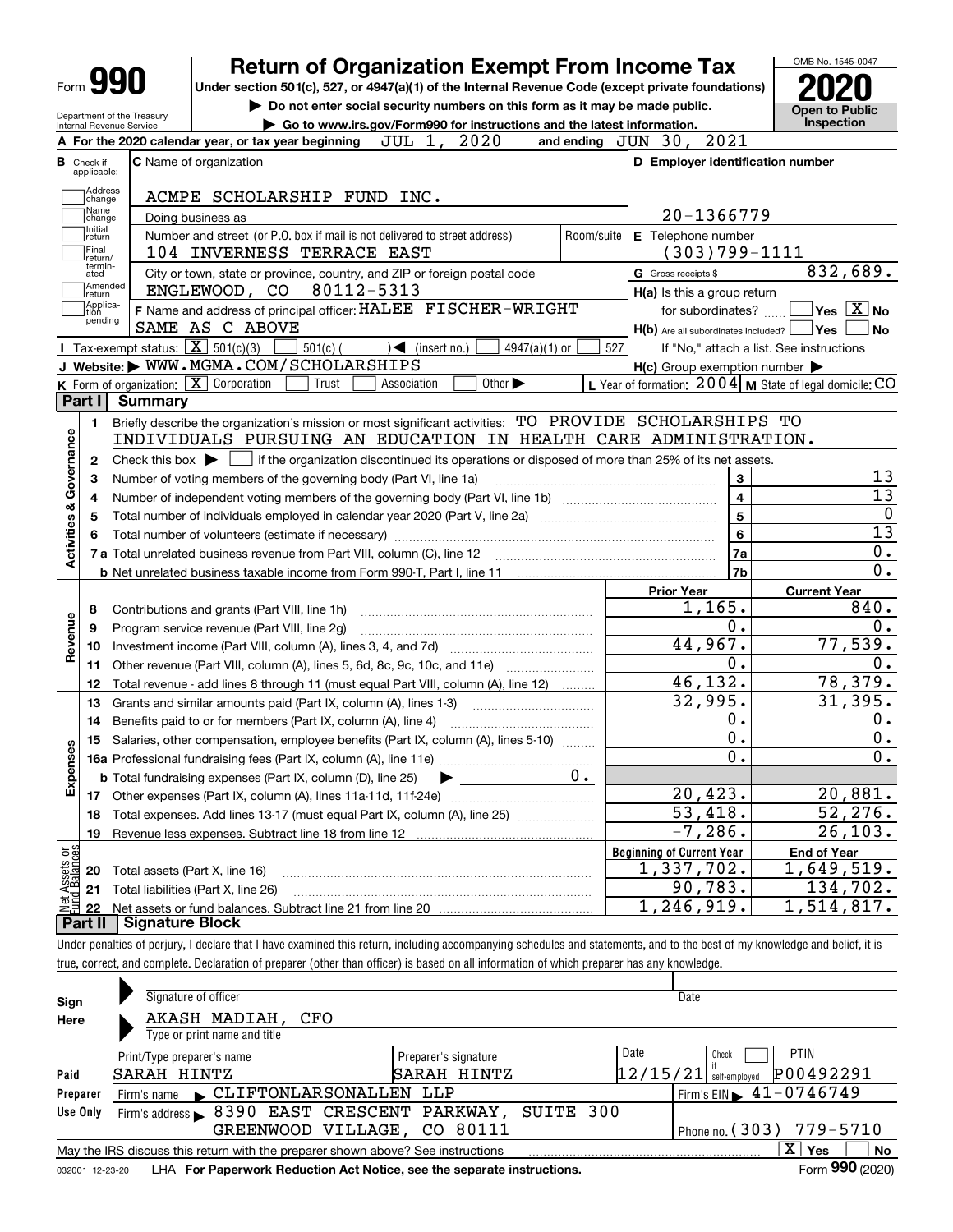|              | ACMPE SCHOLARSHIP FUND INC.<br>Form 990 (2020)                                                                                               | 20-1366779 | Page 2                                          |
|--------------|----------------------------------------------------------------------------------------------------------------------------------------------|------------|-------------------------------------------------|
|              | <b>Part III Statement of Program Service Accomplishments</b>                                                                                 |            |                                                 |
|              |                                                                                                                                              |            |                                                 |
| 1            | Briefly describe the organization's mission:<br>THE ORGANIZATION'S PRIMARY EXEMPT PURPOSE IS TO PROVIDE SCHOLARSHIP                          |            |                                                 |
|              | FUNDING TO INDIVIDUALS PURSUING AN EDUCATION AND CAREER IN AMBULATORY                                                                        |            |                                                 |
|              | HEALTH CARE ADMINISTRATION.                                                                                                                  |            |                                                 |
| $\mathbf{2}$ | Did the organization undertake any significant program services during the year which were not listed on the                                 |            |                                                 |
|              | prior Form 990 or 990-EZ?                                                                                                                    |            | $\overline{\ }$ Yes $\overline{\phantom{X}}$ No |
|              | If "Yes," describe these new services on Schedule O.                                                                                         |            |                                                 |
| 3            | Did the organization cease conducting, or make significant changes in how it conducts, any program services?                                 |            | $\overline{\mathsf{Yes} \mathbb{X}}$ No         |
|              | If "Yes," describe these changes on Schedule O.                                                                                              |            |                                                 |
| 4            | Describe the organization's program service accomplishments for each of its three largest program services, as measured by expenses.         |            |                                                 |
|              | Section 501(c)(3) and 501(c)(4) organizations are required to report the amount of grants and allocations to others, the total expenses, and |            |                                                 |
|              | revenue, if any, for each program service reported.                                                                                          |            |                                                 |
| 4a           | 31, 395. including grants of \$ 31, 395. ) (Revenue \$<br>$\left(\text{Code:}\right)$ $\left(\text{Expenses $}\right)$                       |            | 0.                                              |
|              | AWARDED FUNDS TO BE USED FOR SCHOLARSHIPS TO INDIVIDUALS PURSUING<br>MEDICAL GROUP PRACTICE ADMINISTRATION EDUCATION. THERE WERE 17          |            |                                                 |
|              | SCHOLARSHIPS AWARDED DURING THE YEAR.                                                                                                        |            |                                                 |
|              |                                                                                                                                              |            |                                                 |
|              |                                                                                                                                              |            |                                                 |
|              |                                                                                                                                              |            |                                                 |
|              |                                                                                                                                              |            |                                                 |
|              |                                                                                                                                              |            |                                                 |
|              |                                                                                                                                              |            |                                                 |
|              |                                                                                                                                              |            |                                                 |
|              |                                                                                                                                              |            |                                                 |
|              |                                                                                                                                              |            |                                                 |
| 4b           |                                                                                                                                              |            |                                                 |
|              |                                                                                                                                              |            |                                                 |
|              |                                                                                                                                              |            |                                                 |
|              |                                                                                                                                              |            |                                                 |
|              |                                                                                                                                              |            |                                                 |
|              |                                                                                                                                              |            |                                                 |
|              |                                                                                                                                              |            |                                                 |
|              |                                                                                                                                              |            |                                                 |
|              |                                                                                                                                              |            |                                                 |
|              |                                                                                                                                              |            |                                                 |
|              |                                                                                                                                              |            |                                                 |
|              |                                                                                                                                              |            |                                                 |
|              |                                                                                                                                              |            |                                                 |
| 4c           |                                                                                                                                              |            |                                                 |
|              |                                                                                                                                              |            |                                                 |
|              |                                                                                                                                              |            |                                                 |
|              |                                                                                                                                              |            |                                                 |
|              |                                                                                                                                              |            |                                                 |
|              |                                                                                                                                              |            |                                                 |
|              |                                                                                                                                              |            |                                                 |
|              |                                                                                                                                              |            |                                                 |
|              |                                                                                                                                              |            |                                                 |
|              |                                                                                                                                              |            |                                                 |
|              |                                                                                                                                              |            |                                                 |
|              |                                                                                                                                              |            |                                                 |
|              |                                                                                                                                              |            |                                                 |
| 4d           | Other program services (Describe on Schedule O.)                                                                                             |            |                                                 |
|              | (Expenses \$<br>(Revenue \$<br>including grants of \$<br>31,395.                                                                             |            |                                                 |
| 4е           | Total program service expenses                                                                                                               |            | Form 990 (2020)                                 |
|              |                                                                                                                                              |            |                                                 |
|              | 032002 12-23-20<br>3                                                                                                                         |            |                                                 |

06401215 131839 011-057105 2020.05010 ACMPE SCHOLARSHIP FUND IN 011-0571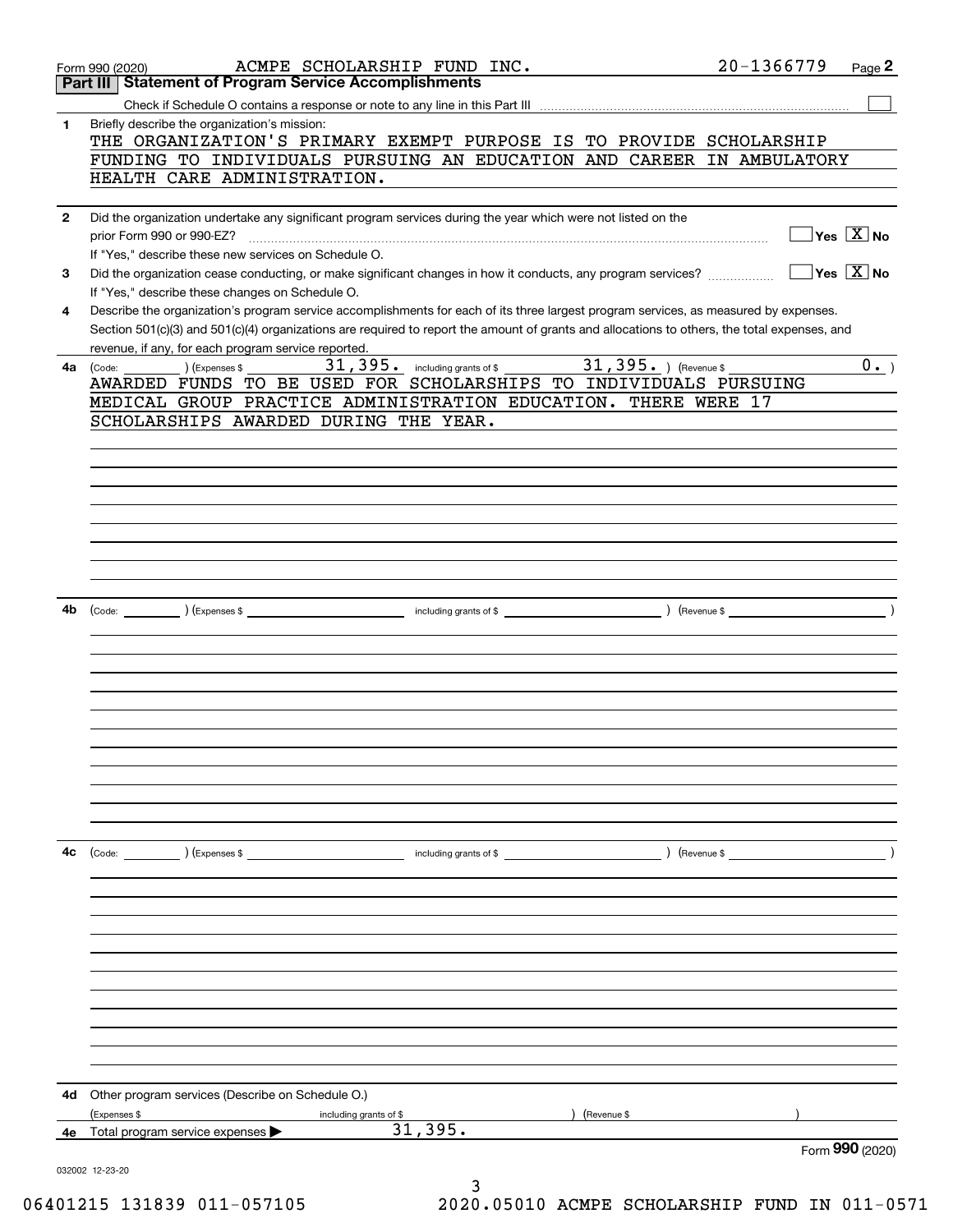|  | Form 990 (2020) |  |
|--|-----------------|--|

Form 990 (2020) ACMPE SCHOLARSHIP FUND INC **.** 2 0-1 3 6 6 7 7 9 <sub>Page</sub> 3<br>**Part IV | Checklist of Required Schedules** 

| Is the organization described in section $501(c)(3)$ or $4947(a)(1)$ (other than a private foundation)?<br>1.<br>X<br>1.<br>$\overline{2}$<br>X<br>2<br>Did the organization engage in direct or indirect political campaign activities on behalf of or in opposition to candidates for<br>3<br>x<br>3<br>Section 501(c)(3) organizations. Did the organization engage in lobbying activities, or have a section 501(h) election in effect<br>4<br>x<br>4<br>Is the organization a section 501(c)(4), 501(c)(5), or 501(c)(6) organization that receives membership dues, assessments, or<br>5<br>x<br>5<br>Did the organization maintain any donor advised funds or any similar funds or accounts for which donors have the right to<br>6<br>x<br>provide advice on the distribution or investment of amounts in such funds or accounts? If "Yes," complete Schedule D, Part I<br>6<br>Did the organization receive or hold a conservation easement, including easements to preserve open space,<br>7<br>x<br>$\overline{7}$<br>Did the organization maintain collections of works of art, historical treasures, or other similar assets? If "Yes," complete<br>8<br>x<br>8<br>Did the organization report an amount in Part X, line 21, for escrow or custodial account liability, serve as a custodian for<br>9<br>amounts not listed in Part X; or provide credit counseling, debt management, credit repair, or debt negotiation services?<br>x<br>9<br>Did the organization, directly or through a related organization, hold assets in donor-restricted endowments<br>10<br>X<br>10<br>If the organization's answer to any of the following questions is "Yes," then complete Schedule D, Parts VI, VIII, VIII, IX, or X<br>11<br>as applicable.<br>a Did the organization report an amount for land, buildings, and equipment in Part X, line 10? If "Yes," complete Schedule D,<br>x<br>11a<br>b Did the organization report an amount for investments - other securities in Part X, line 12, that is 5% or more of its total<br>x<br>11 <sub>b</sub><br>c Did the organization report an amount for investments - program related in Part X, line 13, that is 5% or more of its total<br>x<br>11c<br>d Did the organization report an amount for other assets in Part X, line 15, that is 5% or more of its total assets reported in<br>x<br>11d<br>$\mathbf X$<br>11e<br>e Did the organization report an amount for other liabilities in Part X, line 25? If "Yes," complete Schedule D, Part X<br>Did the organization's separate or consolidated financial statements for the tax year include a footnote that addresses<br>X<br>the organization's liability for uncertain tax positions under FIN 48 (ASC 740)? If "Yes," complete Schedule D, Part X<br>11f<br>12a Did the organization obtain separate, independent audited financial statements for the tax year? If "Yes," complete<br>x<br>12a<br>b Was the organization included in consolidated, independent audited financial statements for the tax year?<br>X<br>If "Yes," and if the organization answered "No" to line 12a, then completing Schedule D, Parts XI and XII is optional metallion<br>12b<br>X<br>13<br>13<br>X<br>Did the organization maintain an office, employees, or agents outside of the United States?<br>14a<br>14a<br><b>b</b> Did the organization have aggregate revenues or expenses of more than \$10,000 from grantmaking, fundraising, business,<br>investment, and program service activities outside the United States, or aggregate foreign investments valued at \$100,000<br>x<br>14b<br>Did the organization report on Part IX, column (A), line 3, more than \$5,000 of grants or other assistance to or for any<br>15<br>x<br>15<br>Did the organization report on Part IX, column (A), line 3, more than \$5,000 of aggregate grants or other assistance to<br>16<br>x<br>16<br>Did the organization report a total of more than \$15,000 of expenses for professional fundraising services on Part IX,<br>17<br>x<br>17<br>Did the organization report more than \$15,000 total of fundraising event gross income and contributions on Part VIII, lines<br>18<br>x<br>18<br>Did the organization report more than \$15,000 of gross income from gaming activities on Part VIII, line 9a? If "Yes."<br>19<br>X,<br>19<br>X<br>20a<br>20 <sub>b</sub><br>b If "Yes" to line 20a, did the organization attach a copy of its audited financial statements to this return?<br>Did the organization report more than \$5,000 of grants or other assistance to any domestic organization or<br>21<br>x<br>21<br>Form 990 (2020)<br>032003 12-23-20 |  | Yes | No |
|---------------------------------------------------------------------------------------------------------------------------------------------------------------------------------------------------------------------------------------------------------------------------------------------------------------------------------------------------------------------------------------------------------------------------------------------------------------------------------------------------------------------------------------------------------------------------------------------------------------------------------------------------------------------------------------------------------------------------------------------------------------------------------------------------------------------------------------------------------------------------------------------------------------------------------------------------------------------------------------------------------------------------------------------------------------------------------------------------------------------------------------------------------------------------------------------------------------------------------------------------------------------------------------------------------------------------------------------------------------------------------------------------------------------------------------------------------------------------------------------------------------------------------------------------------------------------------------------------------------------------------------------------------------------------------------------------------------------------------------------------------------------------------------------------------------------------------------------------------------------------------------------------------------------------------------------------------------------------------------------------------------------------------------------------------------------------------------------------------------------------------------------------------------------------------------------------------------------------------------------------------------------------------------------------------------------------------------------------------------------------------------------------------------------------------------------------------------------------------------------------------------------------------------------------------------------------------------------------------------------------------------------------------------------------------------------------------------------------------------------------------------------------------------------------------------------------------------------------------------------------------------------------------------------------------------------------------------------------------------------------------------------------------------------------------------------------------------------------------------------------------------------------------------------------------------------------------------------------------------------------------------------------------------------------------------------------------------------------------------------------------------------------------------------------------------------------------------------------------------------------------------------------------------------------------------------------------------------------------------------------------------------------------------------------------------------------------------------------------------------------------------------------------------------------------------------------------------------------------------------------------------------------------------------------------------------------------------------------------------------------------------------------------------------------------------------------------------------------------------------------------------------------------------------------------------------------------------------------------------------------------------------------------------------------------------------------------------------------------------------------------------------------------------------------------------------------------------------------------------------------------------------------------------------------------------------------------------------------------------------------------------------------------------|--|-----|----|
|                                                                                                                                                                                                                                                                                                                                                                                                                                                                                                                                                                                                                                                                                                                                                                                                                                                                                                                                                                                                                                                                                                                                                                                                                                                                                                                                                                                                                                                                                                                                                                                                                                                                                                                                                                                                                                                                                                                                                                                                                                                                                                                                                                                                                                                                                                                                                                                                                                                                                                                                                                                                                                                                                                                                                                                                                                                                                                                                                                                                                                                                                                                                                                                                                                                                                                                                                                                                                                                                                                                                                                                                                                                                                                                                                                                                                                                                                                                                                                                                                                                                                                                                                                                                                                                                                                                                                                                                                                                                                                                                                                                                                                                               |  |     |    |
|                                                                                                                                                                                                                                                                                                                                                                                                                                                                                                                                                                                                                                                                                                                                                                                                                                                                                                                                                                                                                                                                                                                                                                                                                                                                                                                                                                                                                                                                                                                                                                                                                                                                                                                                                                                                                                                                                                                                                                                                                                                                                                                                                                                                                                                                                                                                                                                                                                                                                                                                                                                                                                                                                                                                                                                                                                                                                                                                                                                                                                                                                                                                                                                                                                                                                                                                                                                                                                                                                                                                                                                                                                                                                                                                                                                                                                                                                                                                                                                                                                                                                                                                                                                                                                                                                                                                                                                                                                                                                                                                                                                                                                                               |  |     |    |
|                                                                                                                                                                                                                                                                                                                                                                                                                                                                                                                                                                                                                                                                                                                                                                                                                                                                                                                                                                                                                                                                                                                                                                                                                                                                                                                                                                                                                                                                                                                                                                                                                                                                                                                                                                                                                                                                                                                                                                                                                                                                                                                                                                                                                                                                                                                                                                                                                                                                                                                                                                                                                                                                                                                                                                                                                                                                                                                                                                                                                                                                                                                                                                                                                                                                                                                                                                                                                                                                                                                                                                                                                                                                                                                                                                                                                                                                                                                                                                                                                                                                                                                                                                                                                                                                                                                                                                                                                                                                                                                                                                                                                                                               |  |     |    |
|                                                                                                                                                                                                                                                                                                                                                                                                                                                                                                                                                                                                                                                                                                                                                                                                                                                                                                                                                                                                                                                                                                                                                                                                                                                                                                                                                                                                                                                                                                                                                                                                                                                                                                                                                                                                                                                                                                                                                                                                                                                                                                                                                                                                                                                                                                                                                                                                                                                                                                                                                                                                                                                                                                                                                                                                                                                                                                                                                                                                                                                                                                                                                                                                                                                                                                                                                                                                                                                                                                                                                                                                                                                                                                                                                                                                                                                                                                                                                                                                                                                                                                                                                                                                                                                                                                                                                                                                                                                                                                                                                                                                                                                               |  |     |    |
|                                                                                                                                                                                                                                                                                                                                                                                                                                                                                                                                                                                                                                                                                                                                                                                                                                                                                                                                                                                                                                                                                                                                                                                                                                                                                                                                                                                                                                                                                                                                                                                                                                                                                                                                                                                                                                                                                                                                                                                                                                                                                                                                                                                                                                                                                                                                                                                                                                                                                                                                                                                                                                                                                                                                                                                                                                                                                                                                                                                                                                                                                                                                                                                                                                                                                                                                                                                                                                                                                                                                                                                                                                                                                                                                                                                                                                                                                                                                                                                                                                                                                                                                                                                                                                                                                                                                                                                                                                                                                                                                                                                                                                                               |  |     |    |
|                                                                                                                                                                                                                                                                                                                                                                                                                                                                                                                                                                                                                                                                                                                                                                                                                                                                                                                                                                                                                                                                                                                                                                                                                                                                                                                                                                                                                                                                                                                                                                                                                                                                                                                                                                                                                                                                                                                                                                                                                                                                                                                                                                                                                                                                                                                                                                                                                                                                                                                                                                                                                                                                                                                                                                                                                                                                                                                                                                                                                                                                                                                                                                                                                                                                                                                                                                                                                                                                                                                                                                                                                                                                                                                                                                                                                                                                                                                                                                                                                                                                                                                                                                                                                                                                                                                                                                                                                                                                                                                                                                                                                                                               |  |     |    |
|                                                                                                                                                                                                                                                                                                                                                                                                                                                                                                                                                                                                                                                                                                                                                                                                                                                                                                                                                                                                                                                                                                                                                                                                                                                                                                                                                                                                                                                                                                                                                                                                                                                                                                                                                                                                                                                                                                                                                                                                                                                                                                                                                                                                                                                                                                                                                                                                                                                                                                                                                                                                                                                                                                                                                                                                                                                                                                                                                                                                                                                                                                                                                                                                                                                                                                                                                                                                                                                                                                                                                                                                                                                                                                                                                                                                                                                                                                                                                                                                                                                                                                                                                                                                                                                                                                                                                                                                                                                                                                                                                                                                                                                               |  |     |    |
|                                                                                                                                                                                                                                                                                                                                                                                                                                                                                                                                                                                                                                                                                                                                                                                                                                                                                                                                                                                                                                                                                                                                                                                                                                                                                                                                                                                                                                                                                                                                                                                                                                                                                                                                                                                                                                                                                                                                                                                                                                                                                                                                                                                                                                                                                                                                                                                                                                                                                                                                                                                                                                                                                                                                                                                                                                                                                                                                                                                                                                                                                                                                                                                                                                                                                                                                                                                                                                                                                                                                                                                                                                                                                                                                                                                                                                                                                                                                                                                                                                                                                                                                                                                                                                                                                                                                                                                                                                                                                                                                                                                                                                                               |  |     |    |
|                                                                                                                                                                                                                                                                                                                                                                                                                                                                                                                                                                                                                                                                                                                                                                                                                                                                                                                                                                                                                                                                                                                                                                                                                                                                                                                                                                                                                                                                                                                                                                                                                                                                                                                                                                                                                                                                                                                                                                                                                                                                                                                                                                                                                                                                                                                                                                                                                                                                                                                                                                                                                                                                                                                                                                                                                                                                                                                                                                                                                                                                                                                                                                                                                                                                                                                                                                                                                                                                                                                                                                                                                                                                                                                                                                                                                                                                                                                                                                                                                                                                                                                                                                                                                                                                                                                                                                                                                                                                                                                                                                                                                                                               |  |     |    |
|                                                                                                                                                                                                                                                                                                                                                                                                                                                                                                                                                                                                                                                                                                                                                                                                                                                                                                                                                                                                                                                                                                                                                                                                                                                                                                                                                                                                                                                                                                                                                                                                                                                                                                                                                                                                                                                                                                                                                                                                                                                                                                                                                                                                                                                                                                                                                                                                                                                                                                                                                                                                                                                                                                                                                                                                                                                                                                                                                                                                                                                                                                                                                                                                                                                                                                                                                                                                                                                                                                                                                                                                                                                                                                                                                                                                                                                                                                                                                                                                                                                                                                                                                                                                                                                                                                                                                                                                                                                                                                                                                                                                                                                               |  |     |    |
|                                                                                                                                                                                                                                                                                                                                                                                                                                                                                                                                                                                                                                                                                                                                                                                                                                                                                                                                                                                                                                                                                                                                                                                                                                                                                                                                                                                                                                                                                                                                                                                                                                                                                                                                                                                                                                                                                                                                                                                                                                                                                                                                                                                                                                                                                                                                                                                                                                                                                                                                                                                                                                                                                                                                                                                                                                                                                                                                                                                                                                                                                                                                                                                                                                                                                                                                                                                                                                                                                                                                                                                                                                                                                                                                                                                                                                                                                                                                                                                                                                                                                                                                                                                                                                                                                                                                                                                                                                                                                                                                                                                                                                                               |  |     |    |
|                                                                                                                                                                                                                                                                                                                                                                                                                                                                                                                                                                                                                                                                                                                                                                                                                                                                                                                                                                                                                                                                                                                                                                                                                                                                                                                                                                                                                                                                                                                                                                                                                                                                                                                                                                                                                                                                                                                                                                                                                                                                                                                                                                                                                                                                                                                                                                                                                                                                                                                                                                                                                                                                                                                                                                                                                                                                                                                                                                                                                                                                                                                                                                                                                                                                                                                                                                                                                                                                                                                                                                                                                                                                                                                                                                                                                                                                                                                                                                                                                                                                                                                                                                                                                                                                                                                                                                                                                                                                                                                                                                                                                                                               |  |     |    |
|                                                                                                                                                                                                                                                                                                                                                                                                                                                                                                                                                                                                                                                                                                                                                                                                                                                                                                                                                                                                                                                                                                                                                                                                                                                                                                                                                                                                                                                                                                                                                                                                                                                                                                                                                                                                                                                                                                                                                                                                                                                                                                                                                                                                                                                                                                                                                                                                                                                                                                                                                                                                                                                                                                                                                                                                                                                                                                                                                                                                                                                                                                                                                                                                                                                                                                                                                                                                                                                                                                                                                                                                                                                                                                                                                                                                                                                                                                                                                                                                                                                                                                                                                                                                                                                                                                                                                                                                                                                                                                                                                                                                                                                               |  |     |    |
|                                                                                                                                                                                                                                                                                                                                                                                                                                                                                                                                                                                                                                                                                                                                                                                                                                                                                                                                                                                                                                                                                                                                                                                                                                                                                                                                                                                                                                                                                                                                                                                                                                                                                                                                                                                                                                                                                                                                                                                                                                                                                                                                                                                                                                                                                                                                                                                                                                                                                                                                                                                                                                                                                                                                                                                                                                                                                                                                                                                                                                                                                                                                                                                                                                                                                                                                                                                                                                                                                                                                                                                                                                                                                                                                                                                                                                                                                                                                                                                                                                                                                                                                                                                                                                                                                                                                                                                                                                                                                                                                                                                                                                                               |  |     |    |
|                                                                                                                                                                                                                                                                                                                                                                                                                                                                                                                                                                                                                                                                                                                                                                                                                                                                                                                                                                                                                                                                                                                                                                                                                                                                                                                                                                                                                                                                                                                                                                                                                                                                                                                                                                                                                                                                                                                                                                                                                                                                                                                                                                                                                                                                                                                                                                                                                                                                                                                                                                                                                                                                                                                                                                                                                                                                                                                                                                                                                                                                                                                                                                                                                                                                                                                                                                                                                                                                                                                                                                                                                                                                                                                                                                                                                                                                                                                                                                                                                                                                                                                                                                                                                                                                                                                                                                                                                                                                                                                                                                                                                                                               |  |     |    |
|                                                                                                                                                                                                                                                                                                                                                                                                                                                                                                                                                                                                                                                                                                                                                                                                                                                                                                                                                                                                                                                                                                                                                                                                                                                                                                                                                                                                                                                                                                                                                                                                                                                                                                                                                                                                                                                                                                                                                                                                                                                                                                                                                                                                                                                                                                                                                                                                                                                                                                                                                                                                                                                                                                                                                                                                                                                                                                                                                                                                                                                                                                                                                                                                                                                                                                                                                                                                                                                                                                                                                                                                                                                                                                                                                                                                                                                                                                                                                                                                                                                                                                                                                                                                                                                                                                                                                                                                                                                                                                                                                                                                                                                               |  |     |    |
|                                                                                                                                                                                                                                                                                                                                                                                                                                                                                                                                                                                                                                                                                                                                                                                                                                                                                                                                                                                                                                                                                                                                                                                                                                                                                                                                                                                                                                                                                                                                                                                                                                                                                                                                                                                                                                                                                                                                                                                                                                                                                                                                                                                                                                                                                                                                                                                                                                                                                                                                                                                                                                                                                                                                                                                                                                                                                                                                                                                                                                                                                                                                                                                                                                                                                                                                                                                                                                                                                                                                                                                                                                                                                                                                                                                                                                                                                                                                                                                                                                                                                                                                                                                                                                                                                                                                                                                                                                                                                                                                                                                                                                                               |  |     |    |
|                                                                                                                                                                                                                                                                                                                                                                                                                                                                                                                                                                                                                                                                                                                                                                                                                                                                                                                                                                                                                                                                                                                                                                                                                                                                                                                                                                                                                                                                                                                                                                                                                                                                                                                                                                                                                                                                                                                                                                                                                                                                                                                                                                                                                                                                                                                                                                                                                                                                                                                                                                                                                                                                                                                                                                                                                                                                                                                                                                                                                                                                                                                                                                                                                                                                                                                                                                                                                                                                                                                                                                                                                                                                                                                                                                                                                                                                                                                                                                                                                                                                                                                                                                                                                                                                                                                                                                                                                                                                                                                                                                                                                                                               |  |     |    |
|                                                                                                                                                                                                                                                                                                                                                                                                                                                                                                                                                                                                                                                                                                                                                                                                                                                                                                                                                                                                                                                                                                                                                                                                                                                                                                                                                                                                                                                                                                                                                                                                                                                                                                                                                                                                                                                                                                                                                                                                                                                                                                                                                                                                                                                                                                                                                                                                                                                                                                                                                                                                                                                                                                                                                                                                                                                                                                                                                                                                                                                                                                                                                                                                                                                                                                                                                                                                                                                                                                                                                                                                                                                                                                                                                                                                                                                                                                                                                                                                                                                                                                                                                                                                                                                                                                                                                                                                                                                                                                                                                                                                                                                               |  |     |    |
|                                                                                                                                                                                                                                                                                                                                                                                                                                                                                                                                                                                                                                                                                                                                                                                                                                                                                                                                                                                                                                                                                                                                                                                                                                                                                                                                                                                                                                                                                                                                                                                                                                                                                                                                                                                                                                                                                                                                                                                                                                                                                                                                                                                                                                                                                                                                                                                                                                                                                                                                                                                                                                                                                                                                                                                                                                                                                                                                                                                                                                                                                                                                                                                                                                                                                                                                                                                                                                                                                                                                                                                                                                                                                                                                                                                                                                                                                                                                                                                                                                                                                                                                                                                                                                                                                                                                                                                                                                                                                                                                                                                                                                                               |  |     |    |
|                                                                                                                                                                                                                                                                                                                                                                                                                                                                                                                                                                                                                                                                                                                                                                                                                                                                                                                                                                                                                                                                                                                                                                                                                                                                                                                                                                                                                                                                                                                                                                                                                                                                                                                                                                                                                                                                                                                                                                                                                                                                                                                                                                                                                                                                                                                                                                                                                                                                                                                                                                                                                                                                                                                                                                                                                                                                                                                                                                                                                                                                                                                                                                                                                                                                                                                                                                                                                                                                                                                                                                                                                                                                                                                                                                                                                                                                                                                                                                                                                                                                                                                                                                                                                                                                                                                                                                                                                                                                                                                                                                                                                                                               |  |     |    |
|                                                                                                                                                                                                                                                                                                                                                                                                                                                                                                                                                                                                                                                                                                                                                                                                                                                                                                                                                                                                                                                                                                                                                                                                                                                                                                                                                                                                                                                                                                                                                                                                                                                                                                                                                                                                                                                                                                                                                                                                                                                                                                                                                                                                                                                                                                                                                                                                                                                                                                                                                                                                                                                                                                                                                                                                                                                                                                                                                                                                                                                                                                                                                                                                                                                                                                                                                                                                                                                                                                                                                                                                                                                                                                                                                                                                                                                                                                                                                                                                                                                                                                                                                                                                                                                                                                                                                                                                                                                                                                                                                                                                                                                               |  |     |    |
|                                                                                                                                                                                                                                                                                                                                                                                                                                                                                                                                                                                                                                                                                                                                                                                                                                                                                                                                                                                                                                                                                                                                                                                                                                                                                                                                                                                                                                                                                                                                                                                                                                                                                                                                                                                                                                                                                                                                                                                                                                                                                                                                                                                                                                                                                                                                                                                                                                                                                                                                                                                                                                                                                                                                                                                                                                                                                                                                                                                                                                                                                                                                                                                                                                                                                                                                                                                                                                                                                                                                                                                                                                                                                                                                                                                                                                                                                                                                                                                                                                                                                                                                                                                                                                                                                                                                                                                                                                                                                                                                                                                                                                                               |  |     |    |
|                                                                                                                                                                                                                                                                                                                                                                                                                                                                                                                                                                                                                                                                                                                                                                                                                                                                                                                                                                                                                                                                                                                                                                                                                                                                                                                                                                                                                                                                                                                                                                                                                                                                                                                                                                                                                                                                                                                                                                                                                                                                                                                                                                                                                                                                                                                                                                                                                                                                                                                                                                                                                                                                                                                                                                                                                                                                                                                                                                                                                                                                                                                                                                                                                                                                                                                                                                                                                                                                                                                                                                                                                                                                                                                                                                                                                                                                                                                                                                                                                                                                                                                                                                                                                                                                                                                                                                                                                                                                                                                                                                                                                                                               |  |     |    |
|                                                                                                                                                                                                                                                                                                                                                                                                                                                                                                                                                                                                                                                                                                                                                                                                                                                                                                                                                                                                                                                                                                                                                                                                                                                                                                                                                                                                                                                                                                                                                                                                                                                                                                                                                                                                                                                                                                                                                                                                                                                                                                                                                                                                                                                                                                                                                                                                                                                                                                                                                                                                                                                                                                                                                                                                                                                                                                                                                                                                                                                                                                                                                                                                                                                                                                                                                                                                                                                                                                                                                                                                                                                                                                                                                                                                                                                                                                                                                                                                                                                                                                                                                                                                                                                                                                                                                                                                                                                                                                                                                                                                                                                               |  |     |    |
|                                                                                                                                                                                                                                                                                                                                                                                                                                                                                                                                                                                                                                                                                                                                                                                                                                                                                                                                                                                                                                                                                                                                                                                                                                                                                                                                                                                                                                                                                                                                                                                                                                                                                                                                                                                                                                                                                                                                                                                                                                                                                                                                                                                                                                                                                                                                                                                                                                                                                                                                                                                                                                                                                                                                                                                                                                                                                                                                                                                                                                                                                                                                                                                                                                                                                                                                                                                                                                                                                                                                                                                                                                                                                                                                                                                                                                                                                                                                                                                                                                                                                                                                                                                                                                                                                                                                                                                                                                                                                                                                                                                                                                                               |  |     |    |
|                                                                                                                                                                                                                                                                                                                                                                                                                                                                                                                                                                                                                                                                                                                                                                                                                                                                                                                                                                                                                                                                                                                                                                                                                                                                                                                                                                                                                                                                                                                                                                                                                                                                                                                                                                                                                                                                                                                                                                                                                                                                                                                                                                                                                                                                                                                                                                                                                                                                                                                                                                                                                                                                                                                                                                                                                                                                                                                                                                                                                                                                                                                                                                                                                                                                                                                                                                                                                                                                                                                                                                                                                                                                                                                                                                                                                                                                                                                                                                                                                                                                                                                                                                                                                                                                                                                                                                                                                                                                                                                                                                                                                                                               |  |     |    |
|                                                                                                                                                                                                                                                                                                                                                                                                                                                                                                                                                                                                                                                                                                                                                                                                                                                                                                                                                                                                                                                                                                                                                                                                                                                                                                                                                                                                                                                                                                                                                                                                                                                                                                                                                                                                                                                                                                                                                                                                                                                                                                                                                                                                                                                                                                                                                                                                                                                                                                                                                                                                                                                                                                                                                                                                                                                                                                                                                                                                                                                                                                                                                                                                                                                                                                                                                                                                                                                                                                                                                                                                                                                                                                                                                                                                                                                                                                                                                                                                                                                                                                                                                                                                                                                                                                                                                                                                                                                                                                                                                                                                                                                               |  |     |    |
|                                                                                                                                                                                                                                                                                                                                                                                                                                                                                                                                                                                                                                                                                                                                                                                                                                                                                                                                                                                                                                                                                                                                                                                                                                                                                                                                                                                                                                                                                                                                                                                                                                                                                                                                                                                                                                                                                                                                                                                                                                                                                                                                                                                                                                                                                                                                                                                                                                                                                                                                                                                                                                                                                                                                                                                                                                                                                                                                                                                                                                                                                                                                                                                                                                                                                                                                                                                                                                                                                                                                                                                                                                                                                                                                                                                                                                                                                                                                                                                                                                                                                                                                                                                                                                                                                                                                                                                                                                                                                                                                                                                                                                                               |  |     |    |
|                                                                                                                                                                                                                                                                                                                                                                                                                                                                                                                                                                                                                                                                                                                                                                                                                                                                                                                                                                                                                                                                                                                                                                                                                                                                                                                                                                                                                                                                                                                                                                                                                                                                                                                                                                                                                                                                                                                                                                                                                                                                                                                                                                                                                                                                                                                                                                                                                                                                                                                                                                                                                                                                                                                                                                                                                                                                                                                                                                                                                                                                                                                                                                                                                                                                                                                                                                                                                                                                                                                                                                                                                                                                                                                                                                                                                                                                                                                                                                                                                                                                                                                                                                                                                                                                                                                                                                                                                                                                                                                                                                                                                                                               |  |     |    |
|                                                                                                                                                                                                                                                                                                                                                                                                                                                                                                                                                                                                                                                                                                                                                                                                                                                                                                                                                                                                                                                                                                                                                                                                                                                                                                                                                                                                                                                                                                                                                                                                                                                                                                                                                                                                                                                                                                                                                                                                                                                                                                                                                                                                                                                                                                                                                                                                                                                                                                                                                                                                                                                                                                                                                                                                                                                                                                                                                                                                                                                                                                                                                                                                                                                                                                                                                                                                                                                                                                                                                                                                                                                                                                                                                                                                                                                                                                                                                                                                                                                                                                                                                                                                                                                                                                                                                                                                                                                                                                                                                                                                                                                               |  |     |    |
|                                                                                                                                                                                                                                                                                                                                                                                                                                                                                                                                                                                                                                                                                                                                                                                                                                                                                                                                                                                                                                                                                                                                                                                                                                                                                                                                                                                                                                                                                                                                                                                                                                                                                                                                                                                                                                                                                                                                                                                                                                                                                                                                                                                                                                                                                                                                                                                                                                                                                                                                                                                                                                                                                                                                                                                                                                                                                                                                                                                                                                                                                                                                                                                                                                                                                                                                                                                                                                                                                                                                                                                                                                                                                                                                                                                                                                                                                                                                                                                                                                                                                                                                                                                                                                                                                                                                                                                                                                                                                                                                                                                                                                                               |  |     |    |
|                                                                                                                                                                                                                                                                                                                                                                                                                                                                                                                                                                                                                                                                                                                                                                                                                                                                                                                                                                                                                                                                                                                                                                                                                                                                                                                                                                                                                                                                                                                                                                                                                                                                                                                                                                                                                                                                                                                                                                                                                                                                                                                                                                                                                                                                                                                                                                                                                                                                                                                                                                                                                                                                                                                                                                                                                                                                                                                                                                                                                                                                                                                                                                                                                                                                                                                                                                                                                                                                                                                                                                                                                                                                                                                                                                                                                                                                                                                                                                                                                                                                                                                                                                                                                                                                                                                                                                                                                                                                                                                                                                                                                                                               |  |     |    |
|                                                                                                                                                                                                                                                                                                                                                                                                                                                                                                                                                                                                                                                                                                                                                                                                                                                                                                                                                                                                                                                                                                                                                                                                                                                                                                                                                                                                                                                                                                                                                                                                                                                                                                                                                                                                                                                                                                                                                                                                                                                                                                                                                                                                                                                                                                                                                                                                                                                                                                                                                                                                                                                                                                                                                                                                                                                                                                                                                                                                                                                                                                                                                                                                                                                                                                                                                                                                                                                                                                                                                                                                                                                                                                                                                                                                                                                                                                                                                                                                                                                                                                                                                                                                                                                                                                                                                                                                                                                                                                                                                                                                                                                               |  |     |    |
|                                                                                                                                                                                                                                                                                                                                                                                                                                                                                                                                                                                                                                                                                                                                                                                                                                                                                                                                                                                                                                                                                                                                                                                                                                                                                                                                                                                                                                                                                                                                                                                                                                                                                                                                                                                                                                                                                                                                                                                                                                                                                                                                                                                                                                                                                                                                                                                                                                                                                                                                                                                                                                                                                                                                                                                                                                                                                                                                                                                                                                                                                                                                                                                                                                                                                                                                                                                                                                                                                                                                                                                                                                                                                                                                                                                                                                                                                                                                                                                                                                                                                                                                                                                                                                                                                                                                                                                                                                                                                                                                                                                                                                                               |  |     |    |
|                                                                                                                                                                                                                                                                                                                                                                                                                                                                                                                                                                                                                                                                                                                                                                                                                                                                                                                                                                                                                                                                                                                                                                                                                                                                                                                                                                                                                                                                                                                                                                                                                                                                                                                                                                                                                                                                                                                                                                                                                                                                                                                                                                                                                                                                                                                                                                                                                                                                                                                                                                                                                                                                                                                                                                                                                                                                                                                                                                                                                                                                                                                                                                                                                                                                                                                                                                                                                                                                                                                                                                                                                                                                                                                                                                                                                                                                                                                                                                                                                                                                                                                                                                                                                                                                                                                                                                                                                                                                                                                                                                                                                                                               |  |     |    |
|                                                                                                                                                                                                                                                                                                                                                                                                                                                                                                                                                                                                                                                                                                                                                                                                                                                                                                                                                                                                                                                                                                                                                                                                                                                                                                                                                                                                                                                                                                                                                                                                                                                                                                                                                                                                                                                                                                                                                                                                                                                                                                                                                                                                                                                                                                                                                                                                                                                                                                                                                                                                                                                                                                                                                                                                                                                                                                                                                                                                                                                                                                                                                                                                                                                                                                                                                                                                                                                                                                                                                                                                                                                                                                                                                                                                                                                                                                                                                                                                                                                                                                                                                                                                                                                                                                                                                                                                                                                                                                                                                                                                                                                               |  |     |    |
|                                                                                                                                                                                                                                                                                                                                                                                                                                                                                                                                                                                                                                                                                                                                                                                                                                                                                                                                                                                                                                                                                                                                                                                                                                                                                                                                                                                                                                                                                                                                                                                                                                                                                                                                                                                                                                                                                                                                                                                                                                                                                                                                                                                                                                                                                                                                                                                                                                                                                                                                                                                                                                                                                                                                                                                                                                                                                                                                                                                                                                                                                                                                                                                                                                                                                                                                                                                                                                                                                                                                                                                                                                                                                                                                                                                                                                                                                                                                                                                                                                                                                                                                                                                                                                                                                                                                                                                                                                                                                                                                                                                                                                                               |  |     |    |
|                                                                                                                                                                                                                                                                                                                                                                                                                                                                                                                                                                                                                                                                                                                                                                                                                                                                                                                                                                                                                                                                                                                                                                                                                                                                                                                                                                                                                                                                                                                                                                                                                                                                                                                                                                                                                                                                                                                                                                                                                                                                                                                                                                                                                                                                                                                                                                                                                                                                                                                                                                                                                                                                                                                                                                                                                                                                                                                                                                                                                                                                                                                                                                                                                                                                                                                                                                                                                                                                                                                                                                                                                                                                                                                                                                                                                                                                                                                                                                                                                                                                                                                                                                                                                                                                                                                                                                                                                                                                                                                                                                                                                                                               |  |     |    |
|                                                                                                                                                                                                                                                                                                                                                                                                                                                                                                                                                                                                                                                                                                                                                                                                                                                                                                                                                                                                                                                                                                                                                                                                                                                                                                                                                                                                                                                                                                                                                                                                                                                                                                                                                                                                                                                                                                                                                                                                                                                                                                                                                                                                                                                                                                                                                                                                                                                                                                                                                                                                                                                                                                                                                                                                                                                                                                                                                                                                                                                                                                                                                                                                                                                                                                                                                                                                                                                                                                                                                                                                                                                                                                                                                                                                                                                                                                                                                                                                                                                                                                                                                                                                                                                                                                                                                                                                                                                                                                                                                                                                                                                               |  |     |    |
|                                                                                                                                                                                                                                                                                                                                                                                                                                                                                                                                                                                                                                                                                                                                                                                                                                                                                                                                                                                                                                                                                                                                                                                                                                                                                                                                                                                                                                                                                                                                                                                                                                                                                                                                                                                                                                                                                                                                                                                                                                                                                                                                                                                                                                                                                                                                                                                                                                                                                                                                                                                                                                                                                                                                                                                                                                                                                                                                                                                                                                                                                                                                                                                                                                                                                                                                                                                                                                                                                                                                                                                                                                                                                                                                                                                                                                                                                                                                                                                                                                                                                                                                                                                                                                                                                                                                                                                                                                                                                                                                                                                                                                                               |  |     |    |
|                                                                                                                                                                                                                                                                                                                                                                                                                                                                                                                                                                                                                                                                                                                                                                                                                                                                                                                                                                                                                                                                                                                                                                                                                                                                                                                                                                                                                                                                                                                                                                                                                                                                                                                                                                                                                                                                                                                                                                                                                                                                                                                                                                                                                                                                                                                                                                                                                                                                                                                                                                                                                                                                                                                                                                                                                                                                                                                                                                                                                                                                                                                                                                                                                                                                                                                                                                                                                                                                                                                                                                                                                                                                                                                                                                                                                                                                                                                                                                                                                                                                                                                                                                                                                                                                                                                                                                                                                                                                                                                                                                                                                                                               |  |     |    |
|                                                                                                                                                                                                                                                                                                                                                                                                                                                                                                                                                                                                                                                                                                                                                                                                                                                                                                                                                                                                                                                                                                                                                                                                                                                                                                                                                                                                                                                                                                                                                                                                                                                                                                                                                                                                                                                                                                                                                                                                                                                                                                                                                                                                                                                                                                                                                                                                                                                                                                                                                                                                                                                                                                                                                                                                                                                                                                                                                                                                                                                                                                                                                                                                                                                                                                                                                                                                                                                                                                                                                                                                                                                                                                                                                                                                                                                                                                                                                                                                                                                                                                                                                                                                                                                                                                                                                                                                                                                                                                                                                                                                                                                               |  |     |    |
|                                                                                                                                                                                                                                                                                                                                                                                                                                                                                                                                                                                                                                                                                                                                                                                                                                                                                                                                                                                                                                                                                                                                                                                                                                                                                                                                                                                                                                                                                                                                                                                                                                                                                                                                                                                                                                                                                                                                                                                                                                                                                                                                                                                                                                                                                                                                                                                                                                                                                                                                                                                                                                                                                                                                                                                                                                                                                                                                                                                                                                                                                                                                                                                                                                                                                                                                                                                                                                                                                                                                                                                                                                                                                                                                                                                                                                                                                                                                                                                                                                                                                                                                                                                                                                                                                                                                                                                                                                                                                                                                                                                                                                                               |  |     |    |
|                                                                                                                                                                                                                                                                                                                                                                                                                                                                                                                                                                                                                                                                                                                                                                                                                                                                                                                                                                                                                                                                                                                                                                                                                                                                                                                                                                                                                                                                                                                                                                                                                                                                                                                                                                                                                                                                                                                                                                                                                                                                                                                                                                                                                                                                                                                                                                                                                                                                                                                                                                                                                                                                                                                                                                                                                                                                                                                                                                                                                                                                                                                                                                                                                                                                                                                                                                                                                                                                                                                                                                                                                                                                                                                                                                                                                                                                                                                                                                                                                                                                                                                                                                                                                                                                                                                                                                                                                                                                                                                                                                                                                                                               |  |     |    |
|                                                                                                                                                                                                                                                                                                                                                                                                                                                                                                                                                                                                                                                                                                                                                                                                                                                                                                                                                                                                                                                                                                                                                                                                                                                                                                                                                                                                                                                                                                                                                                                                                                                                                                                                                                                                                                                                                                                                                                                                                                                                                                                                                                                                                                                                                                                                                                                                                                                                                                                                                                                                                                                                                                                                                                                                                                                                                                                                                                                                                                                                                                                                                                                                                                                                                                                                                                                                                                                                                                                                                                                                                                                                                                                                                                                                                                                                                                                                                                                                                                                                                                                                                                                                                                                                                                                                                                                                                                                                                                                                                                                                                                                               |  |     |    |
|                                                                                                                                                                                                                                                                                                                                                                                                                                                                                                                                                                                                                                                                                                                                                                                                                                                                                                                                                                                                                                                                                                                                                                                                                                                                                                                                                                                                                                                                                                                                                                                                                                                                                                                                                                                                                                                                                                                                                                                                                                                                                                                                                                                                                                                                                                                                                                                                                                                                                                                                                                                                                                                                                                                                                                                                                                                                                                                                                                                                                                                                                                                                                                                                                                                                                                                                                                                                                                                                                                                                                                                                                                                                                                                                                                                                                                                                                                                                                                                                                                                                                                                                                                                                                                                                                                                                                                                                                                                                                                                                                                                                                                                               |  |     |    |
|                                                                                                                                                                                                                                                                                                                                                                                                                                                                                                                                                                                                                                                                                                                                                                                                                                                                                                                                                                                                                                                                                                                                                                                                                                                                                                                                                                                                                                                                                                                                                                                                                                                                                                                                                                                                                                                                                                                                                                                                                                                                                                                                                                                                                                                                                                                                                                                                                                                                                                                                                                                                                                                                                                                                                                                                                                                                                                                                                                                                                                                                                                                                                                                                                                                                                                                                                                                                                                                                                                                                                                                                                                                                                                                                                                                                                                                                                                                                                                                                                                                                                                                                                                                                                                                                                                                                                                                                                                                                                                                                                                                                                                                               |  |     |    |
|                                                                                                                                                                                                                                                                                                                                                                                                                                                                                                                                                                                                                                                                                                                                                                                                                                                                                                                                                                                                                                                                                                                                                                                                                                                                                                                                                                                                                                                                                                                                                                                                                                                                                                                                                                                                                                                                                                                                                                                                                                                                                                                                                                                                                                                                                                                                                                                                                                                                                                                                                                                                                                                                                                                                                                                                                                                                                                                                                                                                                                                                                                                                                                                                                                                                                                                                                                                                                                                                                                                                                                                                                                                                                                                                                                                                                                                                                                                                                                                                                                                                                                                                                                                                                                                                                                                                                                                                                                                                                                                                                                                                                                                               |  |     |    |
|                                                                                                                                                                                                                                                                                                                                                                                                                                                                                                                                                                                                                                                                                                                                                                                                                                                                                                                                                                                                                                                                                                                                                                                                                                                                                                                                                                                                                                                                                                                                                                                                                                                                                                                                                                                                                                                                                                                                                                                                                                                                                                                                                                                                                                                                                                                                                                                                                                                                                                                                                                                                                                                                                                                                                                                                                                                                                                                                                                                                                                                                                                                                                                                                                                                                                                                                                                                                                                                                                                                                                                                                                                                                                                                                                                                                                                                                                                                                                                                                                                                                                                                                                                                                                                                                                                                                                                                                                                                                                                                                                                                                                                                               |  |     |    |
|                                                                                                                                                                                                                                                                                                                                                                                                                                                                                                                                                                                                                                                                                                                                                                                                                                                                                                                                                                                                                                                                                                                                                                                                                                                                                                                                                                                                                                                                                                                                                                                                                                                                                                                                                                                                                                                                                                                                                                                                                                                                                                                                                                                                                                                                                                                                                                                                                                                                                                                                                                                                                                                                                                                                                                                                                                                                                                                                                                                                                                                                                                                                                                                                                                                                                                                                                                                                                                                                                                                                                                                                                                                                                                                                                                                                                                                                                                                                                                                                                                                                                                                                                                                                                                                                                                                                                                                                                                                                                                                                                                                                                                                               |  |     |    |
|                                                                                                                                                                                                                                                                                                                                                                                                                                                                                                                                                                                                                                                                                                                                                                                                                                                                                                                                                                                                                                                                                                                                                                                                                                                                                                                                                                                                                                                                                                                                                                                                                                                                                                                                                                                                                                                                                                                                                                                                                                                                                                                                                                                                                                                                                                                                                                                                                                                                                                                                                                                                                                                                                                                                                                                                                                                                                                                                                                                                                                                                                                                                                                                                                                                                                                                                                                                                                                                                                                                                                                                                                                                                                                                                                                                                                                                                                                                                                                                                                                                                                                                                                                                                                                                                                                                                                                                                                                                                                                                                                                                                                                                               |  |     |    |

032003 12-23-20

4 06401215 131839 011-057105 2020.05010 ACMPE SCHOLARSHIP FUND IN 011-0571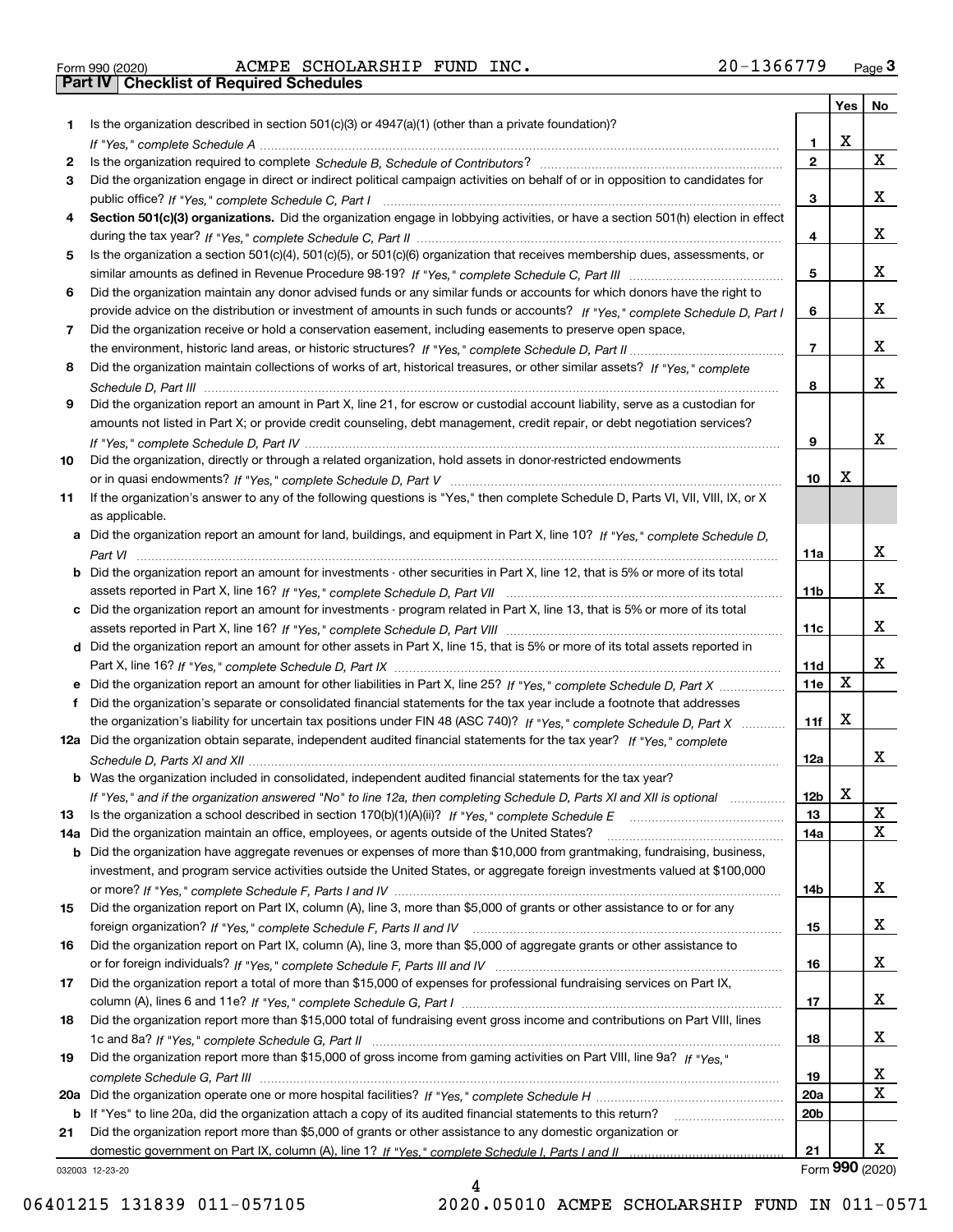|  | Form 990 (2020) |
|--|-----------------|
|  |                 |

Form 990 (2020) ACMPE SCHOLARSHIP FUND INC **.** 2 0-1 3 6 6 7 7 9 <sub>Page</sub> 4<br>**Part IV | Checklist of Required Schedules** <sub>(continued)</sub>

*(continued)*

|               |                                                                                                                                                                                              |     | Yes | No                           |
|---------------|----------------------------------------------------------------------------------------------------------------------------------------------------------------------------------------------|-----|-----|------------------------------|
| 22            | Did the organization report more than \$5,000 of grants or other assistance to or for domestic individuals on                                                                                |     |     |                              |
|               |                                                                                                                                                                                              | 22  | х   |                              |
| 23            | Did the organization answer "Yes" to Part VII, Section A, line 3, 4, or 5 about compensation of the organization's current                                                                   |     |     |                              |
|               | and former officers, directors, trustees, key employees, and highest compensated employees? If "Yes," complete                                                                               |     |     |                              |
|               |                                                                                                                                                                                              | 23  | х   |                              |
|               | 24a Did the organization have a tax-exempt bond issue with an outstanding principal amount of more than \$100,000 as of the                                                                  |     |     |                              |
|               | last day of the year, that was issued after December 31, 2002? If "Yes," answer lines 24b through 24d and complete                                                                           |     |     |                              |
|               |                                                                                                                                                                                              | 24a |     | X.                           |
|               | b Did the organization invest any proceeds of tax-exempt bonds beyond a temporary period exception?                                                                                          | 24b |     |                              |
|               | c Did the organization maintain an escrow account other than a refunding escrow at any time during the year to defease                                                                       |     |     |                              |
|               | any tax-exempt bonds?                                                                                                                                                                        | 24c |     |                              |
|               | d Did the organization act as an "on behalf of" issuer for bonds outstanding at any time during the year?                                                                                    | 24d |     |                              |
|               | 25a Section 501(c)(3), 501(c)(4), and 501(c)(29) organizations. Did the organization engage in an excess benefit                                                                             |     |     |                              |
|               |                                                                                                                                                                                              | 25a |     | X.                           |
|               |                                                                                                                                                                                              |     |     |                              |
|               | b Is the organization aware that it engaged in an excess benefit transaction with a disqualified person in a prior year, and                                                                 |     |     |                              |
|               | that the transaction has not been reported on any of the organization's prior Forms 990 or 990-EZ? If "Yes." complete                                                                        |     |     | X.                           |
|               | Schedule L, Part I                                                                                                                                                                           | 25b |     |                              |
| 26            | Did the organization report any amount on Part X, line 5 or 22, for receivables from or payables to any current                                                                              |     |     |                              |
|               | or former officer, director, trustee, key employee, creator or founder, substantial contributor, or 35%                                                                                      |     |     | x                            |
|               |                                                                                                                                                                                              | 26  |     |                              |
| 27            | Did the organization provide a grant or other assistance to any current or former officer, director, trustee, key employee,                                                                  |     |     |                              |
|               | creator or founder, substantial contributor or employee thereof, a grant selection committee member, or to a 35% controlled                                                                  |     |     | x                            |
|               | entity (including an employee thereof) or family member of any of these persons? If "Yes," complete Schedule L, Part III                                                                     | 27  |     |                              |
| 28            | Was the organization a party to a business transaction with one of the following parties (see Schedule L, Part IV                                                                            |     |     |                              |
|               | instructions, for applicable filing thresholds, conditions, and exceptions):                                                                                                                 |     |     |                              |
|               | a A current or former officer, director, trustee, key employee, creator or founder, or substantial contributor? If                                                                           |     |     |                              |
|               |                                                                                                                                                                                              | 28a |     | x<br>X                       |
|               |                                                                                                                                                                                              | 28b |     |                              |
|               | c A 35% controlled entity of one or more individuals and/or organizations described in lines 28a or 28b? If                                                                                  |     |     |                              |
|               |                                                                                                                                                                                              | 28c |     | x<br>$\overline{\mathbf{x}}$ |
| 29            |                                                                                                                                                                                              | 29  |     |                              |
| 30            | Did the organization receive contributions of art, historical treasures, or other similar assets, or qualified conservation                                                                  |     |     |                              |
|               |                                                                                                                                                                                              | 30  |     | x<br>$\overline{\mathbf{x}}$ |
| 31            | Did the organization liquidate, terminate, or dissolve and cease operations? If "Yes," complete Schedule N, Part I                                                                           | 31  |     |                              |
| 32            | Did the organization sell, exchange, dispose of, or transfer more than 25% of its net assets? If "Yes," complete                                                                             |     |     |                              |
|               |                                                                                                                                                                                              | 32  |     | x                            |
| 33            | Did the organization own 100% of an entity disregarded as separate from the organization under Regulations                                                                                   |     |     |                              |
|               |                                                                                                                                                                                              | 33  |     | X                            |
| 34            | Was the organization related to any tax-exempt or taxable entity? If "Yes," complete Schedule R, Part II, III, or IV, and                                                                    |     |     |                              |
|               |                                                                                                                                                                                              | 34  | X   |                              |
|               | 35a Did the organization have a controlled entity within the meaning of section 512(b)(13)?                                                                                                  | 35a |     | X                            |
|               | b If "Yes" to line 35a, did the organization receive any payment from or engage in any transaction with a controlled entity                                                                  |     |     |                              |
|               |                                                                                                                                                                                              | 35b |     |                              |
| 36            | Section 501(c)(3) organizations. Did the organization make any transfers to an exempt non-charitable related organization?                                                                   |     |     |                              |
|               |                                                                                                                                                                                              | 36  |     | x                            |
| 37            | Did the organization conduct more than 5% of its activities through an entity that is not a related organization                                                                             |     |     |                              |
|               | and that is treated as a partnership for federal income tax purposes? If "Yes," complete Schedule R, Part VI                                                                                 | 37  |     | x                            |
| 38            | Did the organization complete Schedule O and provide explanations in Schedule O for Part VI, lines 11b and 19?                                                                               |     |     |                              |
| <b>Part V</b> | Note: All Form 990 filers are required to complete Schedule O<br><b>Statements Regarding Other IRS Filings and Tax Compliance</b>                                                            | 38  | х   |                              |
|               |                                                                                                                                                                                              |     |     |                              |
|               | Check if Schedule O contains a response or note to any line in this Part V                                                                                                                   |     |     |                              |
|               | U                                                                                                                                                                                            |     | Yes | No                           |
|               | 1a Enter the number reported in Box 3 of Form 1096. Enter -0- if not applicable<br>1a<br>0<br><b>b</b> Enter the number of Forms W-2G included in line 1a. Enter -0- if not applicable<br>1b |     |     |                              |
|               | c Did the organization comply with backup withholding rules for reportable payments to vendors and reportable gaming                                                                         |     |     |                              |
|               | (gambling) winnings to prize winners?                                                                                                                                                        | 1c  |     |                              |
|               | 032004 12-23-20                                                                                                                                                                              |     |     | Form 990 (2020)              |
|               | 5                                                                                                                                                                                            |     |     |                              |

06401215 131839 011-057105 2020.05010 ACMPE SCHOLARSHIP FUND IN 011-0571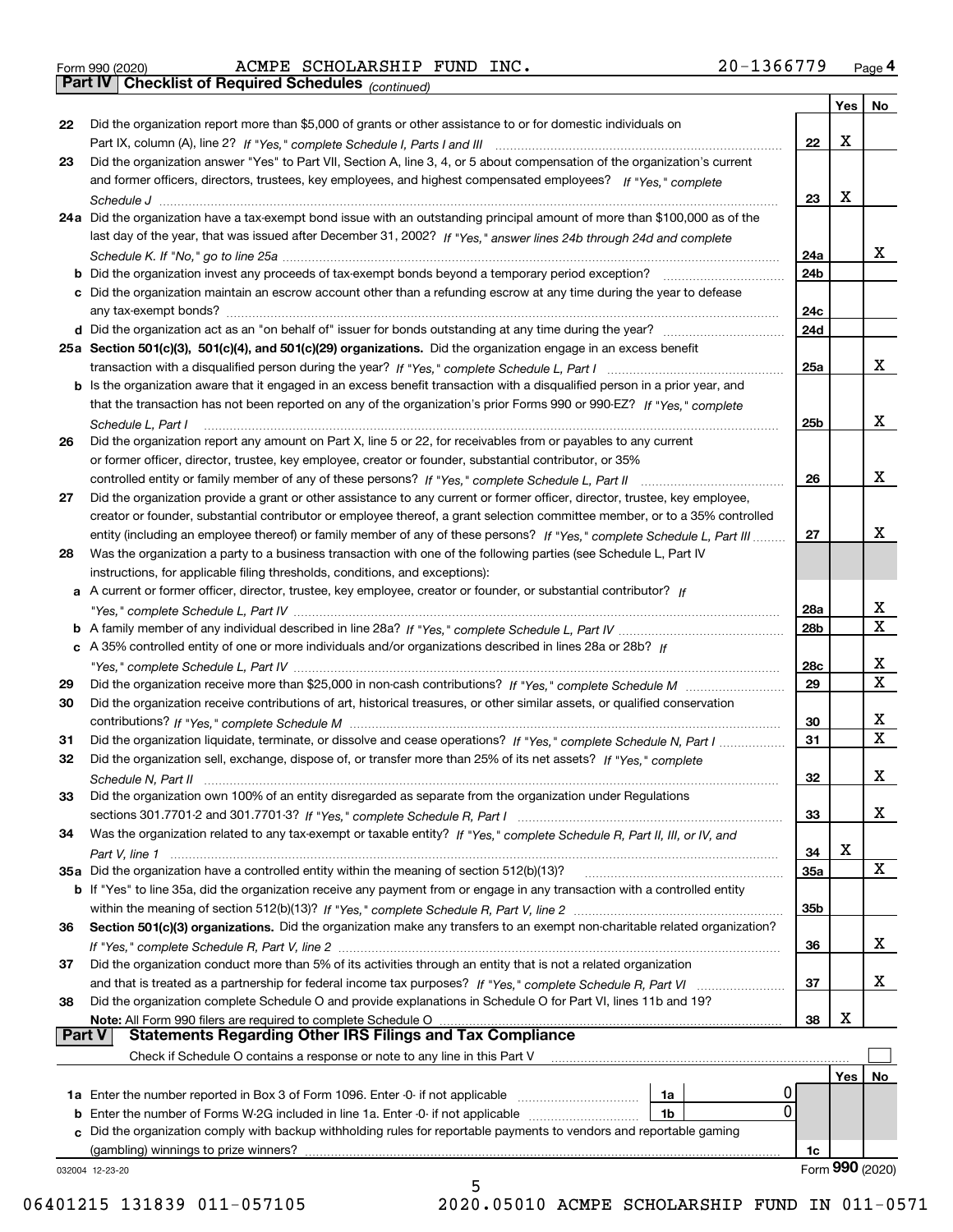| Form 990 (2020) |  | ACMPE SCHOLARSHIP FUND INC.                                                                    |  | 20-1366779 | Page $5$ |
|-----------------|--|------------------------------------------------------------------------------------------------|--|------------|----------|
|                 |  | <b>Part V</b> Statements Regarding Other IRS Filings and Tax Compliance <sub>(continued)</sub> |  |            |          |

| Part V | Statements Regarding Other IRS Fillings and Tax Compilance $_{(continued)}$                                                                           |          |     |        |  |  |  |
|--------|-------------------------------------------------------------------------------------------------------------------------------------------------------|----------|-----|--------|--|--|--|
|        |                                                                                                                                                       |          | Yes | No     |  |  |  |
|        | 2a Enter the number of employees reported on Form W-3, Transmittal of Wage and Tax Statements,                                                        |          |     |        |  |  |  |
|        | filed for the calendar year ending with or within the year covered by this return<br>2a                                                               | 0        |     |        |  |  |  |
|        |                                                                                                                                                       | 2b       |     |        |  |  |  |
|        |                                                                                                                                                       |          |     |        |  |  |  |
|        | 3a Did the organization have unrelated business gross income of \$1,000 or more during the year?                                                      | За       |     | х      |  |  |  |
|        | b If "Yes," has it filed a Form 990-T for this year? If "No" to line 3b, provide an explanation on Schedule O                                         | 3b       |     |        |  |  |  |
|        | 4a At any time during the calendar year, did the organization have an interest in, or a signature or other authority over, a                          |          |     |        |  |  |  |
|        |                                                                                                                                                       | 4a       |     | x      |  |  |  |
|        | <b>b</b> If "Yes," enter the name of the foreign country                                                                                              |          |     |        |  |  |  |
|        | See instructions for filing requirements for FinCEN Form 114, Report of Foreign Bank and Financial Accounts (FBAR).                                   |          |     |        |  |  |  |
|        | 5a Was the organization a party to a prohibited tax shelter transaction at any time during the tax year?                                              | 5a<br>5b |     | х<br>Χ |  |  |  |
|        |                                                                                                                                                       |          |     |        |  |  |  |
|        |                                                                                                                                                       | 5c       |     |        |  |  |  |
|        | 6a Does the organization have annual gross receipts that are normally greater than \$100,000, and did the organization solicit                        |          |     |        |  |  |  |
|        | any contributions that were not tax deductible as charitable contributions?                                                                           | 6a       |     | x      |  |  |  |
|        | <b>b</b> If "Yes," did the organization include with every solicitation an express statement that such contributions or gifts                         |          |     |        |  |  |  |
|        | were not tax deductible?                                                                                                                              | 6b       |     |        |  |  |  |
| 7      | Organizations that may receive deductible contributions under section 170(c).                                                                         |          |     |        |  |  |  |
| а      | Did the organization receive a payment in excess of \$75 made partly as a contribution and partly for goods and services provided to the payor?       | 7a       |     | х      |  |  |  |
| b      | If "Yes," did the organization notify the donor of the value of the goods or services provided?                                                       | 7b       |     |        |  |  |  |
|        | c Did the organization sell, exchange, or otherwise dispose of tangible personal property for which it was required                                   |          |     |        |  |  |  |
|        | to file Form 8282?                                                                                                                                    | 7c       |     | х      |  |  |  |
|        | 7d<br>d If "Yes," indicate the number of Forms 8282 filed during the year                                                                             |          |     | х      |  |  |  |
| е      | Did the organization receive any funds, directly or indirectly, to pay premiums on a personal benefit contract?                                       | 7e       |     | х      |  |  |  |
| f      | Did the organization, during the year, pay premiums, directly or indirectly, on a personal benefit contract?                                          | 7f<br>7g |     |        |  |  |  |
|        | If the organization received a contribution of qualified intellectual property, did the organization file Form 8899 as required?<br>g                 |          |     |        |  |  |  |
|        | If the organization received a contribution of cars, boats, airplanes, or other vehicles, did the organization file a Form 1098-C?<br>h               |          |     |        |  |  |  |
|        | Sponsoring organizations maintaining donor advised funds. Did a donor advised fund maintained by the<br>8                                             |          |     |        |  |  |  |
|        | sponsoring organization have excess business holdings at any time during the year?                                                                    | 8        |     |        |  |  |  |
| 9      | Sponsoring organizations maintaining donor advised funds.                                                                                             | 9а       |     |        |  |  |  |
| а      | Did the sponsoring organization make any taxable distributions under section 4966?                                                                    | 9b       |     |        |  |  |  |
|        | <b>b</b> Did the sponsoring organization make a distribution to a donor, donor advisor, or related person?<br>Section 501(c)(7) organizations. Enter: |          |     |        |  |  |  |
| 10     | Initiation fees and capital contributions included on Part VIII, line 12<br>10a                                                                       |          |     |        |  |  |  |
| а      | b Gross receipts, included on Form 990, Part VIII, line 12, for public use of club facilities<br>10 <sub>b</sub>                                      |          |     |        |  |  |  |
| 11.    |                                                                                                                                                       |          |     |        |  |  |  |
|        | Section 501(c)(12) organizations. Enter:<br>11a                                                                                                       |          |     |        |  |  |  |
|        | <b>b</b> Gross income from other sources (Do not net amounts due or paid to other sources against                                                     |          |     |        |  |  |  |
|        | 11b                                                                                                                                                   |          |     |        |  |  |  |
|        | 12a Section 4947(a)(1) non-exempt charitable trusts. Is the organization filing Form 990 in lieu of Form 1041?                                        | 12a      |     |        |  |  |  |
|        | 12b<br><b>b</b> If "Yes," enter the amount of tax-exempt interest received or accrued during the year                                                 |          |     |        |  |  |  |
| 13     | Section 501(c)(29) qualified nonprofit health insurance issuers.                                                                                      |          |     |        |  |  |  |
|        | a Is the organization licensed to issue qualified health plans in more than one state?                                                                | 13a      |     |        |  |  |  |
|        | Note: See the instructions for additional information the organization must report on Schedule O.                                                     |          |     |        |  |  |  |
|        | <b>b</b> Enter the amount of reserves the organization is required to maintain by the states in which the                                             |          |     |        |  |  |  |
|        | 13 <sub>b</sub>                                                                                                                                       |          |     |        |  |  |  |
|        | 13с                                                                                                                                                   |          |     |        |  |  |  |
|        | 14a Did the organization receive any payments for indoor tanning services during the tax year?                                                        | 14a      |     | x      |  |  |  |
|        |                                                                                                                                                       | 14b      |     |        |  |  |  |
| 15     | Is the organization subject to the section 4960 tax on payment(s) of more than \$1,000,000 in remuneration or                                         |          |     |        |  |  |  |
|        |                                                                                                                                                       | 15       |     | х      |  |  |  |
|        | If "Yes," see instructions and file Form 4720, Schedule N.                                                                                            |          |     |        |  |  |  |
| 16     | Is the organization an educational institution subject to the section 4968 excise tax on net investment income?                                       | 16       |     | х      |  |  |  |
|        | If "Yes," complete Form 4720, Schedule O.                                                                                                             |          |     |        |  |  |  |
|        |                                                                                                                                                       |          |     |        |  |  |  |

Form (2020) **990**

032005 12-23-20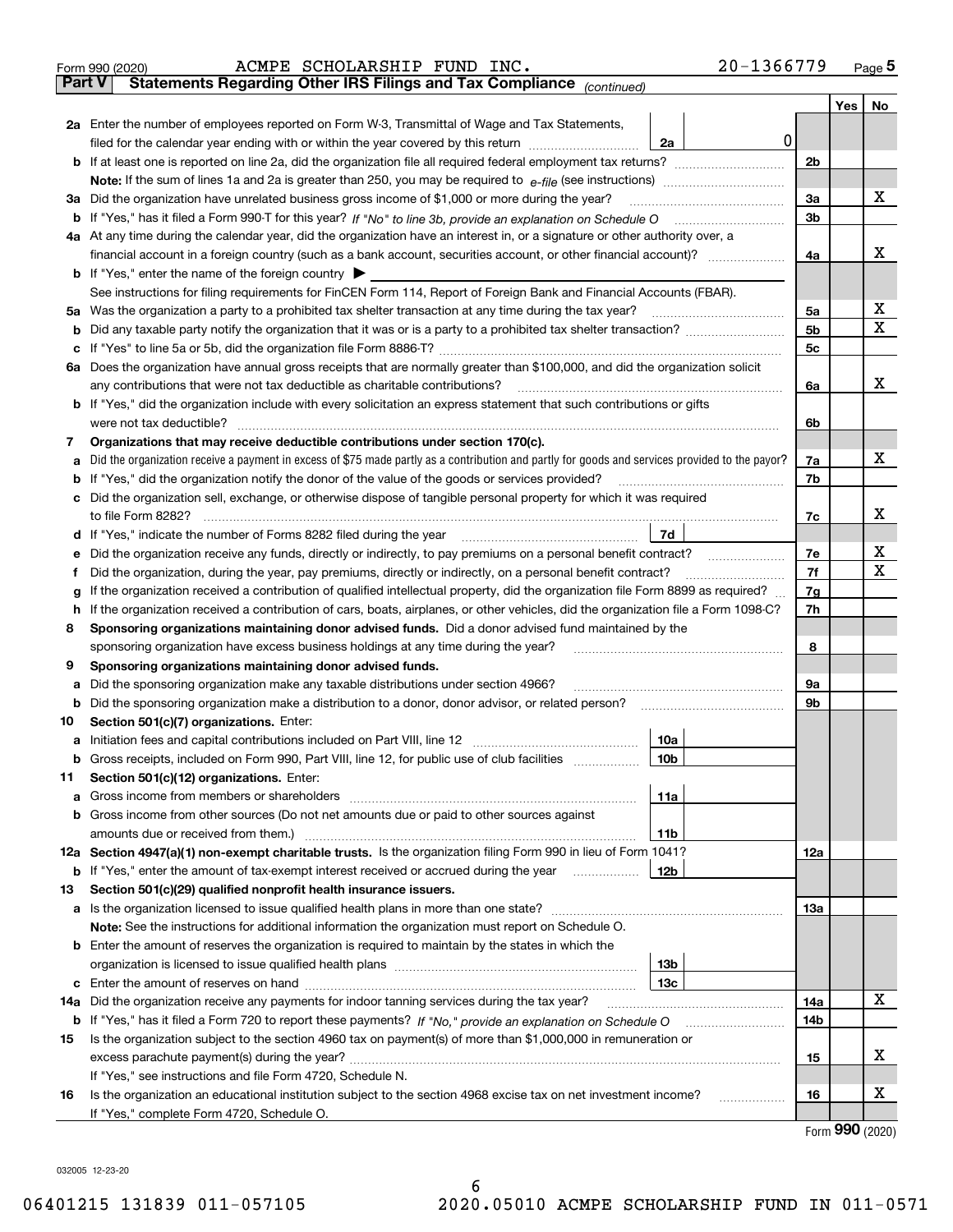|  | Form 990 (2020) |
|--|-----------------|
|  |                 |

| Form 990 (2020) | ACMPE SCHOLARSHIP FUND INC. |  | 20-1366779                                                                                                                    | $P_{\text{aqe}}$ 6 |
|-----------------|-----------------------------|--|-------------------------------------------------------------------------------------------------------------------------------|--------------------|
|                 |                             |  | Part VI   Governance, Management, and Disclosure For each "Yes" response to lines 2 through 7b below, and for a "No" response |                    |
|                 |                             |  | to line 8a, 8b, or 10b below, describe the circumstances, processes, or changes on Schedule O. See instructions.              |                    |

|    |                                                                                                                                                                                                                                |    |    |                 | Yes   No    |                              |
|----|--------------------------------------------------------------------------------------------------------------------------------------------------------------------------------------------------------------------------------|----|----|-----------------|-------------|------------------------------|
|    | <b>1a</b> Enter the number of voting members of the governing body at the end of the tax year <i>manumum</i>                                                                                                                   | 1a | 13 |                 |             |                              |
|    | If there are material differences in voting rights among members of the governing body, or if the governing                                                                                                                    |    |    |                 |             |                              |
|    | body delegated broad authority to an executive committee or similar committee, explain on Schedule O.                                                                                                                          |    | 13 |                 |             |                              |
| b  | Enter the number of voting members included on line 1a, above, who are independent <i>manumum</i>                                                                                                                              | 1b |    |                 |             |                              |
| 2  | Did any officer, director, trustee, or key employee have a family relationship or a business relationship with any other                                                                                                       |    |    |                 |             |                              |
|    | officer, director, trustee, or key employee?                                                                                                                                                                                   |    |    | $\mathbf{2}$    |             | Х                            |
| 3  | Did the organization delegate control over management duties customarily performed by or under the direct supervision                                                                                                          |    |    |                 |             |                              |
|    |                                                                                                                                                                                                                                |    |    | 3               |             | X<br>$\overline{\mathbf{x}}$ |
| 4  | Did the organization make any significant changes to its governing documents since the prior Form 990 was filed?                                                                                                               |    |    | 4               |             |                              |
| 5  |                                                                                                                                                                                                                                |    |    | 5               | $\mathbf X$ | $\mathbf{x}$                 |
| 6  | Did the organization have members or stockholders?                                                                                                                                                                             |    |    | 6               |             |                              |
| 7а | Did the organization have members, stockholders, or other persons who had the power to elect or appoint one or                                                                                                                 |    |    |                 |             |                              |
|    |                                                                                                                                                                                                                                |    |    | 7a              | Х           |                              |
|    | <b>b</b> Are any governance decisions of the organization reserved to (or subject to approval by) members, stockholders, or                                                                                                    |    |    |                 |             |                              |
|    | persons other than the governing body?                                                                                                                                                                                         |    |    | 7b              |             | х                            |
| 8  | Did the organization contemporaneously document the meetings held or written actions undertaken during the year by the following:                                                                                              |    |    |                 |             |                              |
| a  |                                                                                                                                                                                                                                |    |    | 8а              | X           |                              |
| b  | Each committee with authority to act on behalf of the governing body? [10] manufacture manufacture with authority to act on behalf of the governing body? [10] manufacture with authority of the state with an interval and th |    |    | 8b              | X           |                              |
| 9  | Is there any officer, director, trustee, or key employee listed in Part VII, Section A, who cannot be reached at the                                                                                                           |    |    |                 |             |                              |
|    |                                                                                                                                                                                                                                |    |    | 9               |             | x                            |
|    | <b>Section B. Policies</b> (This Section B requests information about policies not required by the Internal Revenue Code.)                                                                                                     |    |    |                 |             |                              |
|    |                                                                                                                                                                                                                                |    |    |                 | Yes         | <b>No</b>                    |
|    |                                                                                                                                                                                                                                |    |    | 10a             |             | X                            |
|    | <b>b</b> If "Yes," did the organization have written policies and procedures governing the activities of such chapters, affiliates,                                                                                            |    |    |                 |             |                              |
|    |                                                                                                                                                                                                                                |    |    | 10 <sub>b</sub> |             |                              |
|    | 11a Has the organization provided a complete copy of this Form 990 to all members of its governing body before filing the form?                                                                                                |    |    | 11a             | $\mathbf X$ |                              |
|    | <b>b</b> Describe in Schedule O the process, if any, used by the organization to review this Form 990.                                                                                                                         |    |    |                 |             |                              |
|    |                                                                                                                                                                                                                                |    |    | 12a             | X           |                              |
| b  |                                                                                                                                                                                                                                |    |    | 12 <sub>b</sub> | X           |                              |
| c  | Did the organization regularly and consistently monitor and enforce compliance with the policy? If "Yes," describe                                                                                                             |    |    |                 |             |                              |
|    | in Schedule O how this was done measured and contain an account of the state of the state of the state of the                                                                                                                  |    |    | 12c             | X           |                              |
| 13 |                                                                                                                                                                                                                                |    |    | 13              | X           |                              |
| 14 |                                                                                                                                                                                                                                |    |    | 14              | $\mathbf X$ |                              |
| 15 | Did the process for determining compensation of the following persons include a review and approval by independent                                                                                                             |    |    |                 |             |                              |
|    | persons, comparability data, and contemporaneous substantiation of the deliberation and decision?                                                                                                                              |    |    |                 |             |                              |
| а  | The organization's CEO, Executive Director, or top management official manufactured content content of the organization's CEO, Executive Director, or top management official                                                  |    |    | 15a             |             | х                            |
|    |                                                                                                                                                                                                                                |    |    | 15b             |             | X                            |
|    | If "Yes" to line 15a or 15b, describe the process in Schedule O (see instructions).                                                                                                                                            |    |    |                 |             |                              |
|    | 16a Did the organization invest in, contribute assets to, or participate in a joint venture or similar arrangement with a                                                                                                      |    |    |                 |             |                              |
|    | taxable entity during the year?                                                                                                                                                                                                |    |    | 16a             |             | х                            |
|    | b If "Yes," did the organization follow a written policy or procedure requiring the organization to evaluate its participation                                                                                                 |    |    |                 |             |                              |
|    | in joint venture arrangements under applicable federal tax law, and take steps to safeguard the organization's                                                                                                                 |    |    |                 |             |                              |
|    | exempt status with respect to such arrangements?                                                                                                                                                                               |    |    | <b>16b</b>      |             |                              |
|    | <b>Section C. Disclosure</b>                                                                                                                                                                                                   |    |    |                 |             |                              |
| 17 | <b>NONE</b><br>List the states with which a copy of this Form 990 is required to be filed $\blacktriangleright$                                                                                                                |    |    |                 |             |                              |
| 18 | Section 6104 requires an organization to make its Forms 1023 (1024 or 1024-A, if applicable), 990, and 990-T (Section 501(c)(3)s only) available                                                                               |    |    |                 |             |                              |
|    | for public inspection. Indicate how you made these available. Check all that apply.                                                                                                                                            |    |    |                 |             |                              |
|    | $X$ Upon request<br>Another's website<br>Own website<br>Other (explain on Schedule O)                                                                                                                                          |    |    |                 |             |                              |
| 19 | Describe on Schedule O whether (and if so, how) the organization made its governing documents, conflict of interest policy, and financial                                                                                      |    |    |                 |             |                              |
|    | statements available to the public during the tax year.                                                                                                                                                                        |    |    |                 |             |                              |
| 20 | State the name, address, and telephone number of the person who possesses the organization's books and records                                                                                                                 |    |    |                 |             |                              |
|    | AKASH MADIAH - 303-799-1111<br>80112-5313<br>104 INVERNESS TERRACE EAST, ENGLEWOOD, CO                                                                                                                                         |    |    |                 |             |                              |
|    |                                                                                                                                                                                                                                |    |    |                 |             |                              |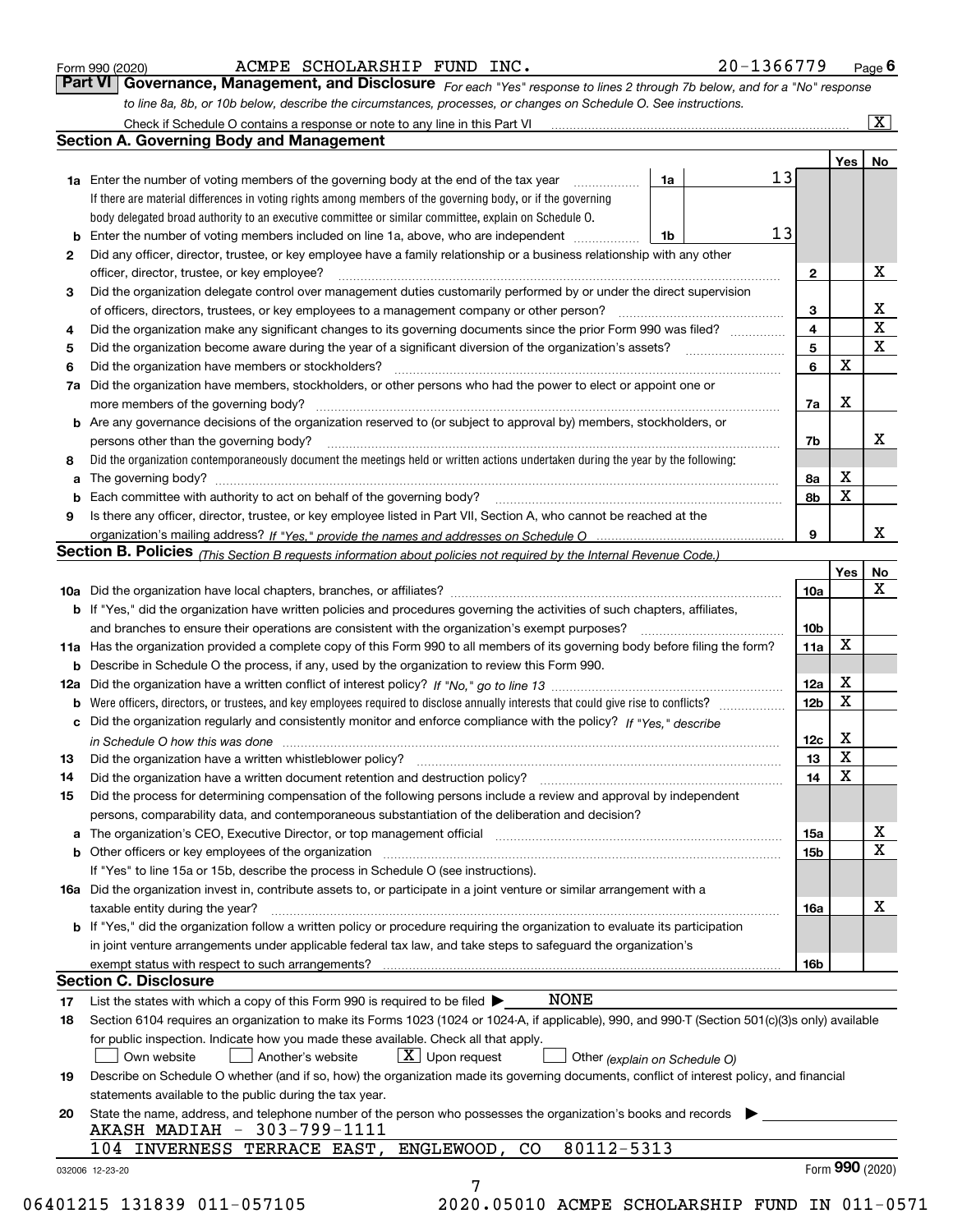$\mathcal{L}^{\text{max}}$ 

**7Part VII Compensation of Officers, Directors, Trustees, Key Employees, Highest Compensated Employees, and Independent Contractors**

Check if Schedule O contains a response or note to any line in this Part VII

**Section A. Officers, Directors, Trustees, Key Employees, and Highest Compensated Employees**

**1a**  Complete this table for all persons required to be listed. Report compensation for the calendar year ending with or within the organization's tax year. **•** List all of the organization's current officers, directors, trustees (whether individuals or organizations), regardless of amount of compensation.

Enter -0- in columns (D), (E), and (F) if no compensation was paid.

 $\bullet$  List all of the organization's  $\,$ current key employees, if any. See instructions for definition of "key employee."

**•** List the organization's five current highest compensated employees (other than an officer, director, trustee, or key employee) who received reportable compensation (Box 5 of Form W-2 and/or Box 7 of Form 1099-MISC) of more than \$100,000 from the organization and any related organizations.

**•** List all of the organization's former officers, key employees, and highest compensated employees who received more than \$100,000 of reportable compensation from the organization and any related organizations.

**former directors or trustees**  ¥ List all of the organization's that received, in the capacity as a former director or trustee of the organization, more than \$10,000 of reportable compensation from the organization and any related organizations.

See instructions for the order in which to list the persons above.

Check this box if neither the organization nor any related organization compensated any current officer, director, or trustee.  $\mathcal{L}^{\text{max}}$ 

| (A)                               | (B)                  |                               |                                                                  | (C)                   |              |                                 |        | (D)                             | (E)             | (F)                      |
|-----------------------------------|----------------------|-------------------------------|------------------------------------------------------------------|-----------------------|--------------|---------------------------------|--------|---------------------------------|-----------------|--------------------------|
| Name and title                    | Average              |                               | (do not check more than one                                      |                       | Position     |                                 |        | Reportable                      | Reportable      | Estimated                |
|                                   | hours per            |                               | box, unless person is both an<br>officer and a director/trustee) |                       |              |                                 |        | compensation                    | compensation    | amount of                |
|                                   | week                 |                               |                                                                  |                       |              |                                 |        | from                            | from related    | other                    |
|                                   | (list any            |                               |                                                                  |                       |              |                                 |        | the                             | organizations   | compensation<br>from the |
|                                   | hours for<br>related |                               |                                                                  |                       |              |                                 |        | organization<br>(W-2/1099-MISC) | (W-2/1099-MISC) | organization             |
|                                   | organizations        |                               |                                                                  |                       |              |                                 |        |                                 |                 | and related              |
|                                   | below                | ndividual trustee or director | nstitutional trustee                                             |                       | key employee |                                 |        |                                 |                 | organizations            |
|                                   | line)                |                               |                                                                  | Officer               |              | Highest compensated<br>employee | Former |                                 |                 |                          |
| HALEE FISCHER-WRIGHT<br>(1)       | 2.00                 |                               |                                                                  |                       |              |                                 |        |                                 |                 |                          |
| PRESIDENT/CEO                     | 48.00                |                               |                                                                  | $\mathbf X$           |              |                                 |        | 0.                              | 1, 103, 953.    | 50, 154.                 |
| RONALD HOLDER<br>(2)              | 2.00                 |                               |                                                                  |                       |              |                                 |        |                                 |                 |                          |
| COO                               | 48.00                |                               |                                                                  | Χ                     |              |                                 |        | 0.                              | 485,783.        | 48, 184.                 |
| (3)<br>AKASH MADIAH               | 2.00                 |                               |                                                                  |                       |              |                                 |        |                                 |                 |                          |
| CFO                               | 48.00                |                               |                                                                  | X                     |              |                                 |        | $\mathbf 0$ .                   | 425,991.        | 41,575.                  |
| WILLIAM R. HAMBSH<br>(4)          | 1.00                 |                               |                                                                  |                       |              |                                 |        |                                 |                 |                          |
| <b>BOARD CHAIR</b>                | 3.00                 | X                             |                                                                  | Χ                     |              |                                 |        | 0.                              | 0.              | 0.                       |
| KAREN MARCELO<br>(5)              | 1.00                 |                               |                                                                  |                       |              |                                 |        |                                 |                 |                          |
| VICE CHAIR                        | 3.00                 | X                             |                                                                  | X                     |              |                                 |        | $\mathbf 0$ .                   | 0.              | $0_{.}$                  |
| (6)<br>TODD D. GRAGES             | $\overline{1.00}$    |                               |                                                                  |                       |              |                                 |        |                                 |                 |                          |
| PAST BOARD CHAIR                  | 3.00                 | X                             |                                                                  | X                     |              |                                 |        | $\mathbf 0$ .                   | 0.              | 0.                       |
| JEFFREY W. SMITH<br>(7)           | 1.00                 |                               |                                                                  |                       |              |                                 |        |                                 |                 |                          |
| FINANCE/AUDIT CHAIR               | 3.00                 | $\mathbf X$                   |                                                                  | X                     |              |                                 |        | 0.                              | 0.              | $\mathbf 0$ .            |
| ERIC D. CROCKETT<br>(8)           | 1.00                 |                               |                                                                  |                       |              |                                 |        |                                 |                 |                          |
| FINANCE/AUDIT VICE CHAIR          | 3.00                 | X                             |                                                                  | $\overline{\text{X}}$ |              |                                 |        | $\mathbf 0$ .                   | 0.              | $\mathbf 0$ .            |
| RYAN CAMPBELL<br>(9)              | 1.00                 |                               |                                                                  |                       |              |                                 |        |                                 |                 |                          |
| MEMBER AT LARGE                   | 3.00                 | $\mathbf X$                   |                                                                  |                       |              |                                 |        | $\mathbf 0$ .                   | 0.              | $0_{.}$                  |
| (10) PAUL DEMURO                  | 1.00                 |                               |                                                                  |                       |              |                                 |        |                                 |                 |                          |
| MEMBER AT LARGE                   | 3.00                 | Χ                             |                                                                  |                       |              |                                 |        | $\mathbf 0$ .                   | 0.              | 0.                       |
| (11) GREGORY S. FELTENBERGER      | 1.<br>0 <sub>0</sub> |                               |                                                                  |                       |              |                                 |        |                                 |                 |                          |
| FORMER MEMBER AT LARGE THRU 10/20 | 3.00                 | X                             |                                                                  |                       |              |                                 |        | $\mathbf 0$ .                   | 0.              | 0.                       |
| (12) MICHAEL T. FUNK              | 1.00                 |                               |                                                                  |                       |              |                                 |        |                                 |                 |                          |
| MEMBER AT LARGE                   | 3.00                 | X                             |                                                                  |                       |              |                                 |        | 0.                              | 0.              | $\mathbf 0$ .            |
| (13) JENNIFER "NIFTY" GOSNEY      | 1.00                 |                               |                                                                  |                       |              |                                 |        |                                 |                 |                          |
| MEMBER AT LARGE                   | 3.00                 | X                             |                                                                  |                       |              |                                 |        | $\mathbf 0$ .                   | $\mathbf 0$ .   | 0.                       |
| (14) CARRIE KOZLOWSKI             | 1.00                 |                               |                                                                  |                       |              |                                 |        |                                 |                 |                          |
| MEMBER AT LARGE                   | 3.00                 | X                             |                                                                  |                       |              |                                 |        | 0.                              | $\mathbf 0$ .   | $\mathbf 0$ .            |
| (15) MICHAEL O'CONNELL            | 1.00                 |                               |                                                                  |                       |              |                                 |        |                                 |                 |                          |
| MEMBER AT LARGE                   | 3.00                 | X                             |                                                                  |                       |              |                                 |        | $\mathbf 0$ .                   | 0.              | $0$ .                    |
| (16) LOLA A. OSAWE                | 1.00                 |                               |                                                                  |                       |              |                                 |        |                                 |                 |                          |
| MEMBER AT LARGE                   | 3.00                 | X                             |                                                                  |                       |              |                                 |        | $\mathbf 0$ .                   | 0.              | 0.                       |
| (17) RICHARD T. SCHLOSBERG        | 1.00                 |                               |                                                                  |                       |              |                                 |        |                                 |                 |                          |
| MEMBER AT LARGE                   | 3.00                 | $\mathbf X$                   |                                                                  |                       |              |                                 |        | $\mathbf{0}$ .                  | 0.              | $\mathbf 0$ .            |

032007 12-23-20

Form (2020) **990**

8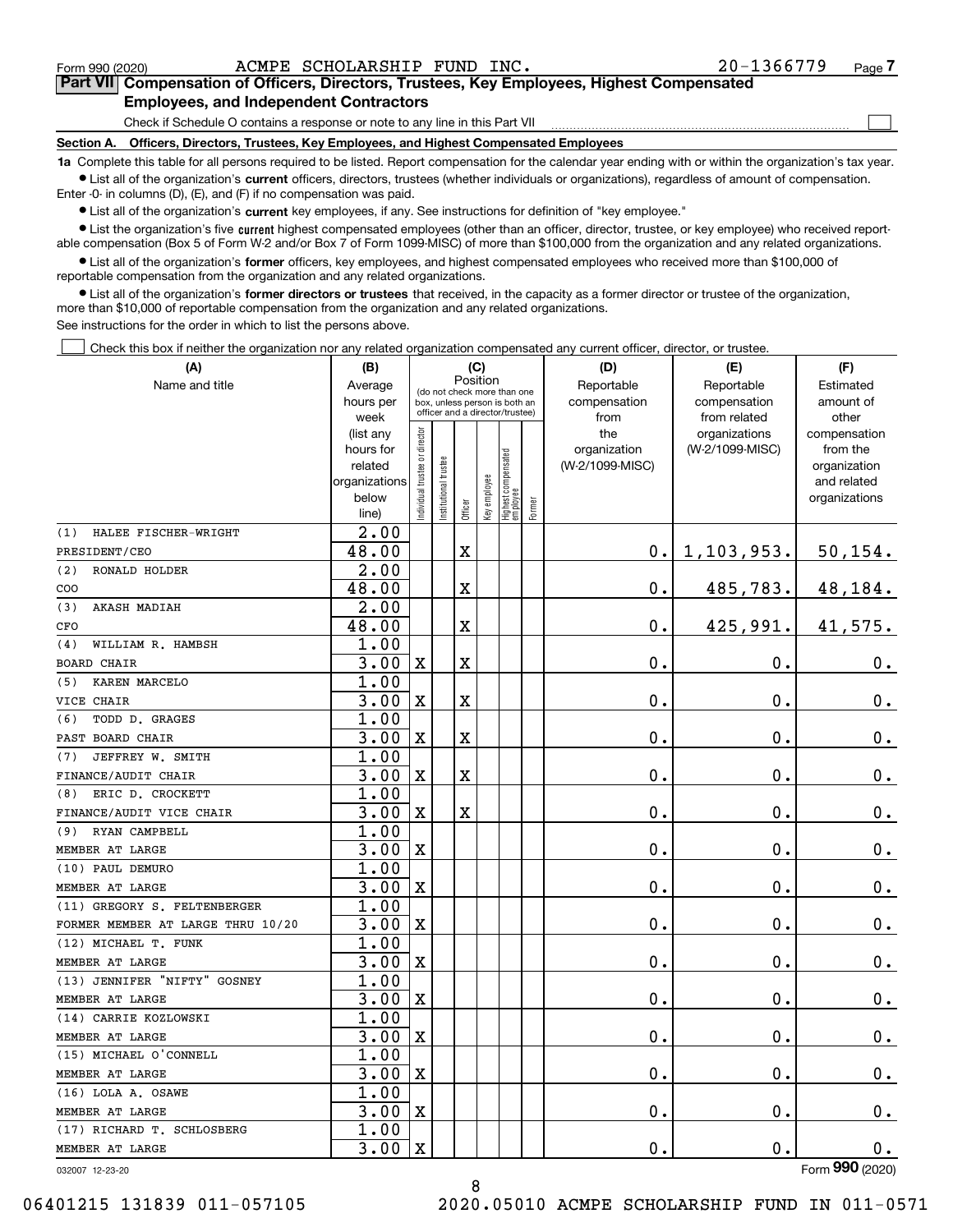|   | ACMPE SCHOLARSHIP FUND INC.<br>Form 990 (2020)                                                                                                                                                                                                                         |                                                                      |                                |                        |                 |              |                                                                                                 |        |                                           | 20-1366779                                        |                  |                     | Page 8                                                                   |
|---|------------------------------------------------------------------------------------------------------------------------------------------------------------------------------------------------------------------------------------------------------------------------|----------------------------------------------------------------------|--------------------------------|------------------------|-----------------|--------------|-------------------------------------------------------------------------------------------------|--------|-------------------------------------------|---------------------------------------------------|------------------|---------------------|--------------------------------------------------------------------------|
|   | Part VII <br>Section A. Officers, Directors, Trustees, Key Employees, and Highest Compensated Employees (continued)                                                                                                                                                    |                                                                      |                                |                        |                 |              |                                                                                                 |        |                                           |                                                   |                  |                     |                                                                          |
|   | (A)<br>Name and title                                                                                                                                                                                                                                                  | (B)<br>Average<br>hours per<br>week                                  |                                |                        | (C)<br>Position |              | (do not check more than one<br>box, unless person is both an<br>officer and a director/trustee) |        | (D)<br>Reportable<br>compensation<br>from | (E)<br>Reportable<br>compensation<br>from related |                  |                     | (F)<br>Estimated<br>amount of<br>other                                   |
|   |                                                                                                                                                                                                                                                                        | (list any<br>hours for<br>related<br>organizations<br>below<br>line) | Individual trustee or director | In stitutional trustee | Officer         | key employee | Highest compensated<br>employee                                                                 | Former | the<br>organization<br>(W-2/1099-MISC)    | organizations<br>(W-2/1099-MISC)                  |                  |                     | compensation<br>from the<br>organization<br>and related<br>organizations |
|   |                                                                                                                                                                                                                                                                        |                                                                      |                                |                        |                 |              |                                                                                                 |        |                                           |                                                   |                  |                     |                                                                          |
|   |                                                                                                                                                                                                                                                                        |                                                                      |                                |                        |                 |              |                                                                                                 |        |                                           |                                                   |                  |                     |                                                                          |
|   |                                                                                                                                                                                                                                                                        |                                                                      |                                |                        |                 |              |                                                                                                 |        |                                           |                                                   |                  |                     |                                                                          |
|   |                                                                                                                                                                                                                                                                        |                                                                      |                                |                        |                 |              |                                                                                                 |        |                                           |                                                   |                  |                     |                                                                          |
|   |                                                                                                                                                                                                                                                                        |                                                                      |                                |                        |                 |              |                                                                                                 |        |                                           |                                                   |                  |                     |                                                                          |
|   |                                                                                                                                                                                                                                                                        |                                                                      |                                |                        |                 |              |                                                                                                 |        |                                           |                                                   |                  |                     |                                                                          |
|   |                                                                                                                                                                                                                                                                        |                                                                      |                                |                        |                 |              |                                                                                                 |        |                                           |                                                   |                  |                     |                                                                          |
|   | 1b Subtotal                                                                                                                                                                                                                                                            |                                                                      |                                |                        |                 |              |                                                                                                 |        | 0.1                                       | 2,015,727.                                        |                  |                     | 139,913.                                                                 |
|   | c Total from continuation sheets to Part VII, Section A                                                                                                                                                                                                                |                                                                      |                                |                        |                 |              |                                                                                                 |        | $\overline{0}$ .<br>$\overline{0}$ .      | 2,015,727.                                        | $\overline{0}$ . |                     | 0.<br>139,913.                                                           |
| 2 | Total number of individuals (including but not limited to those listed above) who received more than \$100,000 of reportable<br>compensation from the organization                                                                                                     |                                                                      |                                |                        |                 |              |                                                                                                 |        |                                           |                                                   |                  |                     | 0                                                                        |
| з | Did the organization list any former officer, director, trustee, key employee, or highest compensated employee on                                                                                                                                                      |                                                                      |                                |                        |                 |              |                                                                                                 |        |                                           |                                                   |                  |                     | No<br>Yes                                                                |
| 4 | line 1a? If "Yes," complete Schedule J for such individual matches contained and the 1a? If "Yes," complete Schedule J for such individual<br>For any individual listed on line 1a, is the sum of reportable compensation and other compensation from the organization |                                                                      |                                |                        |                 |              |                                                                                                 |        |                                           |                                                   |                  | 3                   | х                                                                        |
| 5 | Did any person listed on line 1a receive or accrue compensation from any unrelated organization or individual for services                                                                                                                                             |                                                                      |                                |                        |                 |              |                                                                                                 |        |                                           |                                                   |                  | 4                   | X                                                                        |
|   | <b>Section B. Independent Contractors</b>                                                                                                                                                                                                                              |                                                                      |                                |                        |                 |              |                                                                                                 |        |                                           |                                                   |                  | 5                   | х                                                                        |
| 1 | Complete this table for your five highest compensated independent contractors that received more than \$100,000 of compensation from<br>the organization. Report compensation for the calendar year ending with or within the organization's tax year.                 |                                                                      |                                |                        |                 |              |                                                                                                 |        |                                           |                                                   |                  |                     |                                                                          |
|   | (A)<br>Name and business address                                                                                                                                                                                                                                       |                                                                      |                                | <b>NONE</b>            |                 |              |                                                                                                 |        | (B)<br>Description of services            |                                                   |                  | (C)<br>Compensation |                                                                          |
|   |                                                                                                                                                                                                                                                                        |                                                                      |                                |                        |                 |              |                                                                                                 |        |                                           |                                                   |                  |                     |                                                                          |
|   |                                                                                                                                                                                                                                                                        |                                                                      |                                |                        |                 |              |                                                                                                 |        |                                           |                                                   |                  |                     |                                                                          |
|   |                                                                                                                                                                                                                                                                        |                                                                      |                                |                        |                 |              |                                                                                                 |        |                                           |                                                   |                  |                     |                                                                          |
|   |                                                                                                                                                                                                                                                                        |                                                                      |                                |                        |                 |              |                                                                                                 |        |                                           |                                                   |                  |                     |                                                                          |
| 2 | Total number of independent contractors (including but not limited to those listed above) who received more than                                                                                                                                                       |                                                                      |                                |                        |                 |              |                                                                                                 |        |                                           |                                                   |                  |                     |                                                                          |
|   | \$100,000 of compensation from the organization                                                                                                                                                                                                                        |                                                                      |                                |                        |                 | 0            |                                                                                                 |        |                                           |                                                   |                  |                     | Form 990 (2020)                                                          |

032008 12-23-20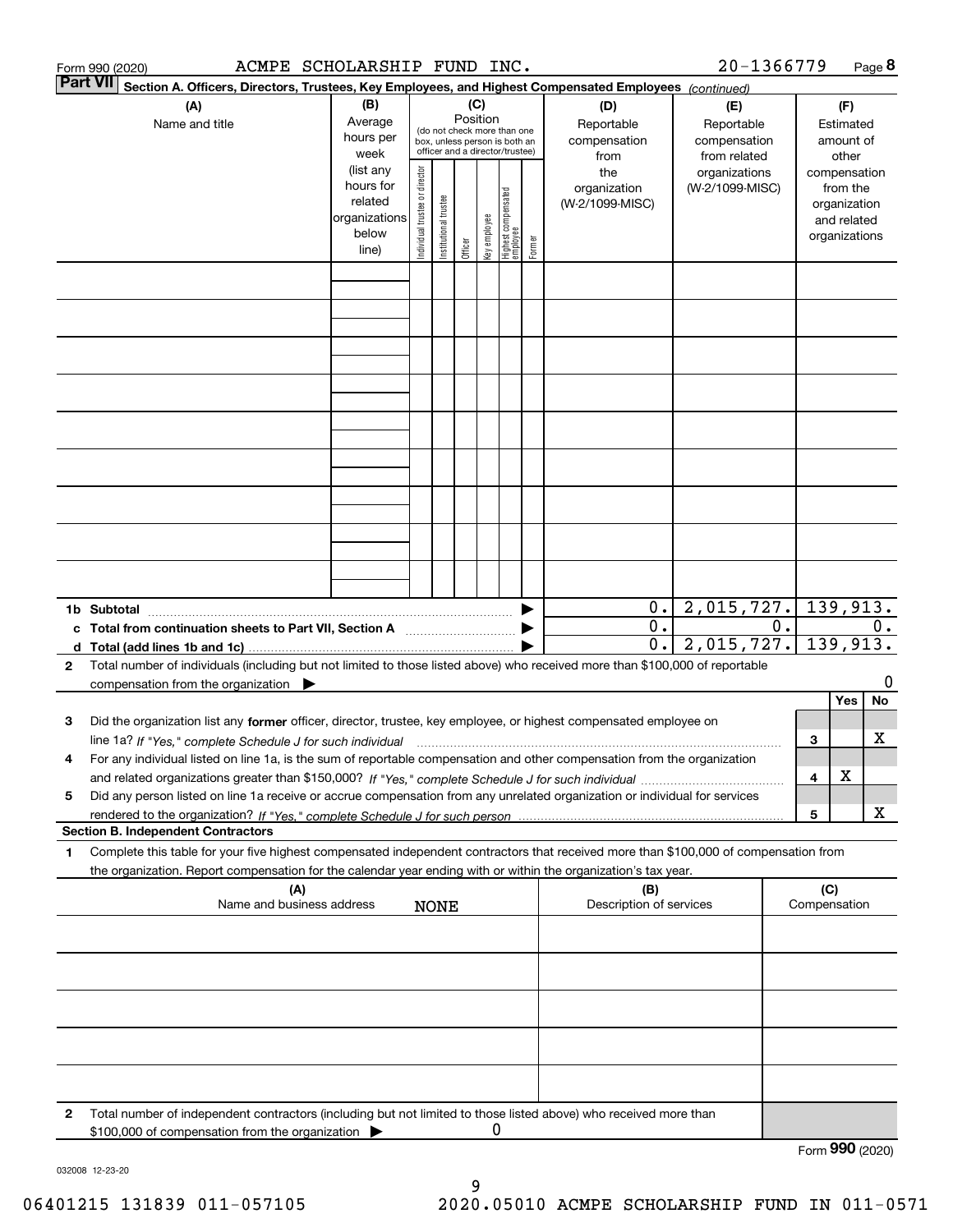|                                                           |                  | Form 990 (2020)                                                                                                                                                                     | ACMPE SCHOLARSHIP FUND INC.                            |                      |                      |                                                     | 20-1366779                    | Page 9                                                          |
|-----------------------------------------------------------|------------------|-------------------------------------------------------------------------------------------------------------------------------------------------------------------------------------|--------------------------------------------------------|----------------------|----------------------|-----------------------------------------------------|-------------------------------|-----------------------------------------------------------------|
|                                                           | <b>Part VIII</b> | <b>Statement of Revenue</b>                                                                                                                                                         |                                                        |                      |                      |                                                     |                               |                                                                 |
|                                                           |                  | Check if Schedule O contains a response or note to any line in this Part VIII                                                                                                       |                                                        |                      |                      | $\overline{(\mathsf{B})}$ $\overline{(\mathsf{C})}$ |                               |                                                                 |
|                                                           |                  |                                                                                                                                                                                     |                                                        |                      | (A)<br>Total revenue | Related or exempt<br>function revenue               | Unrelated<br>business revenue | (D)<br>Revenue excluded<br>from tax under<br>sections 512 - 514 |
|                                                           |                  | 1 a Federated campaigns                                                                                                                                                             | 1a                                                     |                      |                      |                                                     |                               |                                                                 |
| Contributions, Gifts, Grants<br>and Other Similar Amounts | b                | Membership dues                                                                                                                                                                     | 1 <sub>b</sub><br>$\ldots \ldots \ldots \ldots \ldots$ |                      |                      |                                                     |                               |                                                                 |
|                                                           | с                | Fundraising events                                                                                                                                                                  | 1 <sub>c</sub>                                         |                      |                      |                                                     |                               |                                                                 |
|                                                           | d                | Related organizations <i>mimiming</i>                                                                                                                                               | 1 <sub>d</sub>                                         |                      |                      |                                                     |                               |                                                                 |
|                                                           | е                | Government grants (contributions)                                                                                                                                                   | 1e                                                     |                      |                      |                                                     |                               |                                                                 |
|                                                           | f                | All other contributions, gifts, grants, and                                                                                                                                         |                                                        |                      |                      |                                                     |                               |                                                                 |
|                                                           |                  | similar amounts not included above                                                                                                                                                  | 1f                                                     | 840.                 |                      |                                                     |                               |                                                                 |
|                                                           | g                | Noncash contributions included in lines 1a-1f                                                                                                                                       | $1g$ \$                                                |                      |                      |                                                     |                               |                                                                 |
|                                                           |                  |                                                                                                                                                                                     |                                                        |                      | 840.                 |                                                     |                               |                                                                 |
|                                                           |                  |                                                                                                                                                                                     |                                                        | <b>Business Code</b> |                      |                                                     |                               |                                                                 |
|                                                           | 2a<br>b          | <u>experience</u> and the contract of the contract of the contract of the contract of                                                                                               |                                                        |                      |                      |                                                     |                               |                                                                 |
|                                                           | с                | <u> 1989 - Johann Stein, mars an deus an deus Amerikaanse komme van de Fryske komme van de Fryske komme van de Fr</u>                                                               |                                                        |                      |                      |                                                     |                               |                                                                 |
|                                                           | d                | <u> Alexandria de la contrada de la contrada de la contrada de la contrada de la contrada de la contrada de la c</u><br><u> 1989 - Johann Stein, mars an de Brazilian (b. 1989)</u> |                                                        |                      |                      |                                                     |                               |                                                                 |
| Program Service<br>Revenue                                | е                |                                                                                                                                                                                     |                                                        |                      |                      |                                                     |                               |                                                                 |
|                                                           | f                |                                                                                                                                                                                     |                                                        |                      |                      |                                                     |                               |                                                                 |
|                                                           | g                |                                                                                                                                                                                     |                                                        |                      |                      |                                                     |                               |                                                                 |
|                                                           | 3                | Investment income (including dividends, interest, and                                                                                                                               |                                                        |                      |                      |                                                     |                               |                                                                 |
|                                                           |                  |                                                                                                                                                                                     |                                                        |                      | 26,017.              |                                                     |                               | 26,017.                                                         |
|                                                           | 4                | Income from investment of tax-exempt bond proceeds                                                                                                                                  |                                                        |                      |                      |                                                     |                               |                                                                 |
|                                                           | 5                |                                                                                                                                                                                     |                                                        |                      |                      |                                                     |                               |                                                                 |
|                                                           |                  |                                                                                                                                                                                     | (i) Real                                               | (ii) Personal        |                      |                                                     |                               |                                                                 |
|                                                           | 6а               | Gross rents                                                                                                                                                                         | 6a                                                     |                      |                      |                                                     |                               |                                                                 |
|                                                           | b                | Less: rental expenses                                                                                                                                                               | 6b                                                     |                      |                      |                                                     |                               |                                                                 |
|                                                           | c                | Rental income or (loss)<br>d Net rental income or (loss)                                                                                                                            | 6c                                                     |                      |                      |                                                     |                               |                                                                 |
|                                                           |                  | 7 a Gross amount from sales of                                                                                                                                                      | (i) Securities                                         | (ii) Other           |                      |                                                     |                               |                                                                 |
|                                                           |                  | assets other than inventory                                                                                                                                                         | 7a 805, 832.                                           |                      |                      |                                                     |                               |                                                                 |
|                                                           |                  | <b>b</b> Less: cost or other basis                                                                                                                                                  |                                                        |                      |                      |                                                     |                               |                                                                 |
|                                                           |                  | and sales expenses                                                                                                                                                                  | 7b/754,310.                                            |                      |                      |                                                     |                               |                                                                 |
| evenue                                                    |                  | c Gain or (loss)                                                                                                                                                                    | 7c   51, 522.                                          |                      |                      |                                                     |                               |                                                                 |
|                                                           |                  |                                                                                                                                                                                     |                                                        |                      | 51, 522.             |                                                     |                               | 51,522.                                                         |
| Other <sub>R</sub>                                        |                  | 8 a Gross income from fundraising events (not                                                                                                                                       |                                                        |                      |                      |                                                     |                               |                                                                 |
|                                                           |                  |                                                                                                                                                                                     |                                                        |                      |                      |                                                     |                               |                                                                 |
|                                                           |                  | contributions reported on line 1c). See                                                                                                                                             |                                                        |                      |                      |                                                     |                               |                                                                 |
|                                                           |                  |                                                                                                                                                                                     | 8a                                                     |                      |                      |                                                     |                               |                                                                 |
|                                                           |                  | <b>b</b> Less: direct expenses <i>manually contained</i>                                                                                                                            | 8b                                                     |                      |                      |                                                     |                               |                                                                 |
|                                                           |                  | c Net income or (loss) from fundraising events                                                                                                                                      |                                                        |                      |                      |                                                     |                               |                                                                 |
|                                                           |                  | 9 a Gross income from gaming activities. See                                                                                                                                        |                                                        |                      |                      |                                                     |                               |                                                                 |
|                                                           |                  |                                                                                                                                                                                     | 9a<br>9 <sub>b</sub>                                   |                      |                      |                                                     |                               |                                                                 |
|                                                           |                  | c Net income or (loss) from gaming activities _______________                                                                                                                       |                                                        |                      |                      |                                                     |                               |                                                                 |
|                                                           |                  | 10 a Gross sales of inventory, less returns                                                                                                                                         |                                                        |                      |                      |                                                     |                               |                                                                 |
|                                                           |                  |                                                                                                                                                                                     |                                                        |                      |                      |                                                     |                               |                                                                 |
|                                                           |                  |                                                                                                                                                                                     | 10b                                                    |                      |                      |                                                     |                               |                                                                 |
|                                                           |                  | c Net income or (loss) from sales of inventory                                                                                                                                      |                                                        |                      |                      |                                                     |                               |                                                                 |
|                                                           |                  |                                                                                                                                                                                     |                                                        | <b>Business Code</b> |                      |                                                     |                               |                                                                 |
|                                                           | 11 a             | <u> 1989 - Johann John Stein, fransk politik (d. 1989)</u>                                                                                                                          |                                                        |                      |                      |                                                     |                               |                                                                 |
|                                                           | b                | <u> 1989 - Andrea Stadt Britain, amerikansk politiker (</u>                                                                                                                         |                                                        |                      |                      |                                                     |                               |                                                                 |
|                                                           | c                |                                                                                                                                                                                     |                                                        |                      |                      |                                                     |                               |                                                                 |
| Miscellaneous<br>Revenue                                  |                  |                                                                                                                                                                                     |                                                        |                      |                      |                                                     |                               |                                                                 |
|                                                           |                  |                                                                                                                                                                                     |                                                        |                      | 78,379.              | 0.                                                  | $0$ .                         | 77,539.                                                         |
|                                                           | 12               |                                                                                                                                                                                     |                                                        |                      |                      |                                                     |                               |                                                                 |

10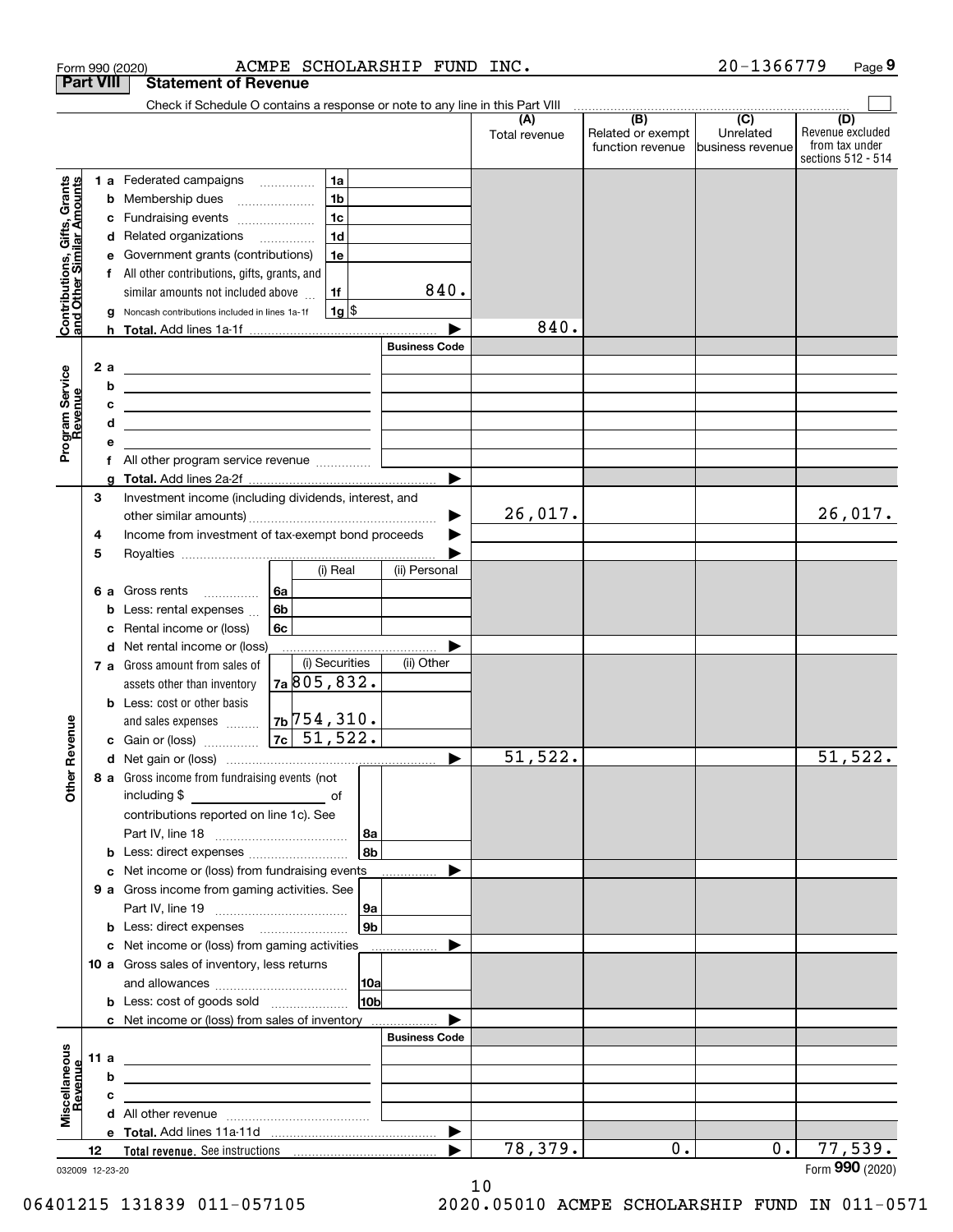Form 990 (2020) ACMPE SCHOLARSHIP FUND INC .  $20-1366779$  Page **Part IX Statement of Functional Expenses**

*Section 501(c)(3) and 501(c)(4) organizations must complete all columns. All other organizations must complete column (A).*

|              | Do not include amounts reported on lines 6b,<br>7b, 8b, 9b, and 10b of Part VIII.                                                                                                                          | (A)<br>Total expenses  | (B)<br>Program service<br>expenses | $\overline{C}$<br>Management and<br>general expenses | (D)<br>Fundraising<br>expenses |
|--------------|------------------------------------------------------------------------------------------------------------------------------------------------------------------------------------------------------------|------------------------|------------------------------------|------------------------------------------------------|--------------------------------|
| 1.           | Grants and other assistance to domestic organizations                                                                                                                                                      |                        |                                    |                                                      |                                |
|              | and domestic governments. See Part IV, line 21<br>$\ddotsc$                                                                                                                                                |                        |                                    |                                                      |                                |
| $\mathbf{2}$ | Grants and other assistance to domestic                                                                                                                                                                    |                        |                                    |                                                      |                                |
|              | individuals. See Part IV, line 22                                                                                                                                                                          | 31,395.                | 31,395.                            |                                                      |                                |
| 3            | Grants and other assistance to foreign                                                                                                                                                                     |                        |                                    |                                                      |                                |
|              | organizations, foreign governments, and foreign                                                                                                                                                            |                        |                                    |                                                      |                                |
|              | individuals. See Part IV, lines 15 and 16                                                                                                                                                                  |                        |                                    |                                                      |                                |
| 4            | Benefits paid to or for members                                                                                                                                                                            |                        |                                    |                                                      |                                |
| 5            | Compensation of current officers, directors,                                                                                                                                                               |                        |                                    |                                                      |                                |
|              | trustees, and key employees                                                                                                                                                                                |                        |                                    |                                                      |                                |
| 6            | Compensation not included above to disqualified                                                                                                                                                            |                        |                                    |                                                      |                                |
|              | persons (as defined under section $4958(f)(1)$ ) and                                                                                                                                                       |                        |                                    |                                                      |                                |
|              | persons described in section 4958(c)(3)(B)                                                                                                                                                                 |                        |                                    |                                                      |                                |
| 7            |                                                                                                                                                                                                            |                        |                                    |                                                      |                                |
| 8            | Pension plan accruals and contributions (include                                                                                                                                                           |                        |                                    |                                                      |                                |
|              | section 401(k) and 403(b) employer contributions)                                                                                                                                                          |                        |                                    |                                                      |                                |
| 9            |                                                                                                                                                                                                            |                        |                                    |                                                      |                                |
| 10           |                                                                                                                                                                                                            |                        |                                    |                                                      |                                |
| 11           | Fees for services (nonemployees):                                                                                                                                                                          |                        |                                    |                                                      |                                |
| a            |                                                                                                                                                                                                            | $\frac{12,132.}{327.}$ |                                    | $\frac{12,132.}{327.}$                               |                                |
| b            |                                                                                                                                                                                                            |                        |                                    |                                                      |                                |
| c            |                                                                                                                                                                                                            | 2,400.                 |                                    | $\overline{2,400}$ .                                 |                                |
| d            |                                                                                                                                                                                                            |                        |                                    |                                                      |                                |
| е            | Professional fundraising services. See Part IV, line 17                                                                                                                                                    |                        |                                    |                                                      |                                |
| f            | Investment management fees                                                                                                                                                                                 | 6,022.                 |                                    | 6,022.                                               |                                |
| g            | Other. (If line 11g amount exceeds 10% of line 25,                                                                                                                                                         |                        |                                    |                                                      |                                |
|              | column (A) amount, list line 11g expenses on Sch O.)                                                                                                                                                       |                        |                                    |                                                      |                                |
| 12           |                                                                                                                                                                                                            |                        |                                    |                                                      |                                |
| 13           |                                                                                                                                                                                                            |                        |                                    |                                                      |                                |
| 14           |                                                                                                                                                                                                            |                        |                                    |                                                      |                                |
| 15           |                                                                                                                                                                                                            |                        |                                    |                                                      |                                |
| 16           |                                                                                                                                                                                                            |                        |                                    |                                                      |                                |
| 17           | Travel                                                                                                                                                                                                     |                        |                                    |                                                      |                                |
| 18           | Payments of travel or entertainment expenses                                                                                                                                                               |                        |                                    |                                                      |                                |
|              | for any federal, state, or local public officials                                                                                                                                                          |                        |                                    |                                                      |                                |
| 19           | Conferences, conventions, and meetings                                                                                                                                                                     |                        |                                    |                                                      |                                |
| 20           | Interest                                                                                                                                                                                                   |                        |                                    |                                                      |                                |
| 21           |                                                                                                                                                                                                            |                        |                                    |                                                      |                                |
| 22           | Depreciation, depletion, and amortization                                                                                                                                                                  |                        |                                    |                                                      |                                |
| 23           |                                                                                                                                                                                                            |                        |                                    |                                                      |                                |
| 24           | Other expenses. Itemize expenses not covered<br>above (List miscellaneous expenses on line 24e. If<br>line 24e amount exceeds 10% of line 25, column (A)<br>amount, list line 24e expenses on Schedule 0.) |                        |                                    |                                                      |                                |
| а            | <u> 1989 - Johann Barn, amerikansk politiker (d. 1989)</u>                                                                                                                                                 |                        |                                    |                                                      |                                |
| b            | <u> 1989 - Johann Stein, marwolaethau a bhann an t-Amhair an t-Amhair an t-Amhair an t-Amhair an t-Amhair an t-A</u>                                                                                       |                        |                                    |                                                      |                                |
| с            | <u> 1989 - Johann Stein, marwolaethau a bhann an t-Amhainn an t-Amhainn an t-Amhainn an t-Amhainn an t-Amhainn an</u>                                                                                      |                        |                                    |                                                      |                                |
| d            | <u> 1989 - Johann Stein, mars an deus an deus Amerikaansk kommunister (</u>                                                                                                                                |                        |                                    |                                                      |                                |
| е            | All other expenses and the state of the state of the state of the state of the state of the state of the state                                                                                             | 52, 276.               | 31,395.                            | 20,881.                                              | $\overline{0}$ .               |
| 25           | Total functional expenses. Add lines 1 through 24e                                                                                                                                                         |                        |                                    |                                                      |                                |
| 26           | Joint costs. Complete this line only if the organization                                                                                                                                                   |                        |                                    |                                                      |                                |
|              | reported in column (B) joint costs from a combined<br>educational campaign and fundraising solicitation.                                                                                                   |                        |                                    |                                                      |                                |
|              | Check here         if following SOP 98-2 (ASC 958-720)                                                                                                                                                     |                        |                                    |                                                      |                                |
|              |                                                                                                                                                                                                            |                        |                                    |                                                      |                                |

032010 12-23-20

11 06401215 131839 011-057105 2020.05010 ACMPE SCHOLARSHIP FUND IN 011-0571

Form (2020) **990**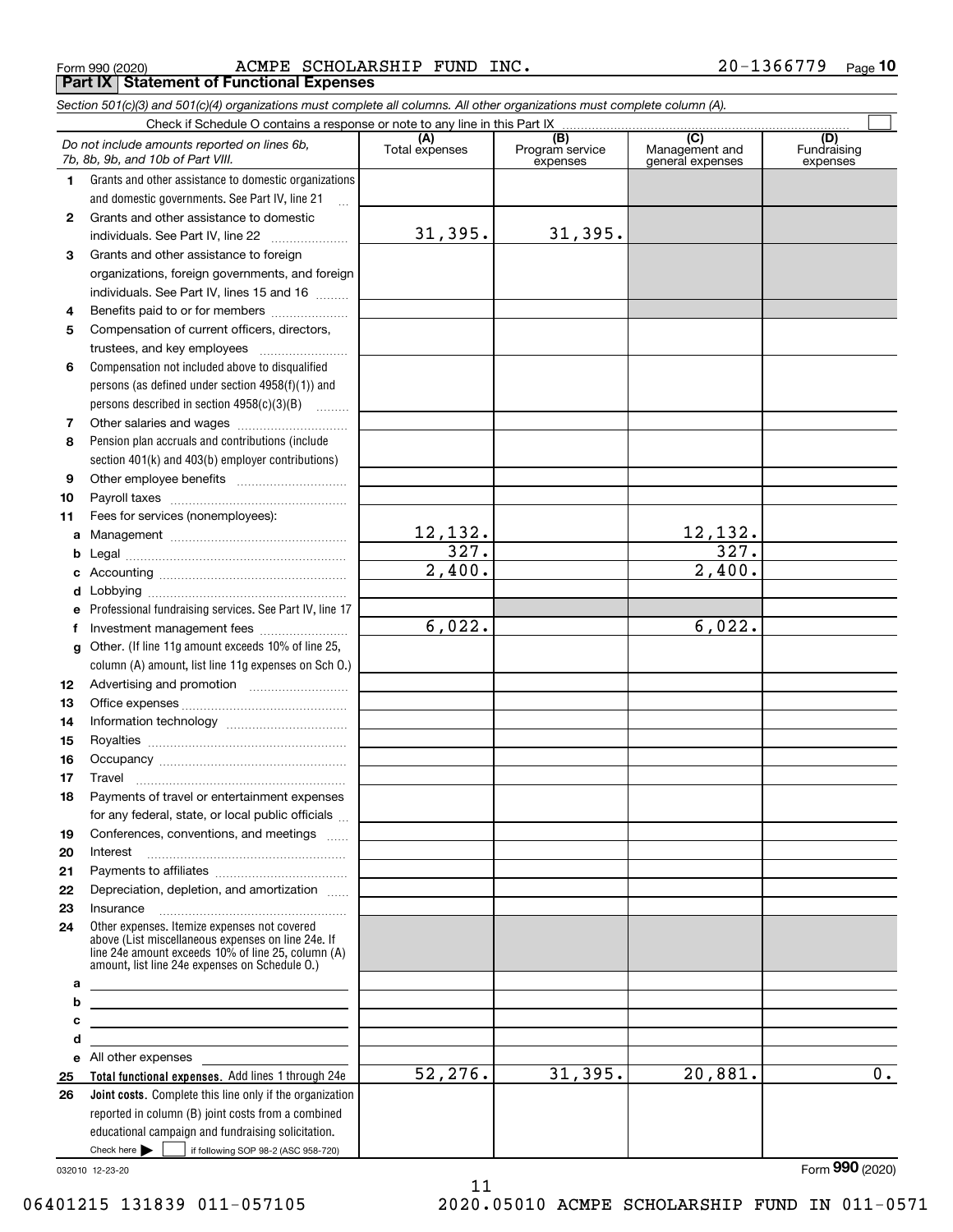| 366770<br>SCHOLARSHIP<br>INC.<br><b>FUND</b><br>ACMPE<br>Form 990 (2020)<br>. ס ס כ | Page |
|-------------------------------------------------------------------------------------|------|
|-------------------------------------------------------------------------------------|------|

|                             |    |                                                                                                                                                              |  | (A)<br>Beginning of year |                 | (B)<br>End of year |
|-----------------------------|----|--------------------------------------------------------------------------------------------------------------------------------------------------------------|--|--------------------------|-----------------|--------------------|
|                             | 1  |                                                                                                                                                              |  | 5,010.                   | $\mathbf{1}$    | 3,514.             |
|                             | 2  |                                                                                                                                                              |  |                          | $\mathbf{2}$    |                    |
|                             | 3  |                                                                                                                                                              |  |                          | 3               |                    |
|                             | 4  |                                                                                                                                                              |  |                          | 4               |                    |
|                             | 5  | Loans and other receivables from any current or former officer, director,                                                                                    |  |                          |                 |                    |
|                             |    | trustee, key employee, creator or founder, substantial contributor, or 35%                                                                                   |  |                          |                 |                    |
|                             |    | controlled entity or family member of any of these persons                                                                                                   |  |                          | 5               |                    |
|                             | 6  | Loans and other receivables from other disqualified persons (as defined                                                                                      |  |                          |                 |                    |
|                             |    | under section $4958(f)(1)$ , and persons described in section $4958(c)(3)(B)$                                                                                |  |                          | 6               |                    |
|                             | 7  |                                                                                                                                                              |  | $\overline{7}$           |                 |                    |
| Assets                      | 8  |                                                                                                                                                              |  |                          | 8               |                    |
|                             | 9  |                                                                                                                                                              |  |                          | 9               |                    |
|                             |    | <b>10a</b> Land, buildings, and equipment: cost or other                                                                                                     |  |                          |                 |                    |
|                             |    | basis. Complete Part VI of Schedule D  10a                                                                                                                   |  |                          |                 |                    |
|                             |    | $\begin{array}{c} \begin{array}{c} \end{array}$ $\begin{array}{c} \end{array}$ $\begin{array}{c} \end{array}$ 10b<br><b>b</b> Less: accumulated depreciation |  |                          | 10 <sub>c</sub> |                    |
|                             | 11 |                                                                                                                                                              |  | 1,332,692.               | 11              | 1,646,005.         |
|                             | 12 |                                                                                                                                                              |  |                          | 12              |                    |
|                             | 13 |                                                                                                                                                              |  |                          | 13              |                    |
|                             | 14 |                                                                                                                                                              |  |                          | 14              |                    |
|                             | 15 |                                                                                                                                                              |  |                          | 15              |                    |
|                             | 16 |                                                                                                                                                              |  | 1,337,702.               | 16              | 1,649,519.         |
|                             | 17 |                                                                                                                                                              |  |                          | 17              |                    |
|                             | 18 |                                                                                                                                                              |  | 18                       |                 |                    |
|                             | 19 |                                                                                                                                                              |  |                          | 19              |                    |
|                             | 20 |                                                                                                                                                              |  |                          | 20              |                    |
|                             | 21 | Escrow or custodial account liability. Complete Part IV of Schedule D                                                                                        |  |                          | 21              |                    |
|                             | 22 | Loans and other payables to any current or former officer, director,                                                                                         |  |                          |                 |                    |
| Liabilities                 |    | trustee, key employee, creator or founder, substantial contributor, or 35%                                                                                   |  |                          |                 |                    |
|                             |    | controlled entity or family member of any of these persons                                                                                                   |  |                          | 22              |                    |
|                             | 23 | Secured mortgages and notes payable to unrelated third parties                                                                                               |  |                          | 23              |                    |
|                             | 24 | Unsecured notes and loans payable to unrelated third parties                                                                                                 |  |                          | 24              |                    |
|                             | 25 | Other liabilities (including federal income tax, payables to related third                                                                                   |  |                          |                 |                    |
|                             |    | parties, and other liabilities not included on lines 17-24). Complete Part X                                                                                 |  |                          |                 |                    |
|                             |    |                                                                                                                                                              |  | $90, 783.$ 25            |                 | 134,702.           |
|                             | 26 | Total liabilities. Add lines 17 through 25                                                                                                                   |  | 90, 783.                 | 26              | 134,702.           |
|                             |    | Organizations that follow FASB ASC 958, check here $\blacktriangleright \lfloor X \rfloor$                                                                   |  |                          |                 |                    |
|                             |    | and complete lines 27, 28, 32, and 33.                                                                                                                       |  |                          |                 |                    |
|                             | 27 |                                                                                                                                                              |  | 78,646.                  | 27              | 85,361.            |
|                             | 28 |                                                                                                                                                              |  | 1, 168, 273.             | 28              | 1,429,456.         |
|                             |    | Organizations that do not follow FASB ASC 958, check here ▶ □                                                                                                |  |                          |                 |                    |
|                             |    | and complete lines 29 through 33.                                                                                                                            |  |                          |                 |                    |
|                             | 29 |                                                                                                                                                              |  |                          | 29              |                    |
|                             | 30 | Paid-in or capital surplus, or land, building, or equipment fund                                                                                             |  |                          | 30              |                    |
| Net Assets or Fund Balances | 31 | Retained earnings, endowment, accumulated income, or other funds                                                                                             |  |                          | 31              |                    |
|                             | 32 |                                                                                                                                                              |  | 1,246,919.               | 32              | 1,514,817.         |
|                             | 33 |                                                                                                                                                              |  | 1,337,702.               | 33              | 1,649,519.         |

Form (2020) **990**

**Part X Balance Sheet**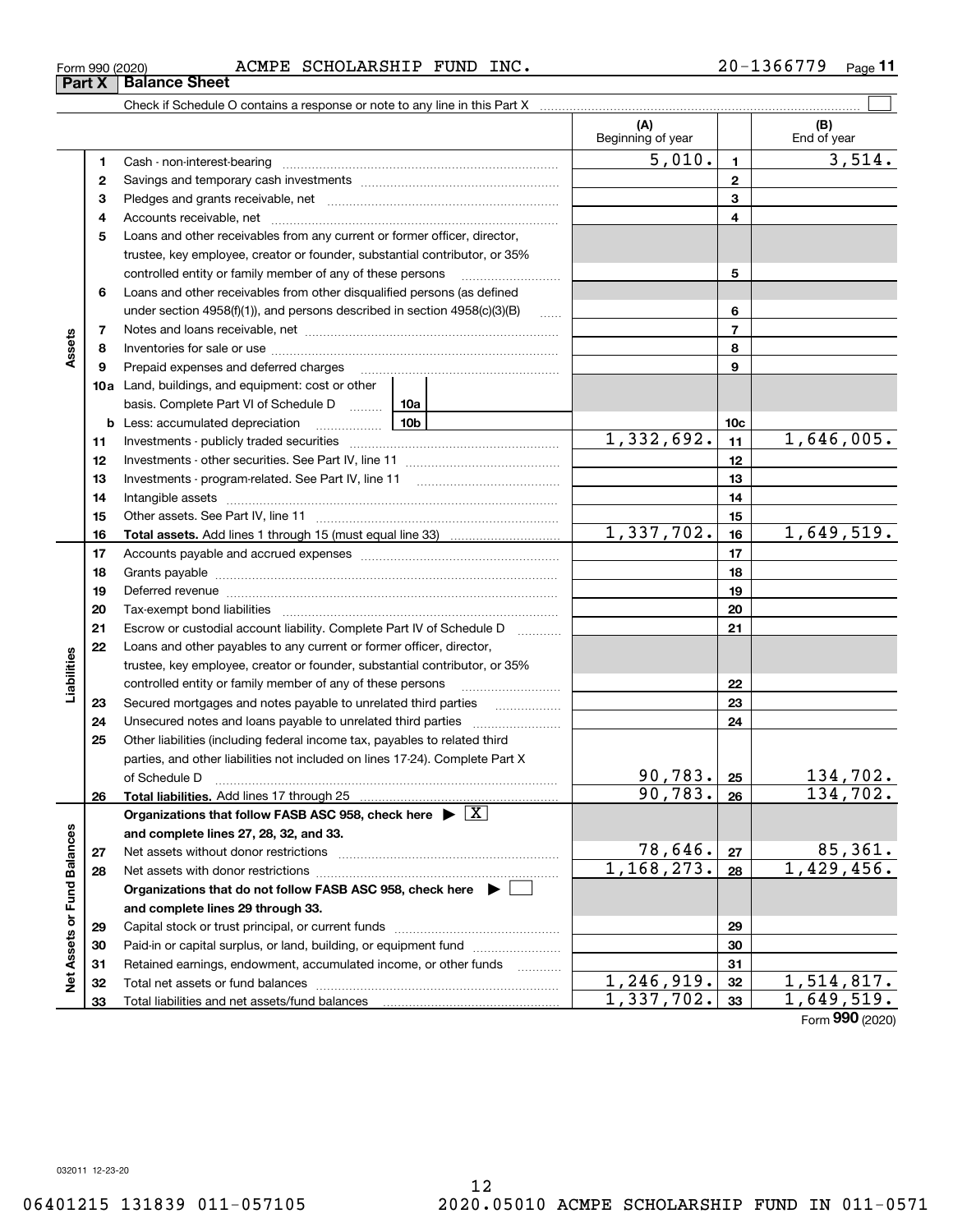|    | ACMPE SCHOLARSHIP FUND INC.<br>Form 990 (2020)                                                                                                                                                                                                                                                                                                                                                                                                                          | 20-1366779     |                |         | Page 12                 |
|----|-------------------------------------------------------------------------------------------------------------------------------------------------------------------------------------------------------------------------------------------------------------------------------------------------------------------------------------------------------------------------------------------------------------------------------------------------------------------------|----------------|----------------|---------|-------------------------|
|    | <b>Reconciliation of Net Assets</b><br>Part XI                                                                                                                                                                                                                                                                                                                                                                                                                          |                |                |         |                         |
|    |                                                                                                                                                                                                                                                                                                                                                                                                                                                                         |                |                |         |                         |
|    |                                                                                                                                                                                                                                                                                                                                                                                                                                                                         |                |                |         |                         |
| 1  | Total revenue (must equal Part VIII, column (A), line 12)                                                                                                                                                                                                                                                                                                                                                                                                               | 1              |                | 78,379. |                         |
| 2  | Total expenses (must equal Part IX, column (A), line 25)                                                                                                                                                                                                                                                                                                                                                                                                                | $\overline{2}$ |                |         | 52, 276.                |
| 3  | Revenue less expenses. Subtract line 2 from line 1                                                                                                                                                                                                                                                                                                                                                                                                                      | 3              |                |         | 26, 103.                |
| 4  |                                                                                                                                                                                                                                                                                                                                                                                                                                                                         | $\overline{4}$ | 1,246,919.     |         |                         |
| 5  |                                                                                                                                                                                                                                                                                                                                                                                                                                                                         | 5              |                |         | 241,795.                |
| 6  | Donated services and use of facilities [111] Donated and the service of facilities [11] Donated services and use of facilities [11] Donated and the service of the service of the service of the service of the service of the                                                                                                                                                                                                                                          | 6              |                |         |                         |
| 7  | Investment expenses www.communication.com/www.communication.com/www.communication.com/www.com                                                                                                                                                                                                                                                                                                                                                                           | $\overline{7}$ |                |         |                         |
| 8  | Prior period adjustments<br>$\begin{minipage}{0.5\textwidth} \begin{tabular}{ l l l } \hline \multicolumn{1}{ l l l } \hline \multicolumn{1}{ l l } \multicolumn{1}{ l } \multicolumn{1}{ l } \multicolumn{1}{ l } \multicolumn{1}{ l } \multicolumn{1}{ l } \multicolumn{1}{ l } \multicolumn{1}{ l } \multicolumn{1}{ l } \multicolumn{1}{ l } \multicolumn{1}{ l } \multicolumn{1}{ l } \multicolumn{1}{ l } \multicolumn{1}{ l } \multicolumn{1}{ l } \multicolumn$ | 8              |                |         |                         |
| 9  | Other changes in net assets or fund balances (explain on Schedule O)                                                                                                                                                                                                                                                                                                                                                                                                    | 9              |                |         | 0.                      |
| 10 | Net assets or fund balances at end of year. Combine lines 3 through 9 (must equal Part X, line 32,                                                                                                                                                                                                                                                                                                                                                                      |                |                |         |                         |
|    | column $(B)$                                                                                                                                                                                                                                                                                                                                                                                                                                                            | 10             | 1,514,817.     |         |                         |
|    | Part XII Financial Statements and Reporting                                                                                                                                                                                                                                                                                                                                                                                                                             |                |                |         |                         |
|    |                                                                                                                                                                                                                                                                                                                                                                                                                                                                         |                |                |         | $\overline{\mathbf{X}}$ |
|    |                                                                                                                                                                                                                                                                                                                                                                                                                                                                         |                |                | Yes     | <b>No</b>               |
| 1  | $\boxed{\mathbf{X}}$ Accrual<br>Accounting method used to prepare the Form 990: <u>June</u> Cash<br>Other                                                                                                                                                                                                                                                                                                                                                               |                |                |         |                         |
|    | If the organization changed its method of accounting from a prior year or checked "Other," explain in Schedule O.                                                                                                                                                                                                                                                                                                                                                       |                |                |         |                         |
|    | 2a Were the organization's financial statements compiled or reviewed by an independent accountant?                                                                                                                                                                                                                                                                                                                                                                      |                | 2a             |         | x                       |
|    | If "Yes," check a box below to indicate whether the financial statements for the year were compiled or reviewed on a                                                                                                                                                                                                                                                                                                                                                    |                |                |         |                         |
|    | separate basis, consolidated basis, or both:                                                                                                                                                                                                                                                                                                                                                                                                                            |                |                |         |                         |
|    | Separate basis<br>Consolidated basis<br>Both consolidated and separate basis                                                                                                                                                                                                                                                                                                                                                                                            |                |                |         |                         |
|    | <b>b</b> Were the organization's financial statements audited by an independent accountant?                                                                                                                                                                                                                                                                                                                                                                             |                | 2 <sub>b</sub> | Χ       |                         |
|    | If "Yes," check a box below to indicate whether the financial statements for the year were audited on a separate basis,                                                                                                                                                                                                                                                                                                                                                 |                |                |         |                         |
|    | consolidated basis, or both:                                                                                                                                                                                                                                                                                                                                                                                                                                            |                |                |         |                         |
|    | $\overline{X}$ Consolidated basis<br>Separate basis<br>Both consolidated and separate basis                                                                                                                                                                                                                                                                                                                                                                             |                |                |         |                         |
|    | c If "Yes" to line 2a or 2b, does the organization have a committee that assumes responsibility for oversight of the audit,                                                                                                                                                                                                                                                                                                                                             |                | 2c             | x       |                         |
|    | review, or compilation of its financial statements and selection of an independent accountant?<br>If the organization changed either its oversight process or selection process during the tax year, explain on Schedule O.                                                                                                                                                                                                                                             |                |                |         |                         |
|    | 3a As a result of a federal award, was the organization required to undergo an audit or audits as set forth in the Single Audit                                                                                                                                                                                                                                                                                                                                         |                |                |         |                         |
|    |                                                                                                                                                                                                                                                                                                                                                                                                                                                                         |                | 3a             |         | x                       |
|    | b If "Yes," did the organization undergo the required audit or audits? If the organization did not undergo the required audit                                                                                                                                                                                                                                                                                                                                           |                |                |         |                         |
|    | or audits, explain why on Schedule O and describe any steps taken to undergo such audits [11] contains the school of audits [11] or audits [11] or audits [11] or audits [11] or audits [11] or audits [11] or audits [11] or                                                                                                                                                                                                                                           |                | 3b             |         |                         |
|    |                                                                                                                                                                                                                                                                                                                                                                                                                                                                         |                |                | nnn     |                         |

Form (2020) **990**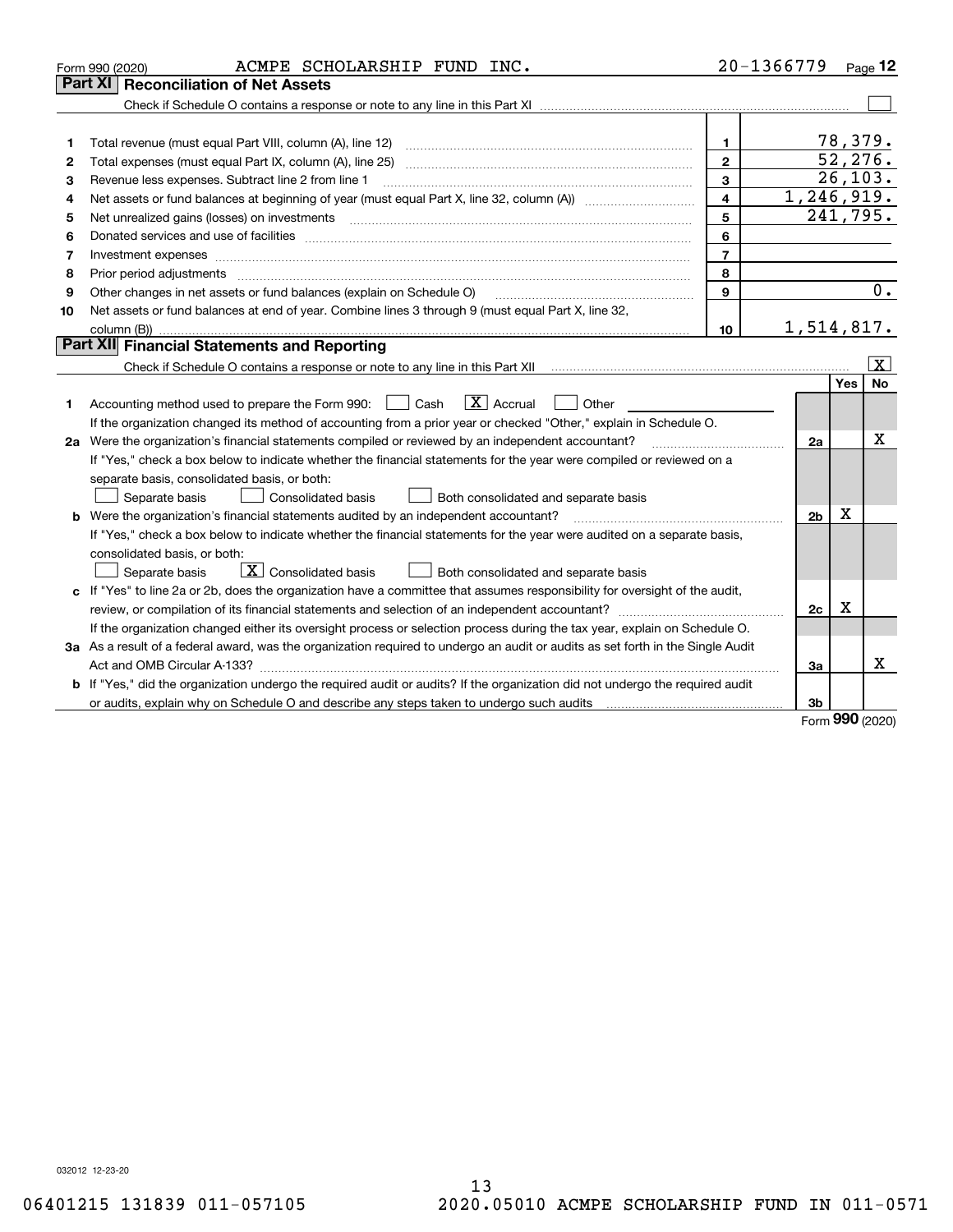| <b>SCHEDULE A</b> |
|-------------------|
|-------------------|

Department of the Treasury Internal Revenue Service

| (Form 990 or 990-EZ) |  |  |  |  |
|----------------------|--|--|--|--|
|----------------------|--|--|--|--|

## **Public Charity Status and Public Support**

**Complete if the organization is a section 501(c)(3) organization or a section 4947(a)(1) nonexempt charitable trust.**

| Attach to Form 990 or Form 990-EZ. |  |
|------------------------------------|--|
|------------------------------------|--|

**| Go to www.irs.gov/Form990 for instructions and the latest information.**

| OMB No. 1545-0047                   |
|-------------------------------------|
| 2020                                |
| <b>Open to Public</b><br>Inspection |

|  | Name of the organization |
|--|--------------------------|
|--|--------------------------|

|                                                                                                                                    |  | Name of the organization                                                                                                                     |            |                             |                                                                |    |                            |         | <b>Employer identification number</b> |
|------------------------------------------------------------------------------------------------------------------------------------|--|----------------------------------------------------------------------------------------------------------------------------------------------|------------|-----------------------------|----------------------------------------------------------------|----|----------------------------|---------|---------------------------------------|
|                                                                                                                                    |  |                                                                                                                                              |            | ACMPE SCHOLARSHIP FUND INC. |                                                                |    |                            |         | 20-1366779                            |
| Part I                                                                                                                             |  | Reason for Public Charity Status. (All organizations must complete this part.) See instructions.                                             |            |                             |                                                                |    |                            |         |                                       |
|                                                                                                                                    |  | The organization is not a private foundation because it is: (For lines 1 through 12, check only one box.)                                    |            |                             |                                                                |    |                            |         |                                       |
| 1                                                                                                                                  |  | A church, convention of churches, or association of churches described in section 170(b)(1)(A)(i).                                           |            |                             |                                                                |    |                            |         |                                       |
| 2                                                                                                                                  |  | A school described in section 170(b)(1)(A)(ii). (Attach Schedule E (Form 990 or 990-EZ).)                                                    |            |                             |                                                                |    |                            |         |                                       |
| з                                                                                                                                  |  | A hospital or a cooperative hospital service organization described in section 170(b)(1)(A)(iii).                                            |            |                             |                                                                |    |                            |         |                                       |
| 4                                                                                                                                  |  | A medical research organization operated in conjunction with a hospital described in section 170(b)(1)(A)(iii). Enter the hospital's name,   |            |                             |                                                                |    |                            |         |                                       |
|                                                                                                                                    |  | city, and state:                                                                                                                             |            |                             |                                                                |    |                            |         |                                       |
| 5                                                                                                                                  |  | An organization operated for the benefit of a college or university owned or operated by a governmental unit described in                    |            |                             |                                                                |    |                            |         |                                       |
|                                                                                                                                    |  | section 170(b)(1)(A)(iv). (Complete Part II.)                                                                                                |            |                             |                                                                |    |                            |         |                                       |
| 6                                                                                                                                  |  | A federal, state, or local government or governmental unit described in section 170(b)(1)(A)(v).                                             |            |                             |                                                                |    |                            |         |                                       |
| 7                                                                                                                                  |  | An organization that normally receives a substantial part of its support from a governmental unit or from the general public described in    |            |                             |                                                                |    |                            |         |                                       |
|                                                                                                                                    |  | section 170(b)(1)(A)(vi). (Complete Part II.)                                                                                                |            |                             |                                                                |    |                            |         |                                       |
| A community trust described in section 170(b)(1)(A)(vi). (Complete Part II.)<br>8                                                  |  |                                                                                                                                              |            |                             |                                                                |    |                            |         |                                       |
| An agricultural research organization described in section 170(b)(1)(A)(ix) operated in conjunction with a land-grant college<br>9 |  |                                                                                                                                              |            |                             |                                                                |    |                            |         |                                       |
|                                                                                                                                    |  | or university or a non-land-grant college of agriculture (see instructions). Enter the name, city, and state of the college or               |            |                             |                                                                |    |                            |         |                                       |
|                                                                                                                                    |  | university:                                                                                                                                  |            |                             |                                                                |    |                            |         |                                       |
| 10                                                                                                                                 |  | An organization that normally receives (1) more than 33 1/3% of its support from contributions, membership fees, and gross receipts from     |            |                             |                                                                |    |                            |         |                                       |
|                                                                                                                                    |  | activities related to its exempt functions, subject to certain exceptions; and (2) no more than 33 1/3% of its support from gross investment |            |                             |                                                                |    |                            |         |                                       |
|                                                                                                                                    |  | income and unrelated business taxable income (less section 511 tax) from businesses acquired by the organization after June 30, 1975.        |            |                             |                                                                |    |                            |         |                                       |
|                                                                                                                                    |  | See section 509(a)(2). (Complete Part III.)                                                                                                  |            |                             |                                                                |    |                            |         |                                       |
| 11                                                                                                                                 |  | An organization organized and operated exclusively to test for public safety. See section 509(a)(4).                                         |            |                             |                                                                |    |                            |         |                                       |
| $12 \quad \boxed{X}$                                                                                                               |  | An organization organized and operated exclusively for the benefit of, to perform the functions of, or to carry out the purposes of one or   |            |                             |                                                                |    |                            |         |                                       |
|                                                                                                                                    |  | more publicly supported organizations described in section 509(a)(1) or section 509(a)(2). See section 509(a)(3). Check the box in           |            |                             |                                                                |    |                            |         |                                       |
|                                                                                                                                    |  | lines 12a through 12d that describes the type of supporting organization and complete lines 12e, 12f, and 12g.                               |            |                             |                                                                |    |                            |         |                                       |
| a                                                                                                                                  |  | $X$ Type I. A supporting organization operated, supervised, or controlled by its supported organization(s), typically by giving              |            |                             |                                                                |    |                            |         |                                       |
|                                                                                                                                    |  | the supported organization(s) the power to regularly appoint or elect a majority of the directors or trustees of the supporting              |            |                             |                                                                |    |                            |         |                                       |
|                                                                                                                                    |  | organization. You must complete Part IV, Sections A and B.                                                                                   |            |                             |                                                                |    |                            |         |                                       |
| b                                                                                                                                  |  | Type II. A supporting organization supervised or controlled in connection with its supported organization(s), by having                      |            |                             |                                                                |    |                            |         |                                       |
|                                                                                                                                    |  | control or management of the supporting organization vested in the same persons that control or manage the supported                         |            |                             |                                                                |    |                            |         |                                       |
|                                                                                                                                    |  | organization(s). You must complete Part IV, Sections A and C.                                                                                |            |                             |                                                                |    |                            |         |                                       |
| с                                                                                                                                  |  | Type III functionally integrated. A supporting organization operated in connection with, and functionally integrated with,                   |            |                             |                                                                |    |                            |         |                                       |
|                                                                                                                                    |  | its supported organization(s) (see instructions). You must complete Part IV, Sections A, D, and E.                                           |            |                             |                                                                |    |                            |         |                                       |
| d                                                                                                                                  |  | Type III non-functionally integrated. A supporting organization operated in connection with its supported organization(s)                    |            |                             |                                                                |    |                            |         |                                       |
|                                                                                                                                    |  | that is not functionally integrated. The organization generally must satisfy a distribution requirement and an attentiveness                 |            |                             |                                                                |    |                            |         |                                       |
|                                                                                                                                    |  | requirement (see instructions). You must complete Part IV, Sections A and D, and Part V.                                                     |            |                             |                                                                |    |                            |         |                                       |
| е                                                                                                                                  |  | Check this box if the organization received a written determination from the IRS that it is a Type I, Type II, Type III                      |            |                             |                                                                |    |                            |         |                                       |
|                                                                                                                                    |  | functionally integrated, or Type III non-functionally integrated supporting organization.                                                    |            |                             |                                                                |    |                            |         | 1                                     |
|                                                                                                                                    |  | f Enter the number of supported organizations                                                                                                |            |                             |                                                                |    |                            |         |                                       |
|                                                                                                                                    |  | g Provide the following information about the supported organization(s).<br>(i) Name of supported                                            | (ii) EIN   | (iii) Type of organization  | (iv) Is the organization listed<br>in your governing document? |    | (v) Amount of monetary     |         | (vi) Amount of other                  |
|                                                                                                                                    |  | organization                                                                                                                                 |            | (described on lines 1-10    | Yes                                                            | No | support (see instructions) |         | support (see instructions)            |
|                                                                                                                                    |  |                                                                                                                                              |            | above (see instructions))   |                                                                |    |                            |         |                                       |
|                                                                                                                                    |  | MGMA-ACMPE                                                                                                                                   | 45-2766110 | 10                          | х                                                              |    |                            | 31,395. | $0$ .                                 |
|                                                                                                                                    |  |                                                                                                                                              |            |                             |                                                                |    |                            |         |                                       |
|                                                                                                                                    |  |                                                                                                                                              |            |                             |                                                                |    |                            |         |                                       |
|                                                                                                                                    |  |                                                                                                                                              |            |                             |                                                                |    |                            |         |                                       |
|                                                                                                                                    |  |                                                                                                                                              |            |                             |                                                                |    |                            |         |                                       |
|                                                                                                                                    |  |                                                                                                                                              |            |                             |                                                                |    |                            |         |                                       |
|                                                                                                                                    |  |                                                                                                                                              |            |                             |                                                                |    |                            |         |                                       |
|                                                                                                                                    |  |                                                                                                                                              |            |                             |                                                                |    |                            |         |                                       |
|                                                                                                                                    |  |                                                                                                                                              |            |                             |                                                                |    |                            |         |                                       |
| Total                                                                                                                              |  |                                                                                                                                              |            |                             |                                                                |    |                            | 31,395. | 0.                                    |

LHA For Paperwork Reduction Act Notice, see the Instructions for Form 990 or 990-EZ. <sub>032021</sub> o1-25-21 Schedule A (Form 990 or 990-EZ) 2020

06401215 131839 011-057105 2020.05010 ACMPE SCHOLARSHIP FUND IN 011-0571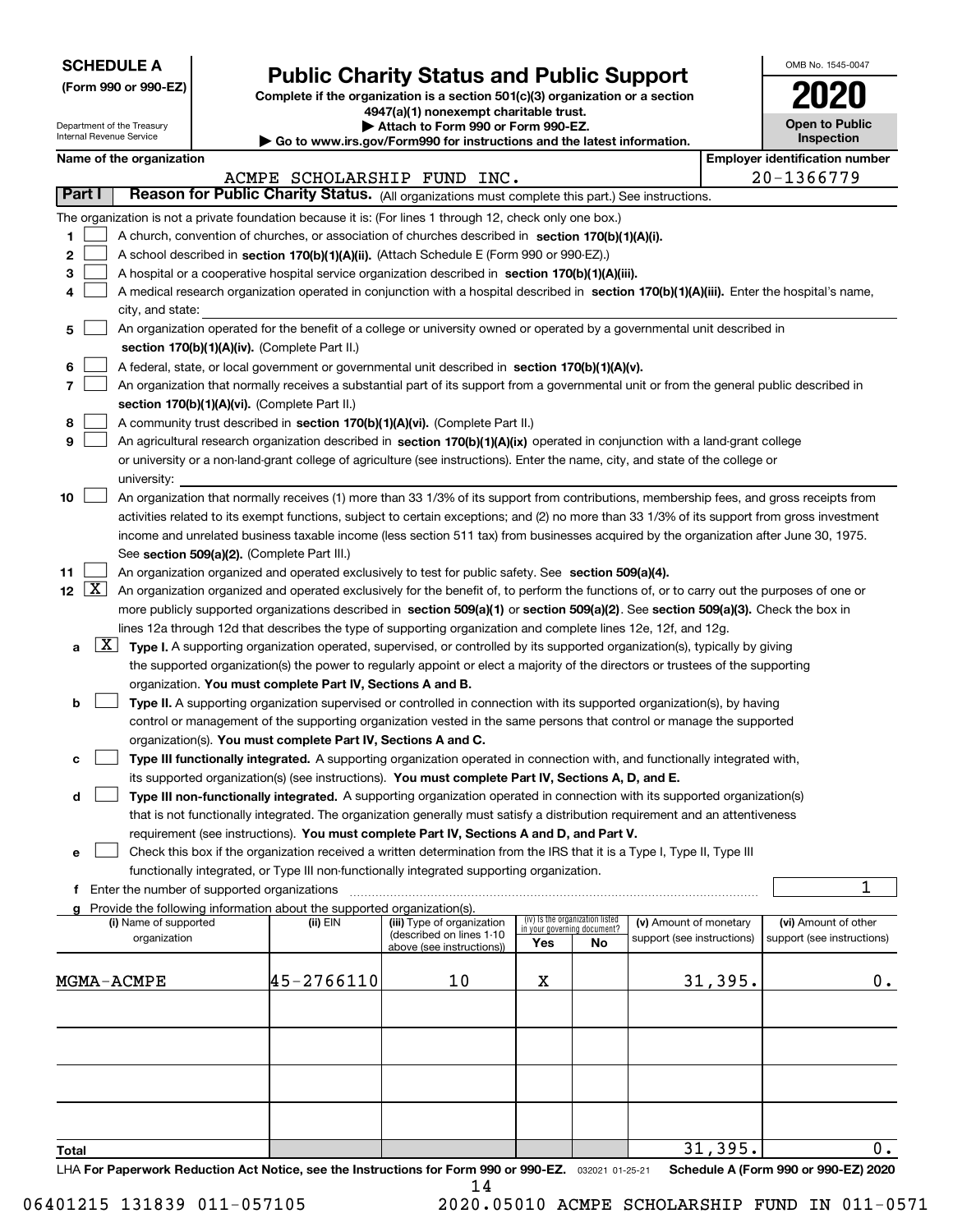## Schedule A (Form 990 or 990-EZ) 2020  $\, {\rm ACMPE} \,$   $\, {\rm SCHOLARSHIP} \,$   $\, {\rm FUND} \,$   $\, {\rm INC}$  .  $\,$   $\,$   $\, 20-1366779$   $\,$   $_{\rm Page}$

20-1366779 Page 2

(Complete only if you checked the box on line 5, 7, or 8 of Part I or if the organization failed to qualify under Part III. If the organization fails to qualify under the tests listed below, please complete Part III.) **Part II** Support Schedule for Organizations Described in Sections 170(b)(1)(A)(iv) and 170(b)(1)(A)(vi)

|    | <b>Section A. Public Support</b>                                                                                                                                                                                              |          |          |            |            |                                      |           |
|----|-------------------------------------------------------------------------------------------------------------------------------------------------------------------------------------------------------------------------------|----------|----------|------------|------------|--------------------------------------|-----------|
|    | Calendar year (or fiscal year beginning in) $\blacktriangleright$                                                                                                                                                             | (a) 2016 | (b) 2017 | $(c)$ 2018 | $(d)$ 2019 | (e) 2020                             | (f) Total |
|    | <b>1</b> Gifts, grants, contributions, and                                                                                                                                                                                    |          |          |            |            |                                      |           |
|    | membership fees received. (Do not                                                                                                                                                                                             |          |          |            |            |                                      |           |
|    | include any "unusual grants.")                                                                                                                                                                                                |          |          |            |            |                                      |           |
|    | 2 Tax revenues levied for the organ-                                                                                                                                                                                          |          |          |            |            |                                      |           |
|    | ization's benefit and either paid to                                                                                                                                                                                          |          |          |            |            |                                      |           |
|    | or expended on its behalf                                                                                                                                                                                                     |          |          |            |            |                                      |           |
|    | 3 The value of services or facilities                                                                                                                                                                                         |          |          |            |            |                                      |           |
|    | furnished by a governmental unit to                                                                                                                                                                                           |          |          |            |            |                                      |           |
|    | the organization without charge                                                                                                                                                                                               |          |          |            |            |                                      |           |
|    | <b>4 Total.</b> Add lines 1 through 3                                                                                                                                                                                         |          |          |            |            |                                      |           |
| 5. | The portion of total contributions                                                                                                                                                                                            |          |          |            |            |                                      |           |
|    | by each person (other than a                                                                                                                                                                                                  |          |          |            |            |                                      |           |
|    | governmental unit or publicly                                                                                                                                                                                                 |          |          |            |            |                                      |           |
|    | supported organization) included                                                                                                                                                                                              |          |          |            |            |                                      |           |
|    | on line 1 that exceeds 2% of the                                                                                                                                                                                              |          |          |            |            |                                      |           |
|    | amount shown on line 11,                                                                                                                                                                                                      |          |          |            |            |                                      |           |
|    | column (f)                                                                                                                                                                                                                    |          |          |            |            |                                      |           |
|    | 6 Public support. Subtract line 5 from line 4.                                                                                                                                                                                |          |          |            |            |                                      |           |
|    | <b>Section B. Total Support</b>                                                                                                                                                                                               |          |          |            |            |                                      |           |
|    | Calendar year (or fiscal year beginning in) $\blacktriangleright$                                                                                                                                                             | (a) 2016 | (b) 2017 | $(c)$ 2018 | $(d)$ 2019 | (e) 2020                             | (f) Total |
|    | 7 Amounts from line 4                                                                                                                                                                                                         |          |          |            |            |                                      |           |
| 8  | Gross income from interest,                                                                                                                                                                                                   |          |          |            |            |                                      |           |
|    | dividends, payments received on                                                                                                                                                                                               |          |          |            |            |                                      |           |
|    | securities loans, rents, royalties,                                                                                                                                                                                           |          |          |            |            |                                      |           |
|    | and income from similar sources                                                                                                                                                                                               |          |          |            |            |                                      |           |
| 9  | Net income from unrelated business                                                                                                                                                                                            |          |          |            |            |                                      |           |
|    | activities, whether or not the                                                                                                                                                                                                |          |          |            |            |                                      |           |
|    | business is regularly carried on                                                                                                                                                                                              |          |          |            |            |                                      |           |
|    | <b>10</b> Other income. Do not include gain                                                                                                                                                                                   |          |          |            |            |                                      |           |
|    | or loss from the sale of capital                                                                                                                                                                                              |          |          |            |            |                                      |           |
|    | assets (Explain in Part VI.)                                                                                                                                                                                                  |          |          |            |            |                                      |           |
|    | 11 Total support. Add lines 7 through 10                                                                                                                                                                                      |          |          |            |            |                                      |           |
|    | <b>12</b> Gross receipts from related activities, etc. (see instructions)                                                                                                                                                     |          |          |            |            | 12                                   |           |
|    | 13 First 5 years. If the Form 990 is for the organization's first, second, third, fourth, or fifth tax year as a section 501(c)(3)                                                                                            |          |          |            |            |                                      |           |
|    | organization, check this box and stop here manufactured and state and state and state and state and state and stop here and stop here are all and state and state and state and state and state and state and state and state |          |          |            |            |                                      |           |
|    | <b>Section C. Computation of Public Support Percentage</b>                                                                                                                                                                    |          |          |            |            |                                      |           |
|    |                                                                                                                                                                                                                               |          |          |            |            | 14                                   | %         |
|    |                                                                                                                                                                                                                               |          |          |            |            | 15                                   | $\%$      |
|    | 16a 33 1/3% support test - 2020. If the organization did not check the box on line 13, and line 14 is 33 1/3% or more, check this box and                                                                                     |          |          |            |            |                                      |           |
|    | stop here. The organization qualifies as a publicly supported organization                                                                                                                                                    |          |          |            |            |                                      |           |
|    | b 33 1/3% support test - 2019. If the organization did not check a box on line 13 or 16a, and line 15 is 33 1/3% or more, check this box                                                                                      |          |          |            |            |                                      |           |
|    | and stop here. The organization qualifies as a publicly supported organization                                                                                                                                                |          |          |            |            |                                      |           |
|    | 17a 10% -facts-and-circumstances test - 2020. If the organization did not check a box on line 13, 16a, or 16b, and line 14 is 10% or more,                                                                                    |          |          |            |            |                                      |           |
|    | and if the organization meets the facts-and-circumstances test, check this box and stop here. Explain in Part VI how the organization                                                                                         |          |          |            |            |                                      |           |
|    | meets the facts-and-circumstances test. The organization qualifies as a publicly supported organization                                                                                                                       |          |          |            |            |                                      |           |
|    | <b>b 10% -facts-and-circumstances test - 2019.</b> If the organization did not check a box on line 13, 16a, 16b, or 17a, and line 15 is 10% or                                                                                |          |          |            |            |                                      |           |
|    | more, and if the organization meets the facts-and-circumstances test, check this box and stop here. Explain in Part VI how the                                                                                                |          |          |            |            |                                      |           |
|    | organization meets the facts-and-circumstances test. The organization qualifies as a publicly supported organization                                                                                                          |          |          |            |            |                                      |           |
| 18 | Private foundation. If the organization did not check a box on line 13, 16a, 16b, 17a, or 17b, check this box and see instructions                                                                                            |          |          |            |            |                                      |           |
|    |                                                                                                                                                                                                                               |          |          |            |            | Schedule A (Form 990 or 990-F7) 2020 |           |

**Schedule A (Form 990 or 990-EZ) 2020**

032022 01-25-21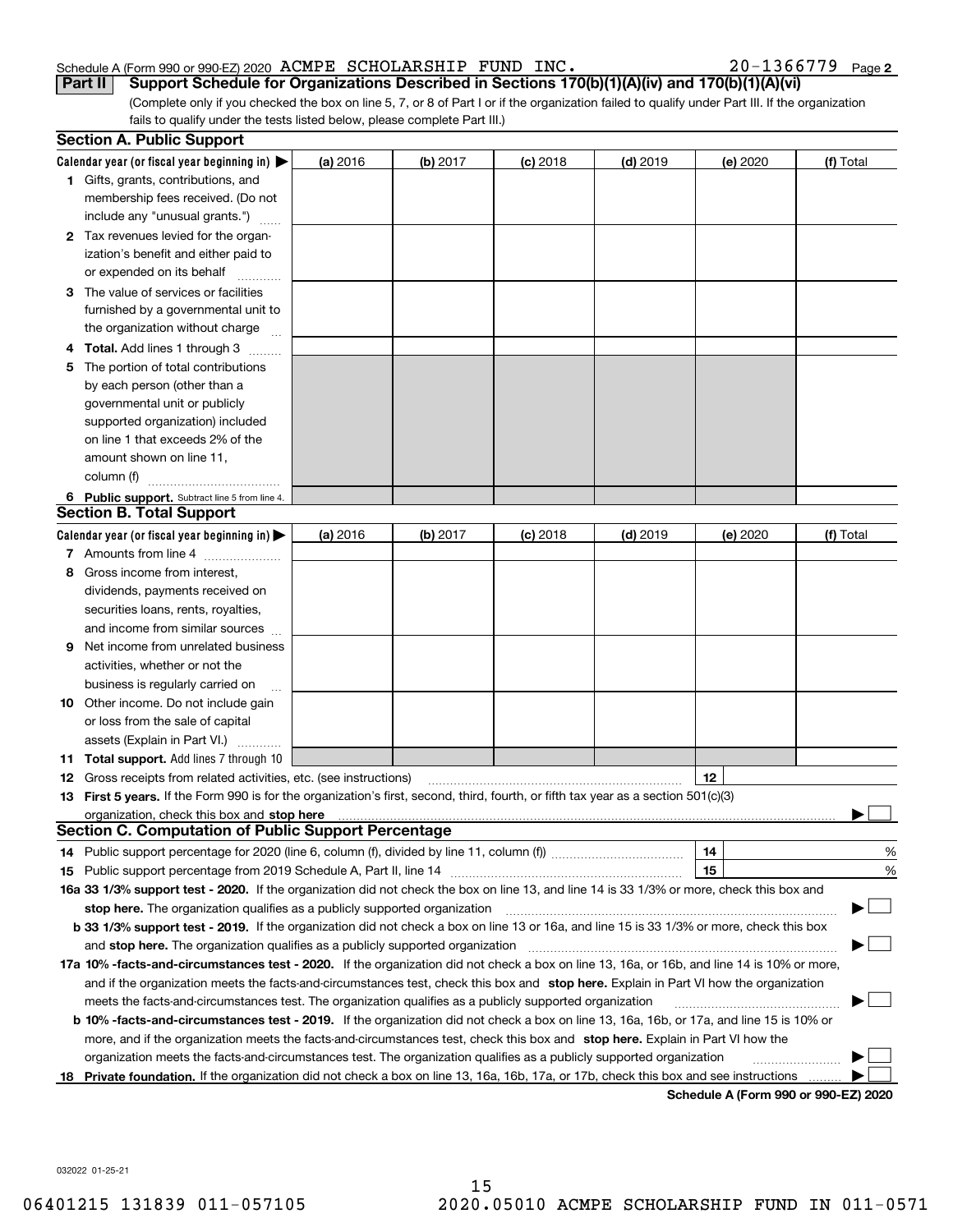## Schedule A (Form 990 or 990-EZ) 2020  $\, {\rm ACMPE} \,$   $\, {\rm SCHOLARSHIP} \,$   $\, {\rm FUND} \,$   $\, {\rm INC}$  .  $\,$   $\,$   $\, 20-1366779$   $\,$   $_{\rm Page}$ **Part III Support Schedule for Organizations Described in Section 509(a)(2)**

(Complete only if you checked the box on line 10 of Part I or if the organization failed to qualify under Part II. If the organization fails to qualify under the tests listed below, please complete Part II.)

|    | <b>Section A. Public Support</b>                                                                                                                                                                                               |          |          |            |            |          |                                      |
|----|--------------------------------------------------------------------------------------------------------------------------------------------------------------------------------------------------------------------------------|----------|----------|------------|------------|----------|--------------------------------------|
|    | Calendar year (or fiscal year beginning in) $\blacktriangleright$                                                                                                                                                              | (a) 2016 | (b) 2017 | $(c)$ 2018 | $(d)$ 2019 | (e) 2020 | (f) Total                            |
|    | 1 Gifts, grants, contributions, and                                                                                                                                                                                            |          |          |            |            |          |                                      |
|    | membership fees received. (Do not                                                                                                                                                                                              |          |          |            |            |          |                                      |
|    | include any "unusual grants.")                                                                                                                                                                                                 |          |          |            |            |          |                                      |
|    | 2 Gross receipts from admissions,<br>merchandise sold or services per-<br>formed, or facilities furnished in<br>any activity that is related to the<br>organization's tax-exempt purpose                                       |          |          |            |            |          |                                      |
|    | 3 Gross receipts from activities that                                                                                                                                                                                          |          |          |            |            |          |                                      |
|    | are not an unrelated trade or bus-                                                                                                                                                                                             |          |          |            |            |          |                                      |
|    | iness under section 513                                                                                                                                                                                                        |          |          |            |            |          |                                      |
|    | 4 Tax revenues levied for the organ-                                                                                                                                                                                           |          |          |            |            |          |                                      |
|    | ization's benefit and either paid to<br>or expended on its behalf<br>.                                                                                                                                                         |          |          |            |            |          |                                      |
|    | 5 The value of services or facilities                                                                                                                                                                                          |          |          |            |            |          |                                      |
|    | furnished by a governmental unit to                                                                                                                                                                                            |          |          |            |            |          |                                      |
|    | the organization without charge                                                                                                                                                                                                |          |          |            |            |          |                                      |
|    | <b>6 Total.</b> Add lines 1 through 5                                                                                                                                                                                          |          |          |            |            |          |                                      |
|    | 7a Amounts included on lines 1, 2, and<br>3 received from disqualified persons                                                                                                                                                 |          |          |            |            |          |                                      |
|    | <b>b</b> Amounts included on lines 2 and 3 received<br>from other than disqualified persons that<br>exceed the greater of \$5,000 or 1% of the<br>amount on line 13 for the year                                               |          |          |            |            |          |                                      |
|    | c Add lines 7a and 7b                                                                                                                                                                                                          |          |          |            |            |          |                                      |
|    | 8 Public support. (Subtract line 7c from line 6.)                                                                                                                                                                              |          |          |            |            |          |                                      |
|    | <b>Section B. Total Support</b>                                                                                                                                                                                                |          |          |            |            |          |                                      |
|    | Calendar year (or fiscal year beginning in) $\blacktriangleright$                                                                                                                                                              | (a) 2016 | (b) 2017 | $(c)$ 2018 | $(d)$ 2019 | (e) 2020 | (f) Total                            |
|    | 9 Amounts from line 6                                                                                                                                                                                                          |          |          |            |            |          |                                      |
|    | 10a Gross income from interest,<br>dividends, payments received on<br>securities loans, rents, royalties,<br>and income from similar sources                                                                                   |          |          |            |            |          |                                      |
|    | <b>b</b> Unrelated business taxable income                                                                                                                                                                                     |          |          |            |            |          |                                      |
|    | (less section 511 taxes) from businesses                                                                                                                                                                                       |          |          |            |            |          |                                      |
|    | acquired after June 30, 1975                                                                                                                                                                                                   |          |          |            |            |          |                                      |
|    | c Add lines 10a and 10b                                                                                                                                                                                                        |          |          |            |            |          |                                      |
|    | 11 Net income from unrelated business<br>activities not included in line 10b,<br>whether or not the business is<br>regularly carried on                                                                                        |          |          |            |            |          |                                      |
|    | 12 Other income. Do not include gain<br>or loss from the sale of capital<br>assets (Explain in Part VI.)                                                                                                                       |          |          |            |            |          |                                      |
|    | <b>13</b> Total support. (Add lines 9, 10c, 11, and 12.)                                                                                                                                                                       |          |          |            |            |          |                                      |
|    | 14 First 5 years. If the Form 990 is for the organization's first, second, third, fourth, or fifth tax year as a section 501(c)(3) organization,                                                                               |          |          |            |            |          |                                      |
|    | check this box and stop here with the continuum control to the change of the state of the state of the change of the state of the change of the change of the state of the change of the change of the change of the change of |          |          |            |            |          |                                      |
|    | <b>Section C. Computation of Public Support Percentage</b>                                                                                                                                                                     |          |          |            |            |          |                                      |
|    | 15 Public support percentage for 2020 (line 8, column (f), divided by line 13, column (f))                                                                                                                                     |          |          |            |            | 15       | %                                    |
|    | 16 Public support percentage from 2019 Schedule A, Part III, line 15                                                                                                                                                           |          |          |            |            | 16       | %                                    |
|    | <b>Section D. Computation of Investment Income Percentage</b>                                                                                                                                                                  |          |          |            |            |          |                                      |
|    | 17 Investment income percentage for 2020 (line 10c, column (f), divided by line 13, column (f))                                                                                                                                |          |          |            |            | 17       | %                                    |
|    | <b>18</b> Investment income percentage from <b>2019</b> Schedule A, Part III, line 17                                                                                                                                          |          |          |            |            | 18       | %                                    |
|    | 19a 33 1/3% support tests - 2020. If the organization did not check the box on line 14, and line 15 is more than 33 1/3%, and line 17 is not                                                                                   |          |          |            |            |          |                                      |
|    | more than 33 1/3%, check this box and stop here. The organization qualifies as a publicly supported organization                                                                                                               |          |          |            |            |          | ▶                                    |
|    | b 33 1/3% support tests - 2019. If the organization did not check a box on line 14 or line 19a, and line 16 is more than 33 1/3%, and                                                                                          |          |          |            |            |          |                                      |
|    | line 18 is not more than 33 1/3%, check this box and stop here. The organization qualifies as a publicly supported organization                                                                                                |          |          |            |            |          |                                      |
| 20 | <b>Private foundation.</b> If the organization did not check a box on line 14, 19a, or 19b, check this box and see instructions                                                                                                |          |          |            |            |          |                                      |
|    | 032023 01-25-21                                                                                                                                                                                                                |          | 16       |            |            |          | Schedule A (Form 990 or 990-EZ) 2020 |

06401215 131839 011-057105 2020.05010 ACMPE SCHOLARSHIP FUND IN 011-0571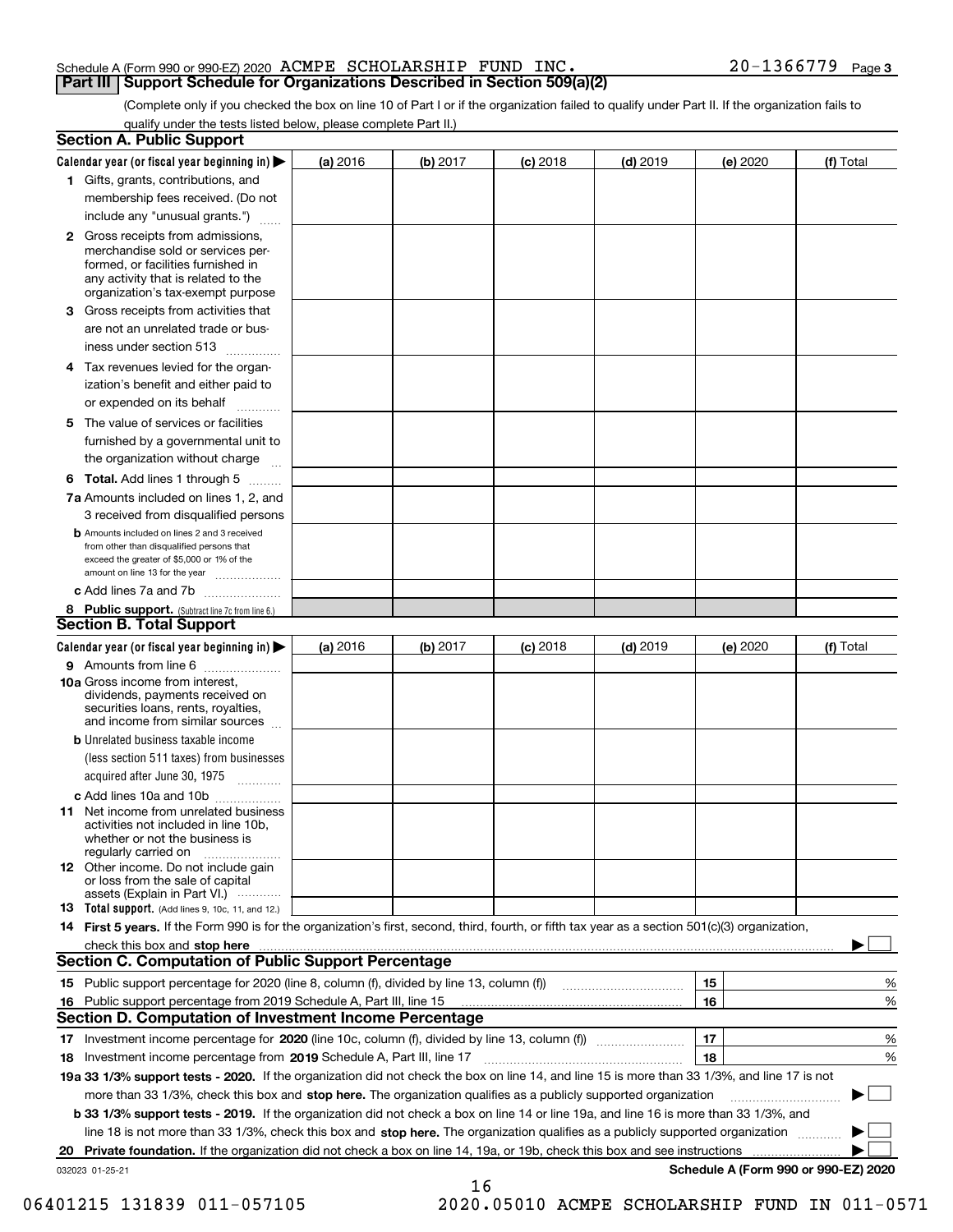## Schedule A (Form 990 or 990-EZ) 2020  $\, {\rm ACMPE} \,$   $\, {\rm SCHOLARSHIP} \,$   $\, {\rm FUND} \,$   $\, {\rm INC}$  .  $\,$   $\,$   $\, 20-1366779$   $\,$   $_{\rm Page}$

## **Part IV Supporting Organizations**

(Complete only if you checked a box in line 12 on Part I. If you checked box 12a, Part I, complete Sections A and B. If you checked box 12b, Part I, complete Sections A and C. If you checked box 12c, Part I, complete Sections A, D, and E. If you checked box 12d, Part I, complete Sections A and D, and complete Part V.)

## **Section A. All Supporting Organizations**

- **1** Are all of the organization's supported organizations listed by name in the organization's governing documents? If "No," describe in **Part VI** how the supported organizations are designated. If designated by *class or purpose, describe the designation. If historic and continuing relationship, explain.*
- **2** Did the organization have any supported organization that does not have an IRS determination of status under section 509(a)(1) or (2)? If "Yes," explain in Part VI how the organization determined that the supported *organization was described in section 509(a)(1) or (2).*
- **3a** Did the organization have a supported organization described in section 501(c)(4), (5), or (6)? If "Yes," answer *lines 3b and 3c below.*
- **b** Did the organization confirm that each supported organization qualified under section 501(c)(4), (5), or (6) and satisfied the public support tests under section 509(a)(2)? If "Yes," describe in **Part VI** when and how the *organization made the determination.*
- **c**Did the organization ensure that all support to such organizations was used exclusively for section 170(c)(2)(B) purposes? If "Yes," explain in **Part VI** what controls the organization put in place to ensure such use.
- **4a***If* Was any supported organization not organized in the United States ("foreign supported organization")? *"Yes," and if you checked box 12a or 12b in Part I, answer lines 4b and 4c below.*
- **b** Did the organization have ultimate control and discretion in deciding whether to make grants to the foreign supported organization? If "Yes," describe in **Part VI** how the organization had such control and discretion *despite being controlled or supervised by or in connection with its supported organizations.*
- **c** Did the organization support any foreign supported organization that does not have an IRS determination under sections 501(c)(3) and 509(a)(1) or (2)? If "Yes," explain in **Part VI** what controls the organization used *to ensure that all support to the foreign supported organization was used exclusively for section 170(c)(2)(B) purposes.*
- **5a** Did the organization add, substitute, or remove any supported organizations during the tax year? If "Yes," answer lines 5b and 5c below (if applicable). Also, provide detail in **Part VI,** including (i) the names and EIN *numbers of the supported organizations added, substituted, or removed; (ii) the reasons for each such action; (iii) the authority under the organization's organizing document authorizing such action; and (iv) how the action was accomplished (such as by amendment to the organizing document).*
- **b** Type I or Type II only. Was any added or substituted supported organization part of a class already designated in the organization's organizing document?
- **cSubstitutions only.**  Was the substitution the result of an event beyond the organization's control?
- **6** Did the organization provide support (whether in the form of grants or the provision of services or facilities) to **Part VI.** *If "Yes," provide detail in* support or benefit one or more of the filing organization's supported organizations? anyone other than (i) its supported organizations, (ii) individuals that are part of the charitable class benefited by one or more of its supported organizations, or (iii) other supporting organizations that also
- **7**Did the organization provide a grant, loan, compensation, or other similar payment to a substantial contributor *If "Yes," complete Part I of Schedule L (Form 990 or 990-EZ).* regard to a substantial contributor? (as defined in section 4958(c)(3)(C)), a family member of a substantial contributor, or a 35% controlled entity with
- **8** Did the organization make a loan to a disqualified person (as defined in section 4958) not described in line 7? *If "Yes," complete Part I of Schedule L (Form 990 or 990-EZ).*
- **9a** Was the organization controlled directly or indirectly at any time during the tax year by one or more in section 509(a)(1) or (2))? If "Yes," *provide detail in* <code>Part VI.</code> disqualified persons, as defined in section 4946 (other than foundation managers and organizations described
- **b**the supporting organization had an interest? If "Yes," provide detail in P**art VI**. Did one or more disqualified persons (as defined in line 9a) hold a controlling interest in any entity in which
- **c**Did a disqualified person (as defined in line 9a) have an ownership interest in, or derive any personal benefit from, assets in which the supporting organization also had an interest? If "Yes," provide detail in P**art VI.**
- **10a** Was the organization subject to the excess business holdings rules of section 4943 because of section supporting organizations)? If "Yes," answer line 10b below. 4943(f) (regarding certain Type II supporting organizations, and all Type III non-functionally integrated
- **b** Did the organization have any excess business holdings in the tax year? (Use Schedule C, Form 4720, to *determine whether the organization had excess business holdings.)*

032024 01-25-21

**789a 9b9c**X X X X X

**Schedule A (Form 990 or 990-EZ) 2020**

**10a**

**10b**

**1**

**2**

**3a**

**3b**

**3c**

**4a**

**4b**

**4c**

**5a**

**5b5c**

**6**

**YesNo**

X

X

X

X

X

X

X

X

X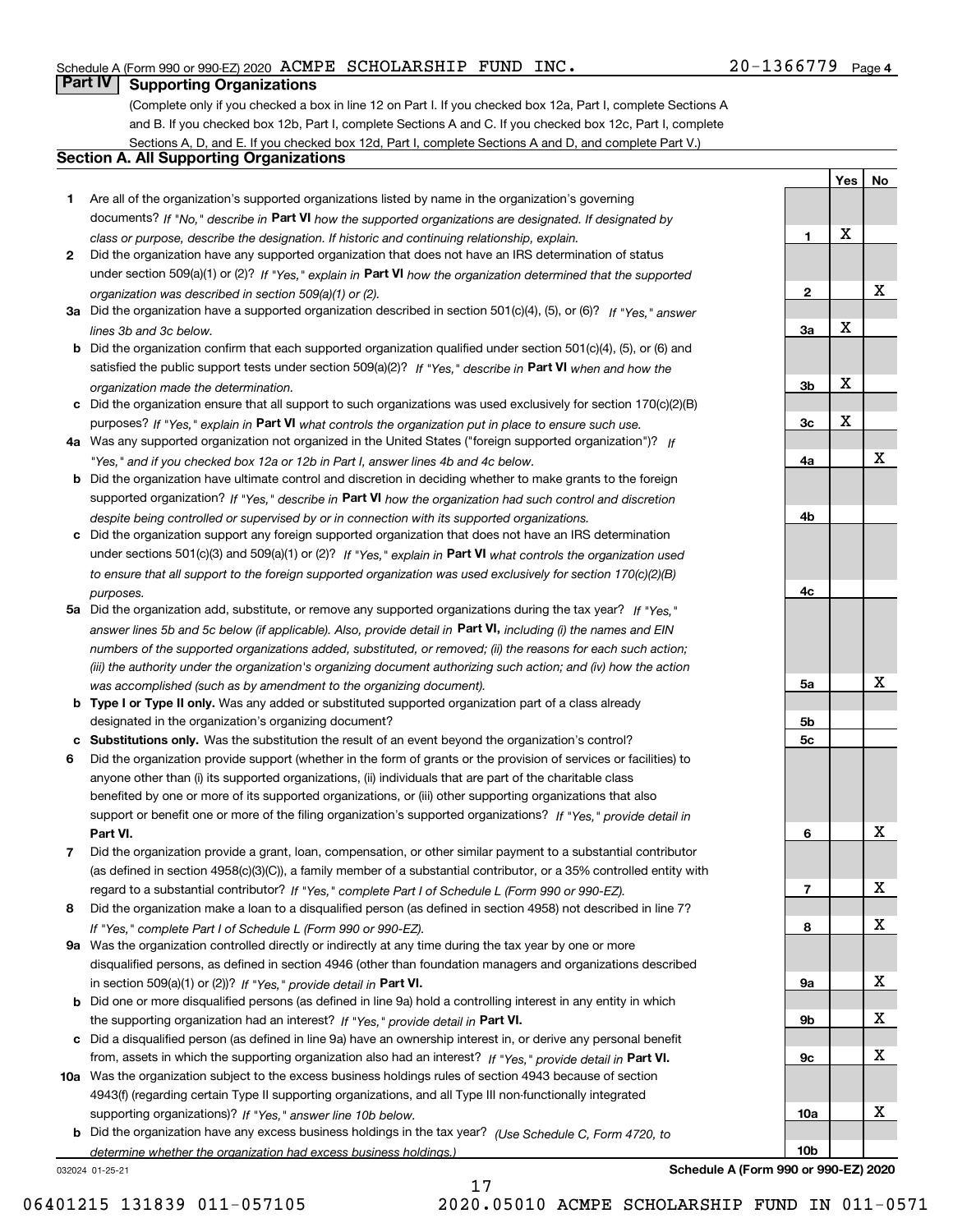## Schedule A (Form 990 or 990-EZ) 2020  $\, {\rm ACMPE} \,$   $\, {\rm SCHOLARSHIP} \,$   $\, {\rm FUND} \,$   $\, {\rm INC}$  .  $\,$   $\,$   $\, 20-1366779$   $\,$   $_{\rm Page}$

|    | Part IV | <b>Supporting Organizations (continued)</b>                                                                                                                                                                                                                 |                 |     |    |
|----|---------|-------------------------------------------------------------------------------------------------------------------------------------------------------------------------------------------------------------------------------------------------------------|-----------------|-----|----|
|    |         |                                                                                                                                                                                                                                                             |                 | Yes | No |
| 11 |         | Has the organization accepted a gift or contribution from any of the following persons?                                                                                                                                                                     |                 |     |    |
|    |         | a A person who directly or indirectly controls, either alone or together with persons described in lines 11b and                                                                                                                                            |                 |     |    |
|    |         | 11c below, the governing body of a supported organization?                                                                                                                                                                                                  | 11a             |     | X  |
|    |         | <b>b</b> A family member of a person described in line 11a above?                                                                                                                                                                                           | 11 <sub>b</sub> |     | X  |
|    |         | c A 35% controlled entity of a person described in line 11a or 11b above? If "Yes" to line 11a, 11b, or 11c, provide                                                                                                                                        |                 |     |    |
|    |         | detail in Part VI.                                                                                                                                                                                                                                          | 11c             |     | X  |
|    |         | <b>Section B. Type I Supporting Organizations</b>                                                                                                                                                                                                           |                 |     |    |
|    |         |                                                                                                                                                                                                                                                             |                 | Yes | No |
| 1  |         | Did the governing body, members of the governing body, officers acting in their official capacity, or membership of one or<br>more supported organizations have the power to regularly appoint or elect at least a majority of the organization's officers, |                 |     |    |
|    |         | directors, or trustees at all times during the tax year? If "No," describe in Part VI how the supported organization(s)<br>effectively operated, supervised, or controlled the organization's activities. If the organization had more than one supported   |                 |     |    |
|    |         | organization, describe how the powers to appoint and/or remove officers, directors, or trustees were allocated among the                                                                                                                                    | 1               | X   |    |
|    |         | supported organizations and what conditions or restrictions, if any, applied to such powers during the tax year.                                                                                                                                            |                 |     |    |
| 2  |         | Did the organization operate for the benefit of any supported organization other than the supported<br>organization(s) that operated, supervised, or controlled the supporting organization? If "Yes," explain in                                           |                 |     |    |
|    |         | Part VI how providing such benefit carried out the purposes of the supported organization(s) that operated,                                                                                                                                                 |                 |     |    |
|    |         | supervised, or controlled the supporting organization.                                                                                                                                                                                                      | $\overline{2}$  |     | х  |
|    |         | <b>Section C. Type II Supporting Organizations</b>                                                                                                                                                                                                          |                 |     |    |
|    |         |                                                                                                                                                                                                                                                             |                 | Yes | No |
| 1  |         | Were a majority of the organization's directors or trustees during the tax year also a majority of the directors                                                                                                                                            |                 |     |    |
|    |         | or trustees of each of the organization's supported organization(s)? If "No," describe in Part VI how control                                                                                                                                               |                 |     |    |
|    |         | or management of the supporting organization was vested in the same persons that controlled or managed                                                                                                                                                      |                 |     |    |
|    |         | the supported organization(s).                                                                                                                                                                                                                              | 1               |     |    |
|    |         | <b>Section D. All Type III Supporting Organizations</b>                                                                                                                                                                                                     |                 |     |    |
|    |         |                                                                                                                                                                                                                                                             |                 | Yes | No |
| 1  |         | Did the organization provide to each of its supported organizations, by the last day of the fifth month of the                                                                                                                                              |                 |     |    |
|    |         | organization's tax year, (i) a written notice describing the type and amount of support provided during the prior tax                                                                                                                                       |                 |     |    |
|    |         | year, (ii) a copy of the Form 990 that was most recently filed as of the date of notification, and (iii) copies of the                                                                                                                                      |                 |     |    |
|    |         | organization's governing documents in effect on the date of notification, to the extent not previously provided?                                                                                                                                            | 1               |     |    |
| 2  |         | Were any of the organization's officers, directors, or trustees either (i) appointed or elected by the supported                                                                                                                                            |                 |     |    |
|    |         | organization(s) or (ii) serving on the governing body of a supported organization? If "No." explain in Part VI how                                                                                                                                          |                 |     |    |
|    |         | the organization maintained a close and continuous working relationship with the supported organization(s).                                                                                                                                                 | $\mathbf 2$     |     |    |
| 3  |         | By reason of the relationship described in line 2, above, did the organization's supported organizations have a                                                                                                                                             |                 |     |    |
|    |         | significant voice in the organization's investment policies and in directing the use of the organization's                                                                                                                                                  |                 |     |    |
|    |         | income or assets at all times during the tax year? If "Yes," describe in Part VI the role the organization's                                                                                                                                                | 3               |     |    |
|    |         | supported organizations played in this regard.<br>Section E. Type III Functionally Integrated Supporting Organizations                                                                                                                                      |                 |     |    |
| 1. |         | Check the box next to the method that the organization used to satisfy the Integral Part Test during the year (see instructions).                                                                                                                           |                 |     |    |
| а  |         | The organization satisfied the Activities Test. Complete line 2 below.                                                                                                                                                                                      |                 |     |    |
| b  |         | The organization is the parent of each of its supported organizations. Complete line 3 below.                                                                                                                                                               |                 |     |    |
| c  |         | The organization supported a governmental entity. Describe in Part VI how you supported a governmental entity (see instructions)                                                                                                                            |                 |     |    |
| 2  |         | Activities Test. Answer lines 2a and 2b below.                                                                                                                                                                                                              |                 | Yes | No |
| а  |         | Did substantially all of the organization's activities during the tax year directly further the exempt purposes of                                                                                                                                          |                 |     |    |
|    |         | the supported organization(s) to which the organization was responsive? If "Yes," then in Part VI identify                                                                                                                                                  |                 |     |    |
|    |         | those supported organizations and explain how these activities directly furthered their exempt purposes,                                                                                                                                                    |                 |     |    |
|    |         | how the organization was responsive to those supported organizations, and how the organization determined                                                                                                                                                   |                 |     |    |
|    |         | that these activities constituted substantially all of its activities.                                                                                                                                                                                      | 2a              |     |    |
| b  |         | Did the activities described in line 2a, above, constitute activities that, but for the organization's involvement,                                                                                                                                         |                 |     |    |
|    |         | one or more of the organization's supported organization(s) would have been engaged in? If "Yes," explain in                                                                                                                                                |                 |     |    |
|    |         | Part VI the reasons for the organization's position that its supported organization(s) would have engaged in                                                                                                                                                |                 |     |    |

**3** Parent of Supported Organizations. Answer lines 3a and 3b below. *these activities but for the organization's involvement.*

**a** Did the organization have the power to regularly appoint or elect a majority of the officers, directors, or trustees of each of the supported organizations? If "Yes" or "No" provide details in **Part VI.** 

**b** Did the organization exercise a substantial degree of direction over the policies, programs, and activities of each of its supported organizations? If "Yes," describe in Part VI the role played by the organization in this regard.

18

032025 01-25-21

**Schedule A (Form 990 or 990-EZ) 2020**

**2b**

**3a**

**3b**

06401215 131839 011-057105 2020.05010 ACMPE SCHOLARSHIP FUND IN 011-0571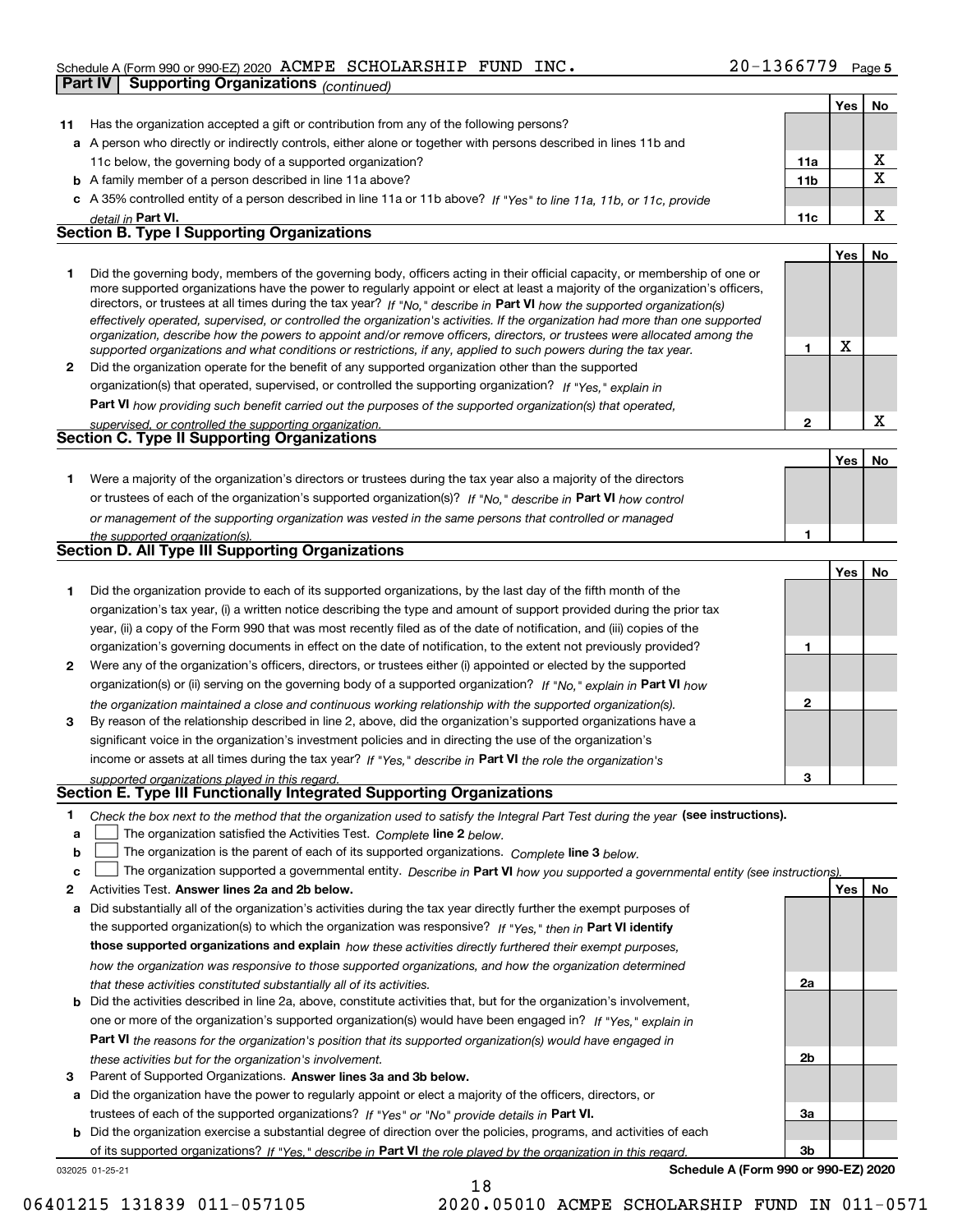|  | Schedule A (Form 990 or 990-EZ) 2020 ACMPE SCHOLARSHIP FUND INC.                      |  |  | $20 - 1366779$ Page 6 |  |
|--|---------------------------------------------------------------------------------------|--|--|-----------------------|--|
|  | <b>Part V</b> Type III Non-Functionally Integrated 509(a)(3) Supporting Organizations |  |  |                       |  |

1 Check here if the organization satisfied the Integral Part Test as a qualifying trust on Nov. 20, 1970 (explain in Part VI). See instructions. All other Type III non-functionally integrated supporting organizations must complete Sections A through E.

|              | Section A - Adjusted Net Income                                                                                                   |                | (A) Prior Year | (B) Current Year<br>(optional) |
|--------------|-----------------------------------------------------------------------------------------------------------------------------------|----------------|----------------|--------------------------------|
| 1.           | Net short-term capital gain                                                                                                       | 1              |                |                                |
| $\mathbf{2}$ | Recoveries of prior-year distributions                                                                                            | $\overline{2}$ |                |                                |
| 3            | Other gross income (see instructions)                                                                                             | 3              |                |                                |
| 4            | Add lines 1 through 3.                                                                                                            | 4              |                |                                |
| 5            | Depreciation and depletion                                                                                                        | 5              |                |                                |
| 6            | Portion of operating expenses paid or incurred for production or                                                                  |                |                |                                |
|              | collection of gross income or for management, conservation, or                                                                    |                |                |                                |
|              | maintenance of property held for production of income (see instructions)                                                          | 6              |                |                                |
| 7            | Other expenses (see instructions)                                                                                                 | 7              |                |                                |
| 8            | <b>Adjusted Net Income</b> (subtract lines 5, 6, and 7 from line 4)                                                               | 8              |                |                                |
|              | <b>Section B - Minimum Asset Amount</b>                                                                                           |                | (A) Prior Year | (B) Current Year<br>(optional) |
| 1            | Aggregate fair market value of all non-exempt-use assets (see                                                                     |                |                |                                |
|              | instructions for short tax year or assets held for part of year):                                                                 |                |                |                                |
|              | a Average monthly value of securities                                                                                             | 1a             |                |                                |
|              | <b>b</b> Average monthly cash balances                                                                                            | 1b             |                |                                |
|              | c Fair market value of other non-exempt-use assets                                                                                | 1c             |                |                                |
|              | d Total (add lines 1a, 1b, and 1c)                                                                                                | 1d             |                |                                |
|              | e Discount claimed for blockage or other factors                                                                                  |                |                |                                |
|              | (explain in detail in Part VI):                                                                                                   |                |                |                                |
| 2            | Acquisition indebtedness applicable to non-exempt-use assets                                                                      | $\mathbf 2$    |                |                                |
| 3            | Subtract line 2 from line 1d.                                                                                                     | 3              |                |                                |
| 4            | Cash deemed held for exempt use. Enter 0.015 of line 3 (for greater amount,                                                       |                |                |                                |
|              | see instructions)                                                                                                                 | 4              |                |                                |
| 5            | Net value of non-exempt-use assets (subtract line 4 from line 3)                                                                  | 5              |                |                                |
| 6            | Multiply line 5 by 0.035.                                                                                                         | 6              |                |                                |
| 7            | Recoveries of prior-year distributions                                                                                            | $\overline{7}$ |                |                                |
| 8            | Minimum Asset Amount (add line 7 to line 6)                                                                                       | 8              |                |                                |
|              | <b>Section C - Distributable Amount</b>                                                                                           |                |                | <b>Current Year</b>            |
| 1            | Adjusted net income for prior year (from Section A, line 8, column A)                                                             | $\mathbf{1}$   |                |                                |
| 2            | Enter 0.85 of line 1.                                                                                                             | $\overline{2}$ |                |                                |
| 3            | Minimum asset amount for prior year (from Section B, line 8, column A)                                                            | 3              |                |                                |
| 4            | Enter greater of line 2 or line 3.                                                                                                | 4              |                |                                |
| 5            | Income tax imposed in prior year                                                                                                  | 5              |                |                                |
| 6            | <b>Distributable Amount.</b> Subtract line 5 from line 4, unless subject to                                                       |                |                |                                |
|              | emergency temporary reduction (see instructions).                                                                                 | 6              |                |                                |
| 7            | Check here if the current year is the organization's first as a non-functionally integrated Type III supporting organization (see |                |                |                                |

instructions).

**1**

**Schedule A (Form 990 or 990-EZ) 2020**

032026 01-25-21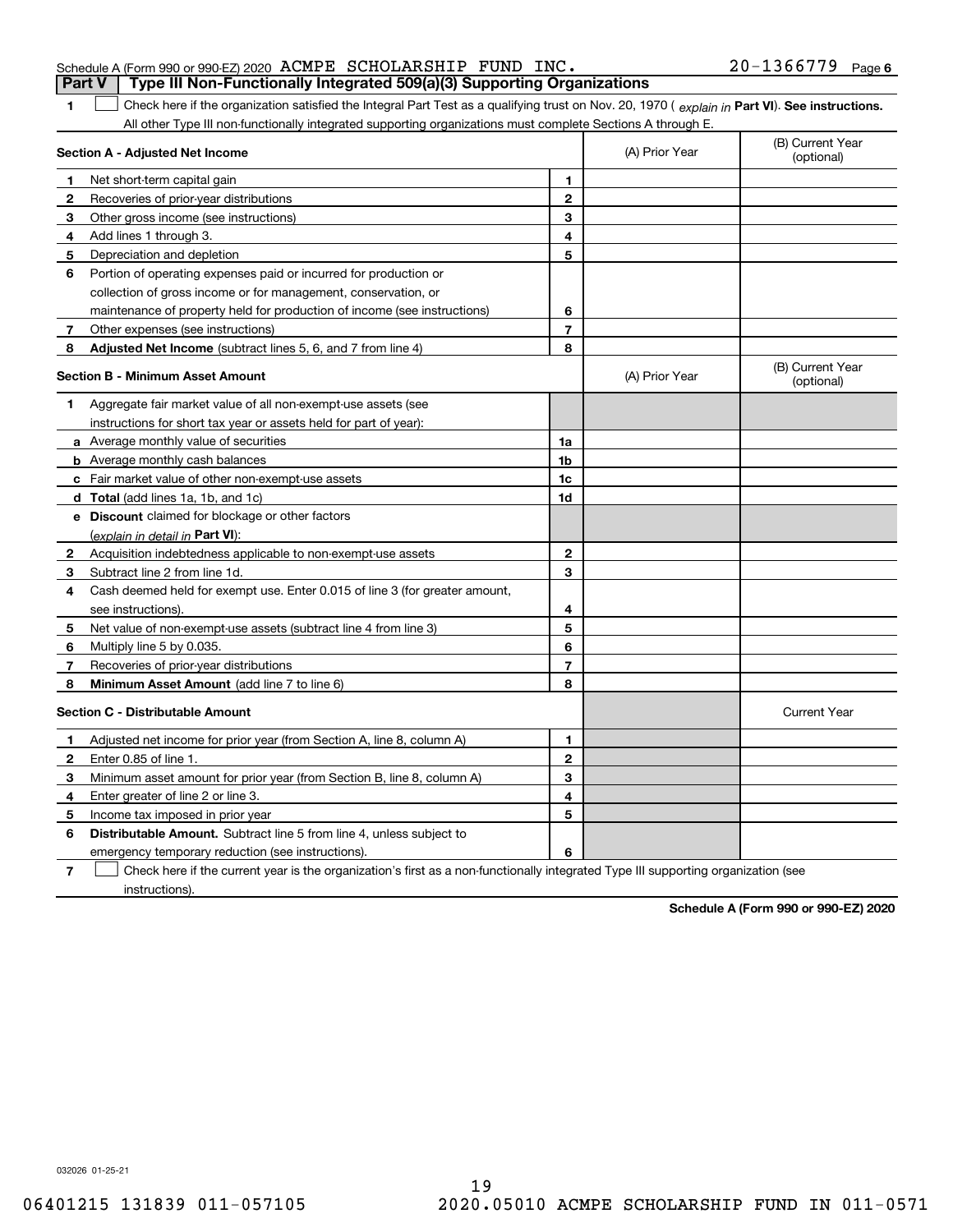## Schedule A (Form 990 or 990-EZ) 2020  $\, {\rm ACMPE} \,$   $\, {\rm SCHOLARSHIP} \,$   $\, {\rm FUND} \,$   $\, {\rm INC}$  .  $\,$   $\,$   $\, 20-1366779$   $\,$   $_{\rm Page}$

| Part V         | Type III Non-Functionally Integrated 509(a)(3) Supporting Organizations                    |                             | (continued)                           |    |                                         |
|----------------|--------------------------------------------------------------------------------------------|-----------------------------|---------------------------------------|----|-----------------------------------------|
|                | <b>Section D - Distributions</b>                                                           |                             |                                       |    | <b>Current Year</b>                     |
| 1.             | Amounts paid to supported organizations to accomplish exempt purposes                      |                             |                                       | 1  |                                         |
| 2              | Amounts paid to perform activity that directly furthers exempt purposes of supported       |                             |                                       |    |                                         |
|                | organizations, in excess of income from activity                                           |                             | 2                                     |    |                                         |
| 3              | Administrative expenses paid to accomplish exempt purposes of supported organizations      |                             |                                       | 3  |                                         |
| 4              | Amounts paid to acquire exempt-use assets                                                  |                             |                                       | 4  |                                         |
| 5              | Qualified set-aside amounts (prior IRS approval required - provide details in Part VI)     |                             |                                       | 5  |                                         |
| 6              | Other distributions ( <i>describe in</i> Part VI). See instructions.                       |                             |                                       | 6  |                                         |
| 7              | Total annual distributions. Add lines 1 through 6.                                         |                             |                                       | 7  |                                         |
| 8              | Distributions to attentive supported organizations to which the organization is responsive |                             |                                       |    |                                         |
|                | (provide details in Part VI). See instructions.                                            |                             |                                       | 8  |                                         |
| 9              | Distributable amount for 2020 from Section C, line 6                                       |                             |                                       | 9  |                                         |
| 10             | Line 8 amount divided by line 9 amount                                                     |                             |                                       | 10 |                                         |
|                |                                                                                            | (i)                         | (ii)                                  |    | (iii)                                   |
|                | <b>Section E - Distribution Allocations</b> (see instructions)                             | <b>Excess Distributions</b> | <b>Underdistributions</b><br>Pre-2020 |    | <b>Distributable</b><br>Amount for 2020 |
| 1              | Distributable amount for 2020 from Section C, line 6                                       |                             |                                       |    |                                         |
| 2              | Underdistributions, if any, for years prior to 2020 (reason-                               |                             |                                       |    |                                         |
|                | able cause required - explain in Part VI). See instructions.                               |                             |                                       |    |                                         |
| 3              | Excess distributions carryover, if any, to 2020                                            |                             |                                       |    |                                         |
|                | a From 2015                                                                                |                             |                                       |    |                                         |
|                | <b>b</b> From 2016                                                                         |                             |                                       |    |                                         |
|                | $c$ From 2017                                                                              |                             |                                       |    |                                         |
|                | <b>d</b> From 2018                                                                         |                             |                                       |    |                                         |
|                | e From 2019                                                                                |                             |                                       |    |                                         |
|                | f Total of lines 3a through 3e                                                             |                             |                                       |    |                                         |
|                | g Applied to underdistributions of prior years                                             |                             |                                       |    |                                         |
|                | <b>h</b> Applied to 2020 distributable amount                                              |                             |                                       |    |                                         |
|                | Carryover from 2015 not applied (see instructions)                                         |                             |                                       |    |                                         |
|                | Remainder. Subtract lines 3g, 3h, and 3i from line 3f.                                     |                             |                                       |    |                                         |
| 4              | Distributions for 2020 from Section D,                                                     |                             |                                       |    |                                         |
|                | line $7:$                                                                                  |                             |                                       |    |                                         |
|                | a Applied to underdistributions of prior years                                             |                             |                                       |    |                                         |
|                | <b>b</b> Applied to 2020 distributable amount                                              |                             |                                       |    |                                         |
|                | c Remainder. Subtract lines 4a and 4b from line 4.                                         |                             |                                       |    |                                         |
| 5              | Remaining underdistributions for years prior to 2020, if                                   |                             |                                       |    |                                         |
|                | any. Subtract lines 3g and 4a from line 2. For result greater                              |                             |                                       |    |                                         |
|                | than zero, explain in Part VI. See instructions.                                           |                             |                                       |    |                                         |
| 6              | Remaining underdistributions for 2020. Subtract lines 3h                                   |                             |                                       |    |                                         |
|                | and 4b from line 1. For result greater than zero, explain in                               |                             |                                       |    |                                         |
|                | Part VI. See instructions.                                                                 |                             |                                       |    |                                         |
| $\overline{7}$ | Excess distributions carryover to 2021. Add lines 3j                                       |                             |                                       |    |                                         |
|                | and 4c.                                                                                    |                             |                                       |    |                                         |
| 8              | Breakdown of line 7:                                                                       |                             |                                       |    |                                         |
|                | a Excess from 2016                                                                         |                             |                                       |    |                                         |
|                | <b>b</b> Excess from 2017                                                                  |                             |                                       |    |                                         |
|                | c Excess from 2018                                                                         |                             |                                       |    |                                         |
|                | d Excess from 2019                                                                         |                             |                                       |    |                                         |
|                | e Excess from 2020                                                                         |                             |                                       |    |                                         |
|                |                                                                                            |                             |                                       |    |                                         |

**Schedule A (Form 990 or 990-EZ) 2020**

032027 01-25-21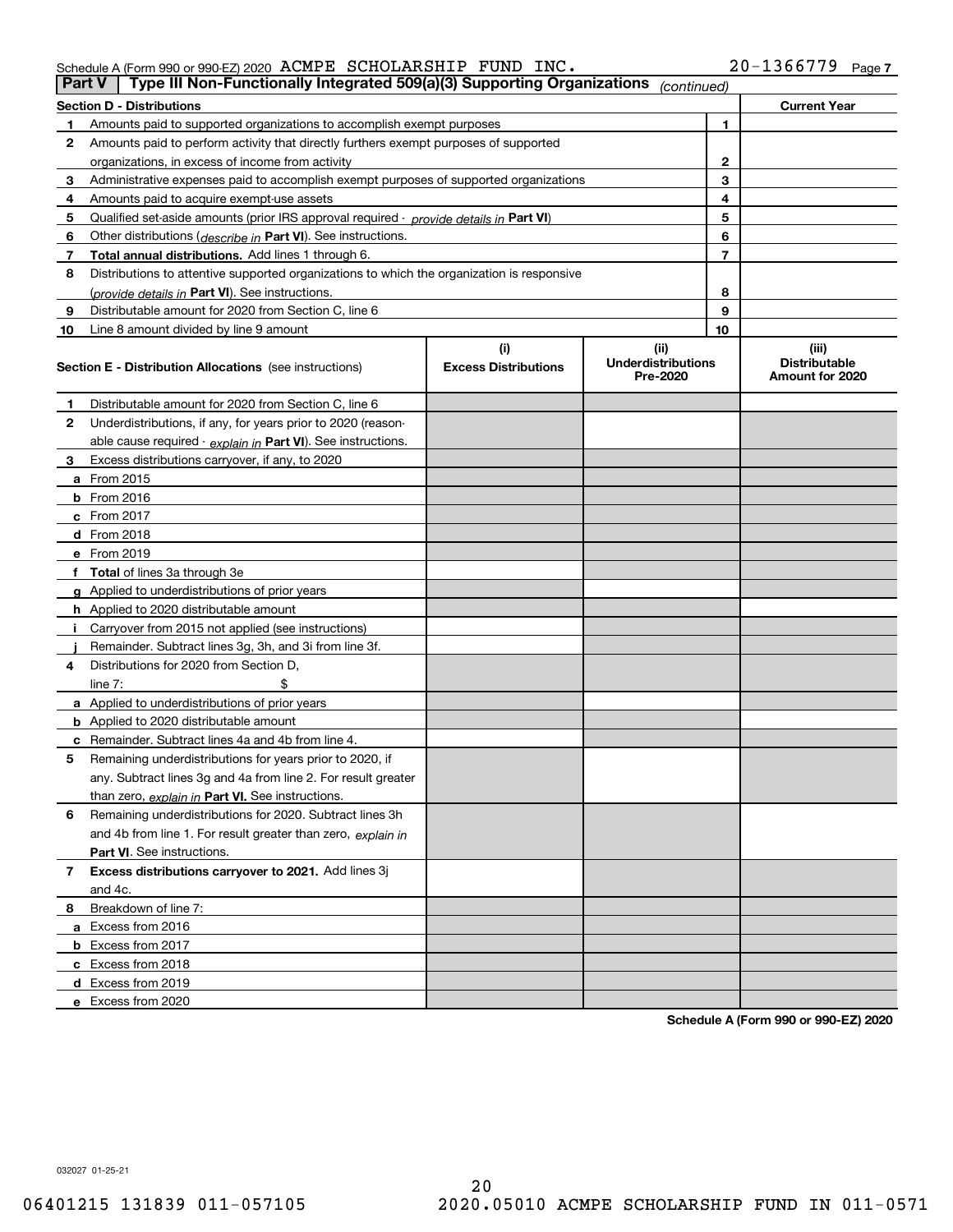Part VI | Supplemental Information. Provide the explanations required by Part II, line 10; Part II, line 17a or 17b; Part III, line 12; Part IV, Section A, lines 1, 2, 3b, 3c, 4b, 4c, 5a, 6, 9a, 9b, 9c, 11a, 11b, and 11c; Part IV, Section B, lines 1 and 2; Part IV, Section C, line 1; Part IV, Section D, lines 2 and 3; Part IV, Section E, lines 1c, 2a, 2b, 3a, and 3b; Part V, line 1; Part V, Section B, line 1e; Part V, Section D, lines 5, 6, and 8; and Part V, Section E, lines 2, 5, and 6. Also complete this part for any additional information. (See instructions.)

SCHEDULE A, SECTION A, LINE 3B

THE ORGANIZATION HAS CONFIRMED THAT THE SUPPORTED ORGANIZATION

QUALIFIED UNDER SECTION 501(C)(6) FOR THE FISCAL YEAR ENDING 6/30/2021

AND MADE SURE IT SATISFIED THE PUBLIC SUPPORT TEST UNDER 509(A)(2) BY

COMPLETING A PRO FORMA SCHEDULE A, PART III FOR THE  $501(C)(6)$ ,

MGMA-ACMPE.

SCHEDULE A, SECTION A, LINE 3C

THE SUPPORTING ORGANIZATION AND THE SUPPORTED ORGANIZATION HAVE

OVERLAPPING BOARD MEMBERS AND HENCE THE SUPPORTED ORGANIZATION IS ABLE

TO ENSURE THAT ANY SUPPORT IS USED SOLELY FOR CHARITABLE PURPOSES.

**Schedule A (Form 990 or 990-EZ) 2020**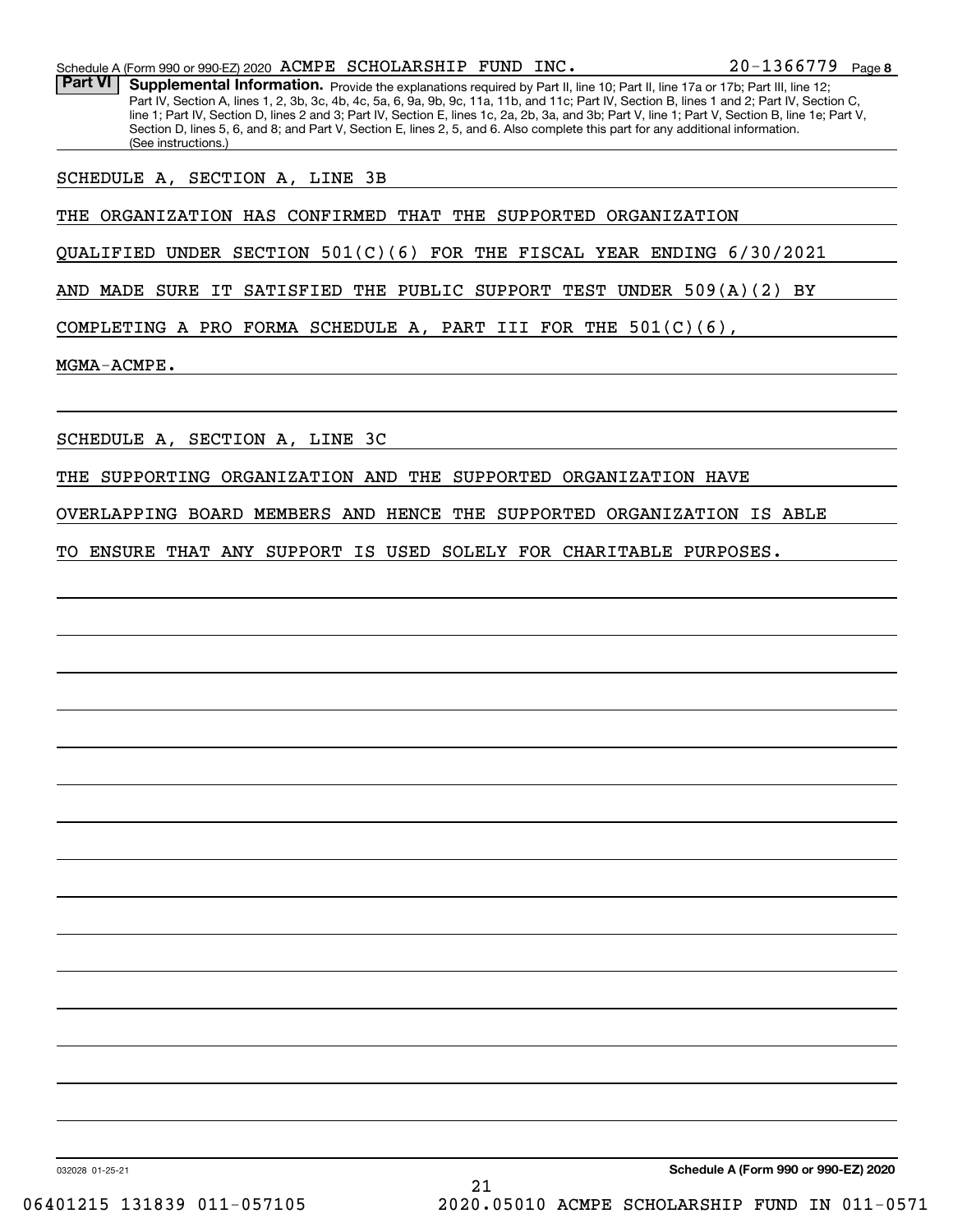| SCHEDULE D |  |
|------------|--|
|            |  |

## **SCHEDULE D Supplemental Financial Statements**

(Form 990)<br>
Pepartment of the Treasury<br>
Department of the Treasury<br>
Department of the Treasury<br>
Department of the Treasury<br> **Co to www.irs.gov/Form990 for instructions and the latest information.**<br> **Co to www.irs.gov/Form9** 



Department of the Treasury Internal Revenue Service

**Name of the organization Employer identification number**

|                | ACMPE SCHOLARSHIP FUND INC.                                                                                                                                                                                                    | 20-1366779                                         |
|----------------|--------------------------------------------------------------------------------------------------------------------------------------------------------------------------------------------------------------------------------|----------------------------------------------------|
| Part I         | Organizations Maintaining Donor Advised Funds or Other Similar Funds or Accounts. Complete if the                                                                                                                              |                                                    |
|                | organization answered "Yes" on Form 990, Part IV, line 6.                                                                                                                                                                      |                                                    |
|                | (a) Donor advised funds                                                                                                                                                                                                        | (b) Funds and other accounts                       |
| 1              |                                                                                                                                                                                                                                |                                                    |
| 2              | Aggregate value of contributions to (during year)                                                                                                                                                                              |                                                    |
| з              |                                                                                                                                                                                                                                |                                                    |
| 4              |                                                                                                                                                                                                                                |                                                    |
| 5              | Did the organization inform all donors and donor advisors in writing that the assets held in donor advised funds                                                                                                               |                                                    |
|                |                                                                                                                                                                                                                                | Yes<br>No                                          |
| 6              | Did the organization inform all grantees, donors, and donor advisors in writing that grant funds can be used only                                                                                                              |                                                    |
|                | for charitable purposes and not for the benefit of the donor or donor advisor, or for any other purpose conferring                                                                                                             |                                                    |
|                | impermissible private benefit?                                                                                                                                                                                                 | Yes<br>No                                          |
| <b>Part II</b> | Conservation Easements. Complete if the organization answered "Yes" on Form 990, Part IV, line 7.                                                                                                                              |                                                    |
| 1              | Purpose(s) of conservation easements held by the organization (check all that apply).                                                                                                                                          |                                                    |
|                | Preservation of land for public use (for example, recreation or education)                                                                                                                                                     | Preservation of a historically important land area |
|                | Protection of natural habitat<br>Preservation of a certified historic structure                                                                                                                                                |                                                    |
|                | Preservation of open space                                                                                                                                                                                                     |                                                    |
| 2              | Complete lines 2a through 2d if the organization held a qualified conservation contribution in the form of a conservation easement on the last                                                                                 |                                                    |
|                | day of the tax year.                                                                                                                                                                                                           | Held at the End of the Tax Year                    |
| а              | Total number of conservation easements                                                                                                                                                                                         | 2a                                                 |
| b              | Total acreage restricted by conservation easements                                                                                                                                                                             | 2b                                                 |
| с              |                                                                                                                                                                                                                                | 2c                                                 |
| d              | Number of conservation easements included in (c) acquired after 7/25/06, and not on a historic structure                                                                                                                       |                                                    |
|                | listed in the National Register [111] [12] The National Register [11] Manuscritt, Manuscritt, Manuscritt, Manuscritt, Manuscritt, Manuscritt, Manuscritt, Manuscritt, Manuscritt, Manuscritt, Manuscritt, Manuscritt, Manuscri | 2d                                                 |
| 3              | Number of conservation easements modified, transferred, released, extinguished, or terminated by the organization during the tax                                                                                               |                                                    |
|                | year                                                                                                                                                                                                                           |                                                    |
| 4              | Number of states where property subject to conservation easement is located >                                                                                                                                                  |                                                    |
| 5              | Does the organization have a written policy regarding the periodic monitoring, inspection, handling of                                                                                                                         |                                                    |
|                | violations, and enforcement of the conservation easements it holds?                                                                                                                                                            | Yes<br>No                                          |
| 6              | Staff and volunteer hours devoted to monitoring, inspecting, handling of violations, and enforcing conservation easements during the year                                                                                      |                                                    |
|                |                                                                                                                                                                                                                                |                                                    |
| 7              | Amount of expenses incurred in monitoring, inspecting, handling of violations, and enforcing conservation easements during the year                                                                                            |                                                    |
|                | $\blacktriangleright$ s                                                                                                                                                                                                        |                                                    |
| 8              | Does each conservation easement reported on line 2(d) above satisfy the requirements of section 170(h)(4)(B)(i)                                                                                                                |                                                    |
|                |                                                                                                                                                                                                                                | Yes<br>No                                          |
| 9              | In Part XIII, describe how the organization reports conservation easements in its revenue and expense statement and                                                                                                            |                                                    |
|                | balance sheet, and include, if applicable, the text of the footnote to the organization's financial statements that describes the                                                                                              |                                                    |
|                | organization's accounting for conservation easements.                                                                                                                                                                          |                                                    |
|                | Organizations Maintaining Collections of Art, Historical Treasures, or Other Similar Assets.<br>Part III                                                                                                                       |                                                    |
|                | Complete if the organization answered "Yes" on Form 990, Part IV, line 8.                                                                                                                                                      |                                                    |
|                | 1a If the organization elected, as permitted under FASB ASC 958, not to report in its revenue statement and balance sheet works                                                                                                |                                                    |
|                | of art, historical treasures, or other similar assets held for public exhibition, education, or research in furtherance of public                                                                                              |                                                    |
|                | service, provide in Part XIII the text of the footnote to its financial statements that describes these items.                                                                                                                 |                                                    |
| b              | If the organization elected, as permitted under FASB ASC 958, to report in its revenue statement and balance sheet works of                                                                                                    |                                                    |
|                | art, historical treasures, or other similar assets held for public exhibition, education, or research in furtherance of public service,                                                                                        |                                                    |
|                | provide the following amounts relating to these items:                                                                                                                                                                         |                                                    |
|                |                                                                                                                                                                                                                                | \$                                                 |
|                | (ii) Assets included in Form 990, Part X                                                                                                                                                                                       | $\blacktriangleright$ \$                           |
| 2              | If the organization received or held works of art, historical treasures, or other similar assets for financial gain, provide                                                                                                   |                                                    |
|                | the following amounts required to be reported under FASB ASC 958 relating to these items:                                                                                                                                      |                                                    |
| а              |                                                                                                                                                                                                                                | \$                                                 |
|                |                                                                                                                                                                                                                                | $\blacktriangleright$ \$                           |
|                | LHA For Paperwork Reduction Act Notice, see the Instructions for Form 990.                                                                                                                                                     | Schedule D (Form 990) 2020                         |
|                | 032051 12-01-20                                                                                                                                                                                                                |                                                    |
|                |                                                                                                                                                                                                                                |                                                    |

|     | 22 |  |        |  |
|-----|----|--|--------|--|
| ヽへへ |    |  | 0.5010 |  |

06401215 131839 011-057105 2020.05010 ACMPE SCHOLARSHIP FUND IN 011-0571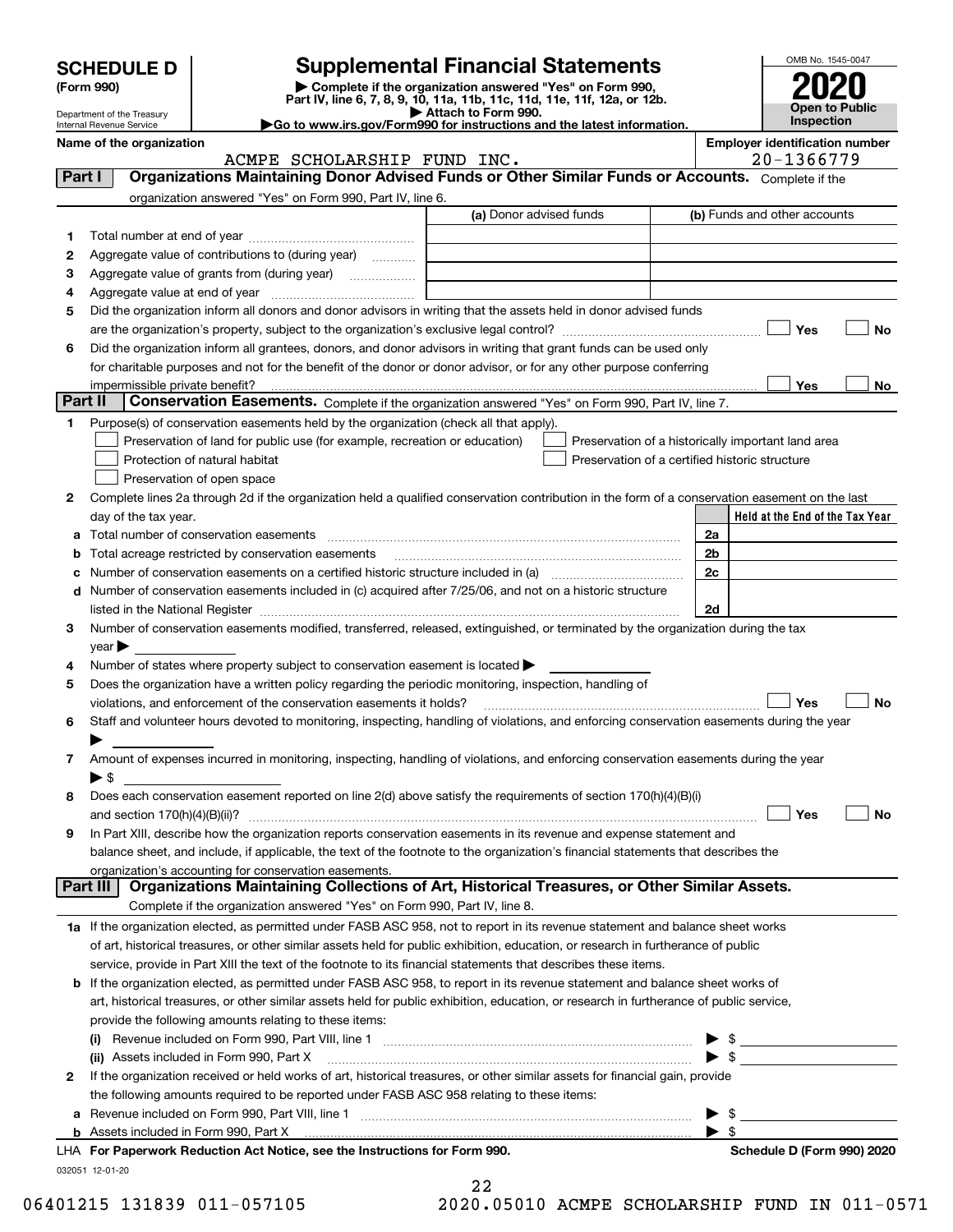|               | Schedule D (Form 990) 2020                                                                                                                                                                                                     | ACMPE SCHOLARSHIP FUND INC. |                   |                                                                                                                                                                                                                               |                 | $20 - 1366779$ Page 2      |                     |     |            |
|---------------|--------------------------------------------------------------------------------------------------------------------------------------------------------------------------------------------------------------------------------|-----------------------------|-------------------|-------------------------------------------------------------------------------------------------------------------------------------------------------------------------------------------------------------------------------|-----------------|----------------------------|---------------------|-----|------------|
|               | Part III<br>Organizations Maintaining Collections of Art, Historical Treasures, or Other Similar Assets (continued)                                                                                                            |                             |                   |                                                                                                                                                                                                                               |                 |                            |                     |     |            |
| 3             | Using the organization's acquisition, accession, and other records, check any of the following that make significant use of its                                                                                                |                             |                   |                                                                                                                                                                                                                               |                 |                            |                     |     |            |
|               | collection items (check all that apply):                                                                                                                                                                                       |                             |                   |                                                                                                                                                                                                                               |                 |                            |                     |     |            |
| a             | Public exhibition                                                                                                                                                                                                              |                             |                   | Loan or exchange program                                                                                                                                                                                                      |                 |                            |                     |     |            |
| b             | Scholarly research                                                                                                                                                                                                             |                             |                   | Other and the contract of the contract of the contract of the contract of the contract of the contract of the contract of the contract of the contract of the contract of the contract of the contract of the contract of the |                 |                            |                     |     |            |
| c             | Preservation for future generations                                                                                                                                                                                            |                             |                   |                                                                                                                                                                                                                               |                 |                            |                     |     |            |
| 4             | Provide a description of the organization's collections and explain how they further the organization's exempt purpose in Part XIII.                                                                                           |                             |                   |                                                                                                                                                                                                                               |                 |                            |                     |     |            |
| 5             | During the year, did the organization solicit or receive donations of art, historical treasures, or other similar assets                                                                                                       |                             |                   |                                                                                                                                                                                                                               |                 |                            |                     |     |            |
|               | to be sold to raise funds rather than to be maintained as part of the organization's collection?                                                                                                                               |                             |                   |                                                                                                                                                                                                                               |                 |                            | Yes                 |     | <u>No</u>  |
|               | <b>Part IV</b><br>Escrow and Custodial Arrangements. Complete if the organization answered "Yes" on Form 990, Part IV, line 9, or<br>reported an amount on Form 990, Part X, line 21.                                          |                             |                   |                                                                                                                                                                                                                               |                 |                            |                     |     |            |
|               | 1a Is the organization an agent, trustee, custodian or other intermediary for contributions or other assets not included                                                                                                       |                             |                   |                                                                                                                                                                                                                               |                 |                            |                     |     |            |
|               |                                                                                                                                                                                                                                |                             |                   |                                                                                                                                                                                                                               |                 |                            | Yes                 |     | No         |
|               | b If "Yes," explain the arrangement in Part XIII and complete the following table:                                                                                                                                             |                             |                   |                                                                                                                                                                                                                               |                 |                            |                     |     |            |
|               |                                                                                                                                                                                                                                |                             |                   |                                                                                                                                                                                                                               |                 |                            | Amount              |     |            |
|               | c Beginning balance measurements and the contract of the contract of the contract of the contract of the contract of the contract of the contract of the contract of the contract of the contract of the contract of the contr |                             |                   |                                                                                                                                                                                                                               | 1c              |                            |                     |     |            |
|               |                                                                                                                                                                                                                                |                             |                   |                                                                                                                                                                                                                               | 1d              |                            |                     |     |            |
|               | e Distributions during the year manufactured and continuum and contact the year manufactured and contact the year manufactured and contact the year manufactured and contact the year manufactured and contact the year manufa |                             |                   |                                                                                                                                                                                                                               | 1e              |                            |                     |     |            |
| f.            | Ending balance manufactured and contract the contract of the contract of the contract of the contract of the contract of the contract of the contract of the contract of the contract of the contract of the contract of the c |                             |                   |                                                                                                                                                                                                                               | 1f              |                            |                     |     |            |
|               | 2a Did the organization include an amount on Form 990, Part X, line 21, for escrow or custodial account liability?                                                                                                             |                             |                   |                                                                                                                                                                                                                               |                 |                            | Yes                 |     | No         |
|               | <b>b</b> If "Yes," explain the arrangement in Part XIII. Check here if the explanation has been provided on Part XIII                                                                                                          |                             |                   |                                                                                                                                                                                                                               |                 |                            |                     |     |            |
| <b>Part V</b> | Endowment Funds. Complete if the organization answered "Yes" on Form 990, Part IV, line 10.                                                                                                                                    |                             |                   |                                                                                                                                                                                                                               |                 |                            |                     |     |            |
|               |                                                                                                                                                                                                                                | (a) Current year            | (b) Prior year    | (c) Two years back                                                                                                                                                                                                            |                 | (d) Three years back       | (e) Four years back |     |            |
|               | 1a Beginning of year balance                                                                                                                                                                                                   | 1,137,631.                  | 1,165,754.        | 1, 145, 762.                                                                                                                                                                                                                  |                 | 1,091,591.                 |                     |     | 1,061,665. |
|               |                                                                                                                                                                                                                                | 840.                        | 1,165.            | 1,130.                                                                                                                                                                                                                        |                 | 847.                       |                     |     | 70.        |
|               | c Net investment earnings, gains, and losses                                                                                                                                                                                   | 292,205.                    | 5,932.            | 56,773.                                                                                                                                                                                                                       |                 | 93,175.                    |                     |     | 122,128.   |
|               |                                                                                                                                                                                                                                | 26,500.                     | 28,000.           | 31,000.                                                                                                                                                                                                                       |                 | 31,060.                    |                     |     | 33,000.    |
|               | e Other expenditures for facilities                                                                                                                                                                                            |                             |                   |                                                                                                                                                                                                                               |                 |                            |                     |     |            |
|               | and programs                                                                                                                                                                                                                   |                             |                   |                                                                                                                                                                                                                               |                 |                            |                     |     | 52,775.    |
|               | f Administrative expenses <i></i>                                                                                                                                                                                              | 7,693.                      | 7,220.            | 6,911.                                                                                                                                                                                                                        |                 | 8,791.                     |                     |     | 6,497.     |
| g             | End of year balance                                                                                                                                                                                                            | 1,396,483.                  | 1, 137, 631.      | 1, 165, 754.                                                                                                                                                                                                                  |                 | 1, 145, 762.               |                     |     | 1,091,591. |
| 2             | Provide the estimated percentage of the current year end balance (line 1g, column (a)) held as:                                                                                                                                |                             |                   |                                                                                                                                                                                                                               |                 |                            |                     |     |            |
|               | a Board designated or quasi-endowment >                                                                                                                                                                                        | 14.1500                     | %                 |                                                                                                                                                                                                                               |                 |                            |                     |     |            |
|               | <b>b</b> Permanent endowment $\triangleright$ 54.3300                                                                                                                                                                          | %                           |                   |                                                                                                                                                                                                                               |                 |                            |                     |     |            |
|               | 31.5200<br>$\mathbf c$ Term endowment $\blacktriangleright$                                                                                                                                                                    | %                           |                   |                                                                                                                                                                                                                               |                 |                            |                     |     |            |
|               | The percentages on lines 2a, 2b, and 2c should equal 100%.                                                                                                                                                                     |                             |                   |                                                                                                                                                                                                                               |                 |                            |                     |     |            |
|               | 3a Are there endowment funds not in the possession of the organization that are held and administered for the organization                                                                                                     |                             |                   |                                                                                                                                                                                                                               |                 |                            |                     |     |            |
|               | by:                                                                                                                                                                                                                            |                             |                   |                                                                                                                                                                                                                               |                 |                            |                     | Yes | No         |
|               | (i)                                                                                                                                                                                                                            |                             |                   |                                                                                                                                                                                                                               |                 |                            | 3a(i)               |     | х          |
|               |                                                                                                                                                                                                                                |                             |                   |                                                                                                                                                                                                                               |                 |                            | 3a(ii)              |     | х          |
|               |                                                                                                                                                                                                                                |                             |                   |                                                                                                                                                                                                                               |                 |                            | 3b                  |     |            |
|               | Describe in Part XIII the intended uses of the organization's endowment funds.                                                                                                                                                 |                             |                   |                                                                                                                                                                                                                               |                 |                            |                     |     |            |
|               | Land, Buildings, and Equipment.<br><b>Part VI</b>                                                                                                                                                                              |                             |                   |                                                                                                                                                                                                                               |                 |                            |                     |     |            |
|               | Complete if the organization answered "Yes" on Form 990, Part IV, line 11a. See Form 990, Part X, line 10.                                                                                                                     |                             |                   |                                                                                                                                                                                                                               |                 |                            |                     |     |            |
|               | Description of property                                                                                                                                                                                                        | (a) Cost or other           | (b) Cost or other |                                                                                                                                                                                                                               | (c) Accumulated |                            | (d) Book value      |     |            |
|               |                                                                                                                                                                                                                                | basis (investment)          | basis (other)     |                                                                                                                                                                                                                               | depreciation    |                            |                     |     |            |
|               |                                                                                                                                                                                                                                |                             |                   |                                                                                                                                                                                                                               |                 |                            |                     |     |            |
|               |                                                                                                                                                                                                                                |                             |                   |                                                                                                                                                                                                                               |                 |                            |                     |     |            |
|               |                                                                                                                                                                                                                                |                             |                   |                                                                                                                                                                                                                               |                 |                            |                     |     |            |
|               |                                                                                                                                                                                                                                |                             |                   |                                                                                                                                                                                                                               |                 |                            |                     |     |            |
|               |                                                                                                                                                                                                                                |                             |                   |                                                                                                                                                                                                                               |                 |                            |                     |     |            |
|               |                                                                                                                                                                                                                                |                             |                   |                                                                                                                                                                                                                               |                 |                            |                     |     | 0.         |
|               |                                                                                                                                                                                                                                |                             |                   |                                                                                                                                                                                                                               |                 | Schedule D (Form 990) 2020 |                     |     |            |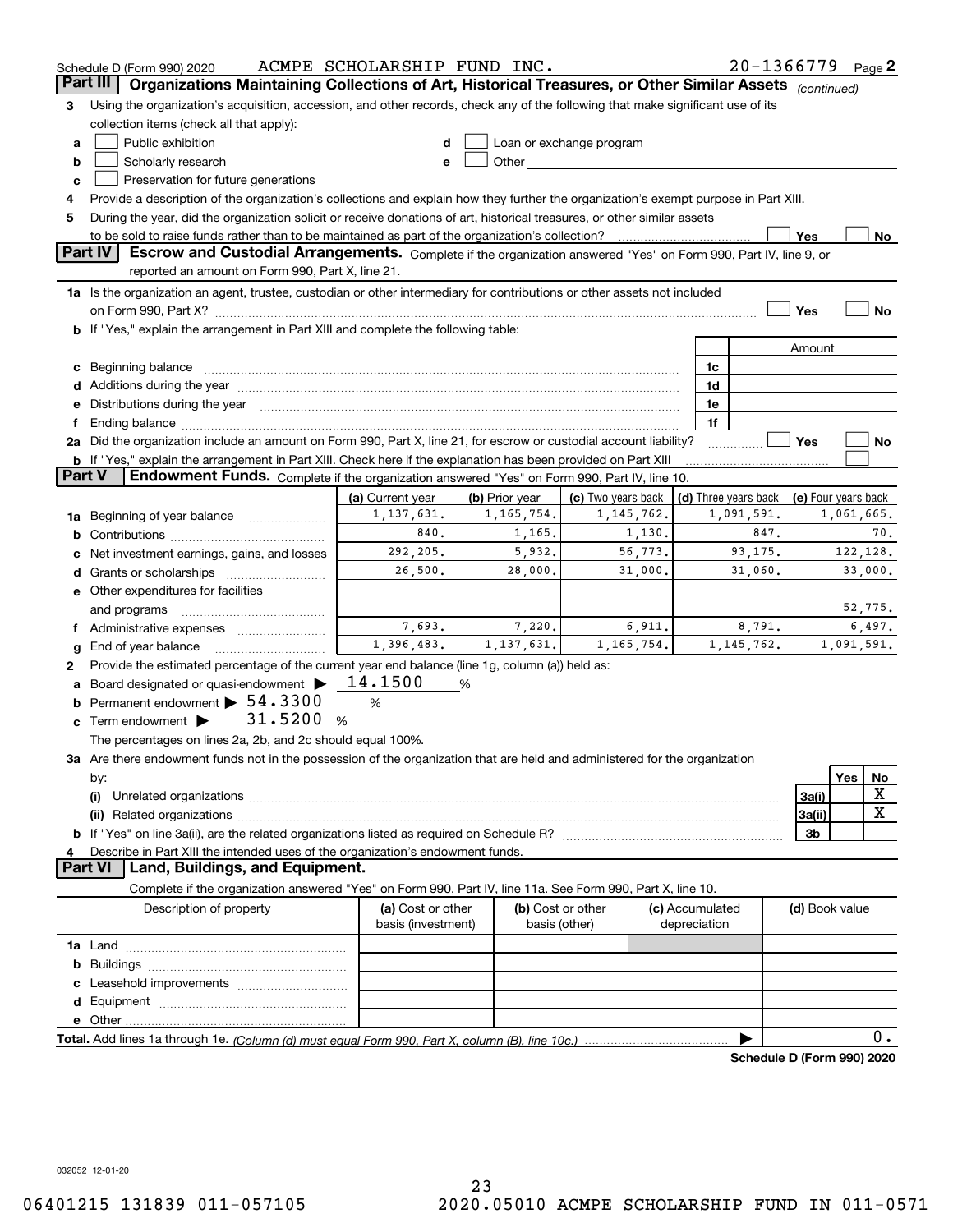| 20-1366779<br>ACMPE SCHOLARSHIP FUND<br>INC.<br>Schedule D (Form 990) 2020 | Page |  |
|----------------------------------------------------------------------------|------|--|
|----------------------------------------------------------------------------|------|--|

## **Part VII Investments - Other Securities.**

Complete if the organization answered "Yes" on Form 990, Part IV, line 11b. See Form 990, Part X, line 12.

| (a) Description of security or category (including name of security)                   | (b) Book value | (c) Method of valuation: Cost or end-of-year market value |
|----------------------------------------------------------------------------------------|----------------|-----------------------------------------------------------|
| (1) Financial derivatives                                                              |                |                                                           |
| (2) Closely held equity interests                                                      |                |                                                           |
| $(3)$ Other                                                                            |                |                                                           |
| (A)                                                                                    |                |                                                           |
| (B)                                                                                    |                |                                                           |
| (C)                                                                                    |                |                                                           |
| (D)                                                                                    |                |                                                           |
| (E)                                                                                    |                |                                                           |
| (F)                                                                                    |                |                                                           |
| (G)                                                                                    |                |                                                           |
| (H)                                                                                    |                |                                                           |
| Total. (Col. (b) must equal Form 990, Part X, col. (B) line 12.) $\blacktriangleright$ |                |                                                           |

### **Part VIII Investments - Program Related.**

Complete if the organization answered "Yes" on Form 990, Part IV, line 11c. See Form 990, Part X, line 13.

| (a) Description of investment                                                          | (b) Book value | (c) Method of valuation: Cost or end-of-year market value |
|----------------------------------------------------------------------------------------|----------------|-----------------------------------------------------------|
| (1)                                                                                    |                |                                                           |
| (2)                                                                                    |                |                                                           |
| $\frac{1}{2}$                                                                          |                |                                                           |
| (4)                                                                                    |                |                                                           |
| (5)                                                                                    |                |                                                           |
| (6)                                                                                    |                |                                                           |
| (7)                                                                                    |                |                                                           |
| (8)                                                                                    |                |                                                           |
| (9)                                                                                    |                |                                                           |
| Total. (Col. (b) must equal Form 990, Part X, col. (B) line 13.) $\blacktriangleright$ |                |                                                           |

## **Part IX Other Assets.**

Complete if the organization answered "Yes" on Form 990, Part IV, line 11d. See Form 990, Part X, line 15.

| (a) Description | (b) Book value |
|-----------------|----------------|
|                 |                |
| (2)             |                |
| (3)             |                |
| (4)             |                |
| (5)             |                |
| (6)             |                |
|                 |                |
| (8)             |                |
| (9)             |                |
|                 |                |
|                 |                |

**1.(a)** Description of liability **Book value** Book value Book value Book value Book value Complete if the organization answered "Yes" on Form 990, Part IV, line 11e or 11f. See Form 990, Part X, line 25. (1)Federal income taxes (2)(3)(4)(5) (6)(7)(8)(9) $\blacktriangleright$ DUE TO MGMA-ACMPE 134,702. 134,702.

**Total.**  *(Column (b) must equal Form 990, Part X, col. (B) line 25.)* 

**2.**Liability for uncertain tax positions. In Part XIII, provide the text of the footnote to the organization's financial statements that reports the organization's liability for uncertain tax positions under FASB ASC 740. Check here if the text of the footnote has been provided in Part XIII  $\boxed{\text{X}}$ 

**Schedule D (Form 990) 2020**

032053 12-01-20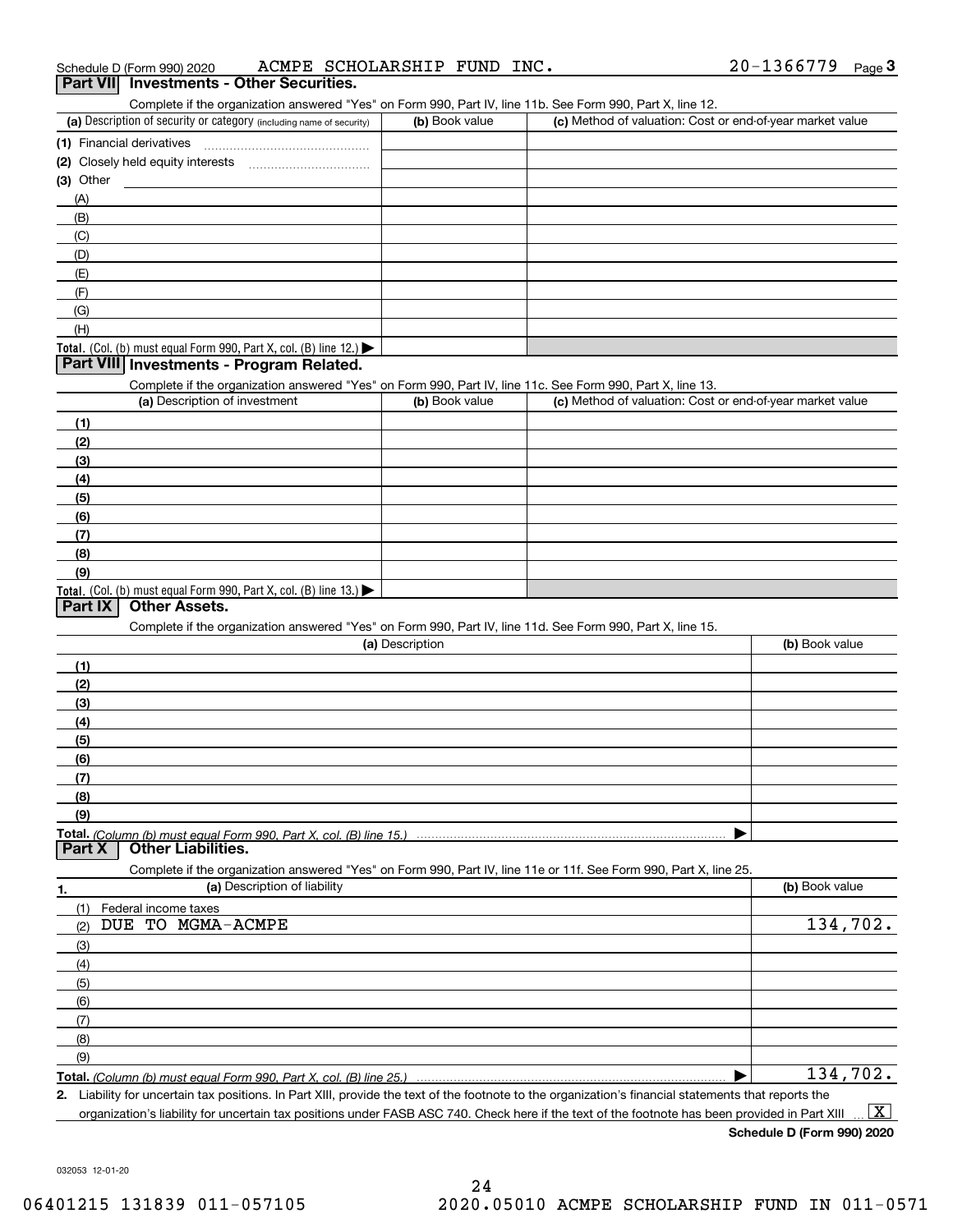|    | ACMPE SCHOLARSHIP FUND INC.<br>Schedule D (Form 990) 2020                                                                                                                                                                           |                | 20-1366779<br>Page 4 |
|----|-------------------------------------------------------------------------------------------------------------------------------------------------------------------------------------------------------------------------------------|----------------|----------------------|
|    | Part XI<br>Reconciliation of Revenue per Audited Financial Statements With Revenue per Return.                                                                                                                                      |                |                      |
|    | Complete if the organization answered "Yes" on Form 990, Part IV, line 12a.                                                                                                                                                         |                |                      |
| 1  | Total revenue, gains, and other support per audited financial statements                                                                                                                                                            |                | $\blacksquare$       |
| 2  | Amounts included on line 1 but not on Form 990, Part VIII, line 12:                                                                                                                                                                 |                |                      |
| a  | Net unrealized gains (losses) on investments [11] matter contracts and the unrealized gains (losses) on investments                                                                                                                 | 2a             |                      |
|    |                                                                                                                                                                                                                                     | 2 <sub>b</sub> |                      |
|    |                                                                                                                                                                                                                                     | 2c             |                      |
| d  | Other (Describe in Part XIII.) <b>Construction Contract Construction</b> Chern Construction Construction Construction                                                                                                               | 2d             |                      |
| е  | Add lines 2a through 2d                                                                                                                                                                                                             |                | <b>2e</b>            |
| з  |                                                                                                                                                                                                                                     |                | 3                    |
| 4  | Amounts included on Form 990, Part VIII, line 12, but not on line 1:                                                                                                                                                                |                |                      |
|    |                                                                                                                                                                                                                                     | - 4a           |                      |
| b  |                                                                                                                                                                                                                                     | 4 <sub>b</sub> |                      |
| c. | Add lines 4a and 4b                                                                                                                                                                                                                 |                | 4c                   |
|    |                                                                                                                                                                                                                                     |                | 5                    |
|    | Part XII   Reconciliation of Expenses per Audited Financial Statements With Expenses per Return.                                                                                                                                    |                |                      |
|    | Complete if the organization answered "Yes" on Form 990, Part IV, line 12a.                                                                                                                                                         |                |                      |
| 1  | Total expenses and losses per audited financial statements [111] [12] contain an interview and losses per audited financial statements [11] [12] contain an interview and the statements of the statements of the statements a      |                | $\blacksquare$       |
| 2  | Amounts included on line 1 but not on Form 990, Part IX, line 25:                                                                                                                                                                   |                |                      |
| a  |                                                                                                                                                                                                                                     | 2a             |                      |
|    | Prior year adjustments entertainments and the contract of the contract of the contract of the contract of the contract of the contract of the contract of the contract of the contract of the contract of the contract of the       | 2 <sub>b</sub> |                      |
|    |                                                                                                                                                                                                                                     | 2c             |                      |
| d  |                                                                                                                                                                                                                                     | 2d             |                      |
|    | Add lines 2a through 2d <b>contained a contained a contained a contained a</b> contained a contact the set of the set of the set of the set of the set of the set of the set of the set of the set of the set of the set of the set |                | 2e                   |
| 3  |                                                                                                                                                                                                                                     |                | 3                    |
| 4  | Amounts included on Form 990, Part IX, line 25, but not on line 1:                                                                                                                                                                  |                |                      |
|    |                                                                                                                                                                                                                                     | 4a l           |                      |
| b  |                                                                                                                                                                                                                                     | 4b             |                      |
|    | c Add lines 4a and 4b                                                                                                                                                                                                               |                | 4c                   |
|    |                                                                                                                                                                                                                                     |                | 5                    |
|    | Part XIII Supplemental Information.                                                                                                                                                                                                 |                |                      |

Provide the descriptions required for Part II, lines 3, 5, and 9; Part III, lines 1a and 4; Part IV, lines 1b and 2b; Part V, line 4; Part X, line 2; Part XI, lines 2d and 4b; and Part XII, lines 2d and 4b. Also complete this part to provide any additional information.

## PART V, LINE 4:

THE PURPOSE OF THE ENDOWMENT FUND IS TO ACCRUE EARNINGS TO PROVIDE FUNDS

TO PAY SCHOLARSHIPS.

PART X, LINE 2:

THE ORGANIZATION APPLIES A MORE-LIKELY-THAN-NOT METHODOLOGY TO REFLECT THE

FINANCIAL STATEMENT IMPACT OF UNCERTAIN TAX POSITIONS TAKEN OR EXPECTED TO

BE TAKE IN A TAX RETURN. AFTER EVALUATING THE TAX POSITIONS TAKEN, NONE

ARE CONSIDERED TO BE UNCERTAIN; THEREFORE, NO AMOUNTS HAVE BEEN RECOGNIZED

25

AS OF JUNE 30, 2021 AND 2020.

032054 12-01-20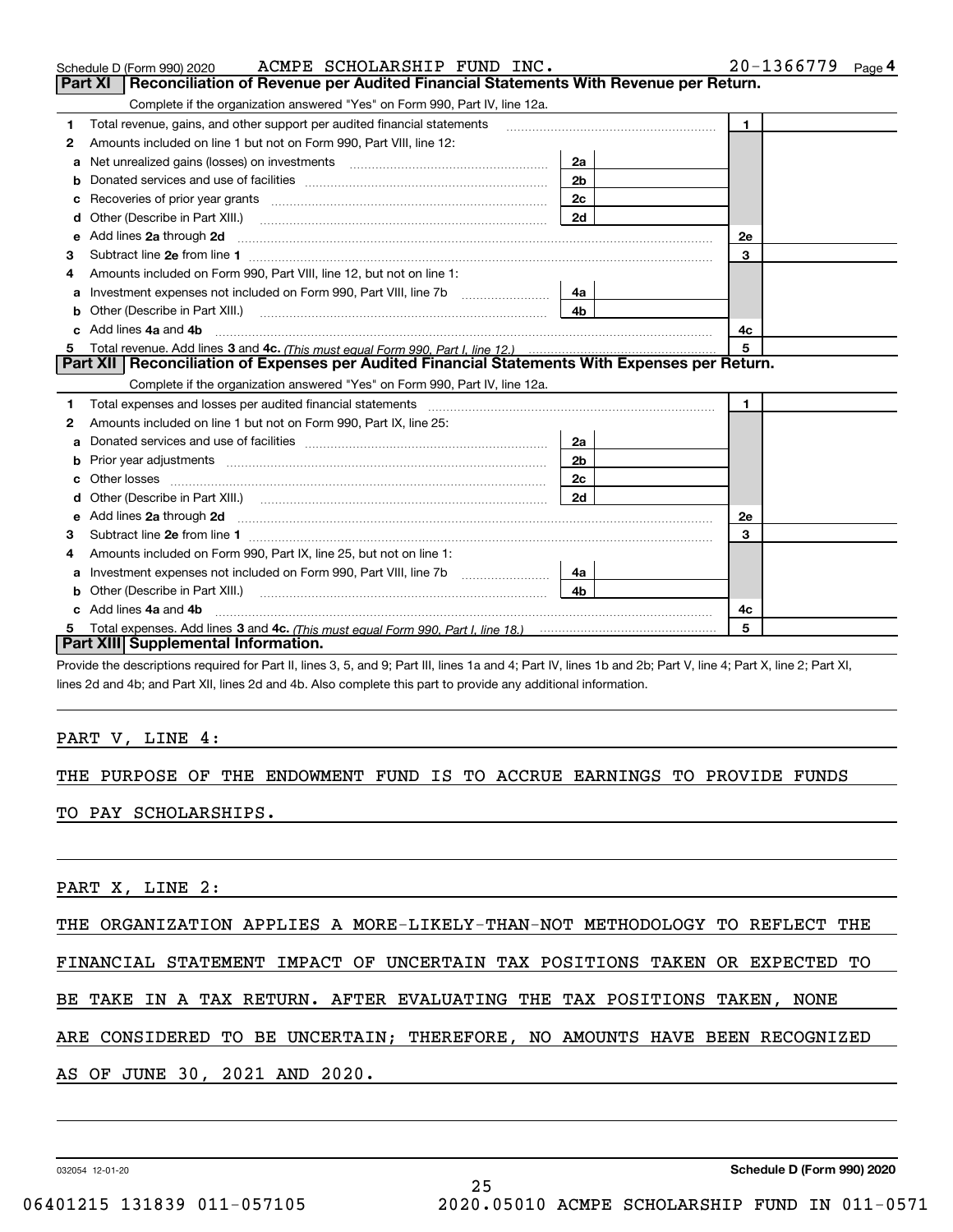| <b>Part XIII Supplemental Information</b> (continued) |                            |
|-------------------------------------------------------|----------------------------|
|                                                       |                            |
|                                                       |                            |
|                                                       |                            |
|                                                       |                            |
|                                                       |                            |
|                                                       |                            |
|                                                       |                            |
|                                                       |                            |
|                                                       |                            |
|                                                       |                            |
|                                                       |                            |
|                                                       |                            |
|                                                       |                            |
|                                                       |                            |
|                                                       |                            |
|                                                       |                            |
|                                                       |                            |
|                                                       |                            |
|                                                       |                            |
|                                                       |                            |
|                                                       |                            |
|                                                       |                            |
|                                                       |                            |
|                                                       |                            |
|                                                       |                            |
|                                                       |                            |
|                                                       |                            |
|                                                       |                            |
|                                                       |                            |
|                                                       |                            |
|                                                       |                            |
|                                                       |                            |
|                                                       | Schedule D (Form 990) 2020 |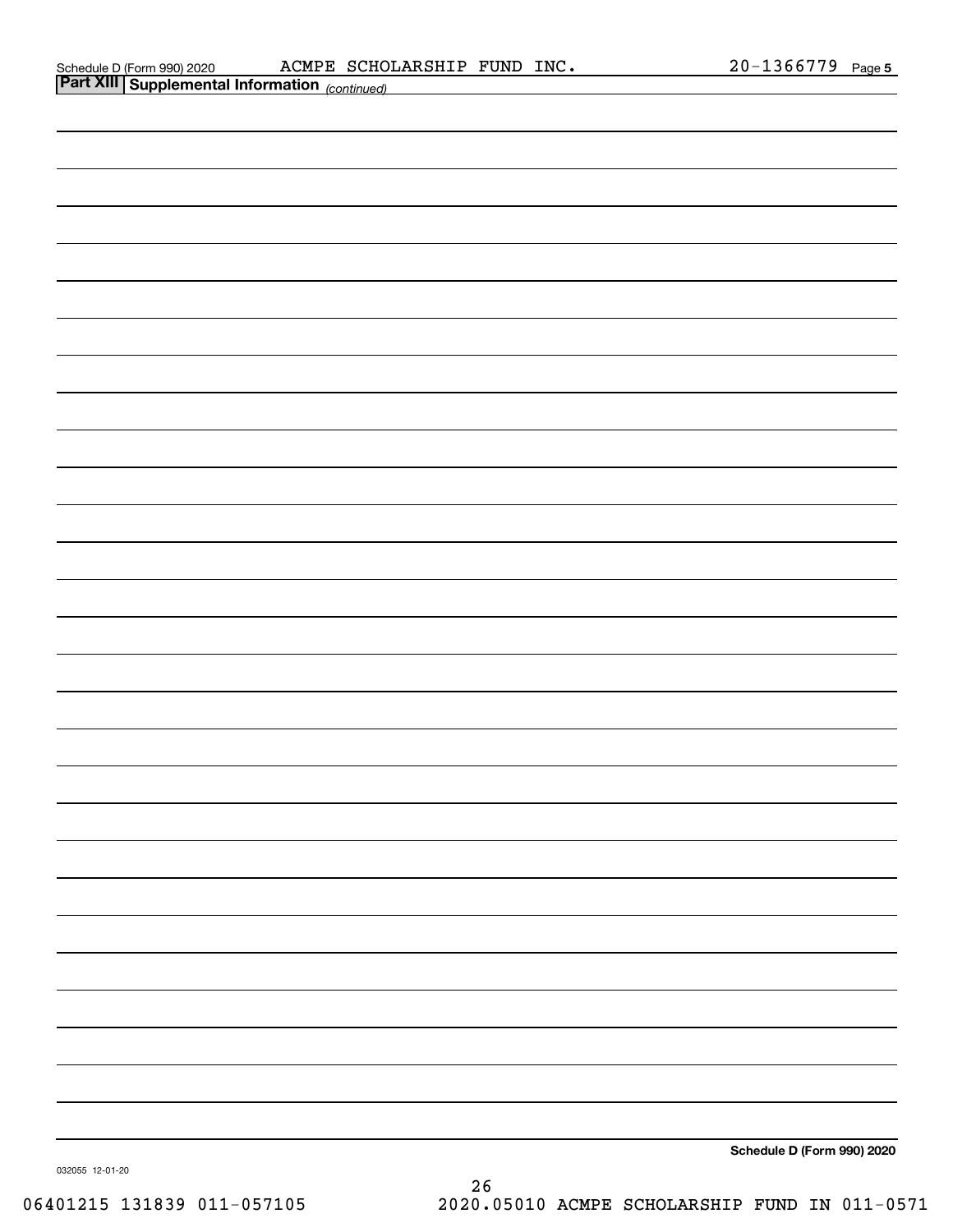| <b>SCHEDULE I</b><br><b>Grants and Other Assistance to Organizations,</b>                                                                                                                                                                                                                          | OMB No. 1545-0047                     |  |  |  |  |
|----------------------------------------------------------------------------------------------------------------------------------------------------------------------------------------------------------------------------------------------------------------------------------------------------|---------------------------------------|--|--|--|--|
| (Form 990)<br>Governments, and Individuals in the United States<br>Complete if the organization answered "Yes" on Form 990, Part IV, line 21 or 22.                                                                                                                                                | 2020                                  |  |  |  |  |
| Attach to Form 990.<br>Department of the Treasury<br>Internal Revenue Service<br>Go to www.irs.gov/Form990 for the latest information.                                                                                                                                                             | <b>Open to Public</b><br>Inspection   |  |  |  |  |
| <b>Employer identification number</b><br>Name of the organization<br>20-1366779<br>ACMPE SCHOLARSHIP FUND INC.                                                                                                                                                                                     |                                       |  |  |  |  |
| <b>General Information on Grants and Assistance</b><br>Part I                                                                                                                                                                                                                                      |                                       |  |  |  |  |
| Does the organization maintain records to substantiate the amount of the grants or assistance, the grantees' eligibility for the grants or assistance, and the selection<br>1                                                                                                                      | $\boxed{\text{X}}$ Yes<br>  No        |  |  |  |  |
| Describe in Part IV the organization's procedures for monitoring the use of grant funds in the United States.<br>$\mathbf{2}$                                                                                                                                                                      |                                       |  |  |  |  |
| Part II<br>Grants and Other Assistance to Domestic Organizations and Domestic Governments. Complete if the organization answered "Yes" on Form 990, Part IV, line 21, for any<br>recipient that received more than \$5,000. Part II can be duplicated if additional space is needed.               |                                       |  |  |  |  |
| (f) Method of<br>(c) IRC section<br>(d) Amount of<br>(e) Amount of<br>(g) Description of<br>1 (a) Name and address of organization<br>$(b)$ EIN<br>valuation (book,<br>noncash assistance<br>or government<br>(if applicable)<br>cash grant<br>non-cash<br>FMV, appraisal,<br>assistance<br>other) | (h) Purpose of grant<br>or assistance |  |  |  |  |
|                                                                                                                                                                                                                                                                                                    |                                       |  |  |  |  |
|                                                                                                                                                                                                                                                                                                    |                                       |  |  |  |  |
| Enter total number of section 501(c)(3) and government organizations listed in the line 1 table<br>2                                                                                                                                                                                               |                                       |  |  |  |  |
| Enter total number of other organizations listed in the line 1 table<br>з<br>LHA For Paperwork Reduction Act Notice, see the Instructions for Form 990.                                                                                                                                            | Schedule I (Form 990) 2020            |  |  |  |  |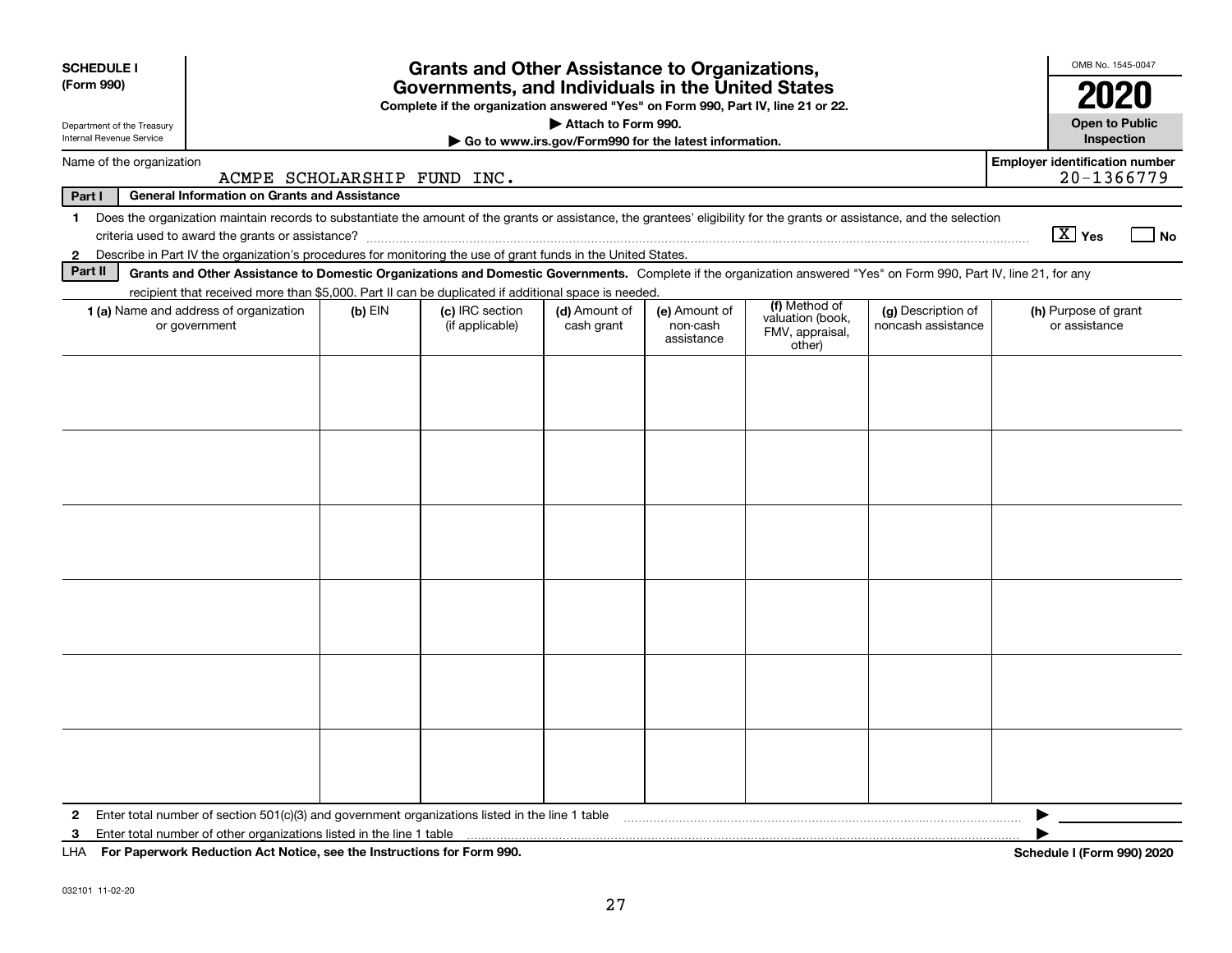**2**

**Part III | Grants and Other Assistance to Domestic Individuals. Complete if the organization answered "Yes" on Form 990, Part IV, line 22.** Part III can be duplicated if additional space is needed.

| recipients | (c) Amount of<br>cash grant | cash assistance     | (e) Method of valuation<br>(book, FMV, appraisal, other) | (f) Description of noncash assistance |
|------------|-----------------------------|---------------------|----------------------------------------------------------|---------------------------------------|
|            |                             |                     |                                                          |                                       |
|            |                             |                     |                                                          | N/A                                   |
|            |                             |                     |                                                          |                                       |
|            |                             |                     |                                                          |                                       |
|            |                             |                     |                                                          |                                       |
|            |                             |                     |                                                          |                                       |
|            |                             |                     |                                                          |                                       |
|            |                             |                     |                                                          |                                       |
|            |                             |                     |                                                          |                                       |
|            |                             |                     |                                                          |                                       |
|            |                             | (b) Number of<br>17 | 31,395.                                                  | (d) Amount of non-<br>0. N/A          |

Part IV | Supplemental Information. Provide the information required in Part I, line 2; Part III, column (b); and any other additional information.

PART I, LINE 2:

PAYMENTS FOR THE SCHOLARSHIP/GRANT AWARDS ARE MADE PAYABLE JOINTLY TO THE

UNIVERSITY AND TO THE STUDENT RECIPIENTS TO ENSURE THAT THE FUNDS ARE USED

FOR THE INTENDED EDUCATIONAL PURPOSE.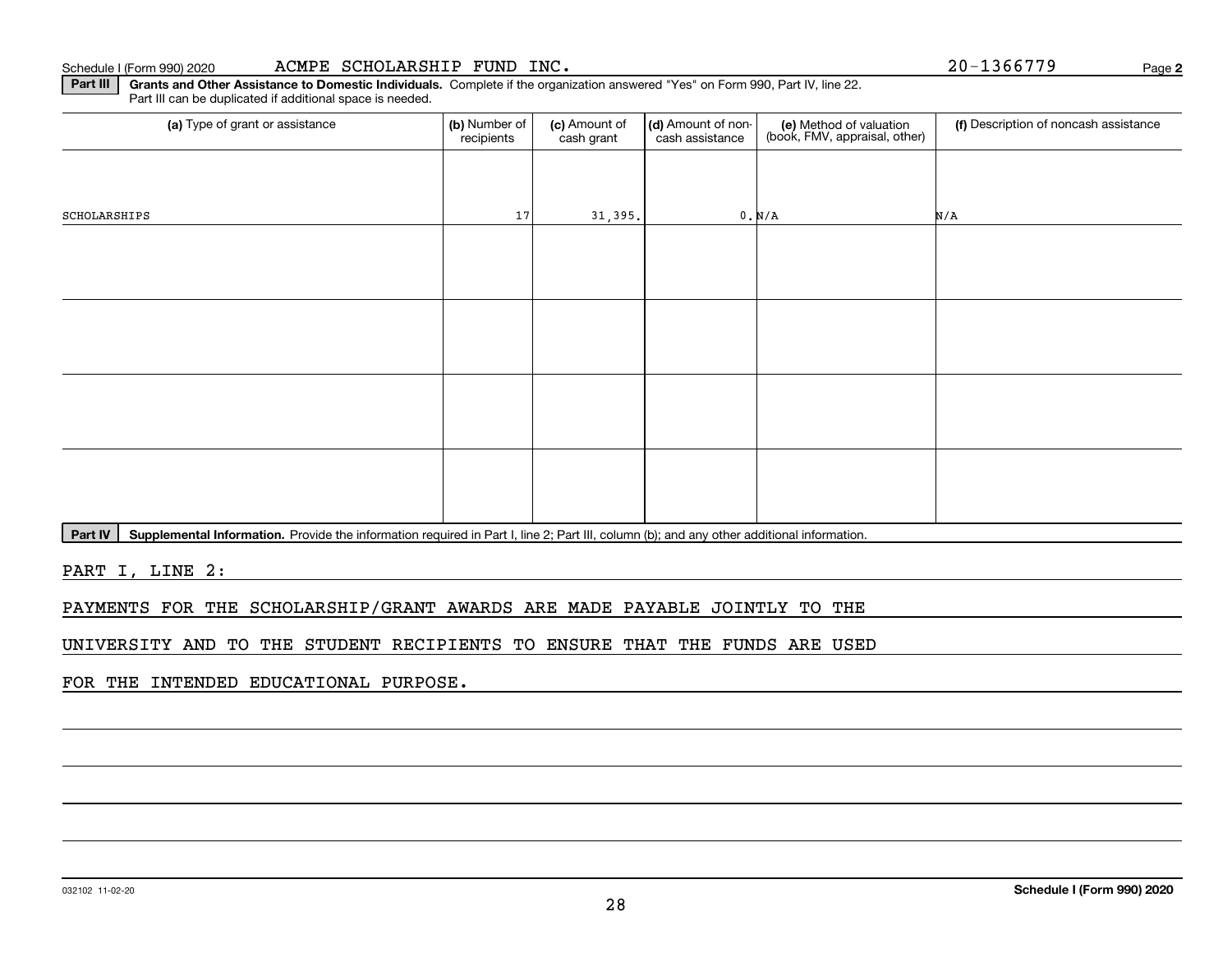|    | <b>Compensation Information</b><br>OMB No. 1545-0047<br><b>SCHEDULE J</b>                                                                                                                                     |                                       |                            |     |                                     |  |  |  |  |
|----|---------------------------------------------------------------------------------------------------------------------------------------------------------------------------------------------------------------|---------------------------------------|----------------------------|-----|-------------------------------------|--|--|--|--|
|    | (Form 990)<br>For certain Officers, Directors, Trustees, Key Employees, and Highest                                                                                                                           |                                       |                            |     |                                     |  |  |  |  |
|    | <b>Compensated Employees</b>                                                                                                                                                                                  |                                       |                            |     |                                     |  |  |  |  |
|    | Complete if the organization answered "Yes" on Form 990, Part IV, line 23.                                                                                                                                    |                                       | Open to Public             |     |                                     |  |  |  |  |
|    | Attach to Form 990.<br>Department of the Treasury<br>Go to www.irs.gov/Form990 for instructions and the latest information.<br>Internal Revenue Service                                                       |                                       | Inspection                 |     |                                     |  |  |  |  |
|    | Name of the organization                                                                                                                                                                                      | <b>Employer identification number</b> |                            |     |                                     |  |  |  |  |
|    | ACMPE SCHOLARSHIP FUND INC.                                                                                                                                                                                   |                                       | 20-1366779                 |     |                                     |  |  |  |  |
|    | <b>Questions Regarding Compensation</b><br>Part I                                                                                                                                                             |                                       |                            |     |                                     |  |  |  |  |
|    |                                                                                                                                                                                                               |                                       |                            | Yes | No                                  |  |  |  |  |
|    | <b>1a</b> Check the appropriate box(es) if the organization provided any of the following to or for a person listed on Form 990,                                                                              |                                       |                            |     |                                     |  |  |  |  |
|    | Part VII, Section A, line 1a. Complete Part III to provide any relevant information regarding these items.                                                                                                    |                                       |                            |     |                                     |  |  |  |  |
|    | First-class or charter travel<br>Housing allowance or residence for personal use                                                                                                                              |                                       |                            |     |                                     |  |  |  |  |
|    | Travel for companions<br>Payments for business use of personal residence                                                                                                                                      |                                       |                            |     |                                     |  |  |  |  |
|    | Health or social club dues or initiation fees<br>Tax indemnification and gross-up payments                                                                                                                    |                                       |                            |     |                                     |  |  |  |  |
|    | Discretionary spending account<br>Personal services (such as maid, chauffeur, chef)                                                                                                                           |                                       |                            |     |                                     |  |  |  |  |
|    |                                                                                                                                                                                                               |                                       |                            |     |                                     |  |  |  |  |
|    | <b>b</b> If any of the boxes on line 1a are checked, did the organization follow a written policy regarding payment or                                                                                        |                                       |                            |     |                                     |  |  |  |  |
|    | reimbursement or provision of all of the expenses described above? If "No," complete Part III to explain                                                                                                      |                                       | 1b                         |     |                                     |  |  |  |  |
| 2  | Did the organization require substantiation prior to reimbursing or allowing expenses incurred by all directors,                                                                                              |                                       |                            |     |                                     |  |  |  |  |
|    |                                                                                                                                                                                                               |                                       | $\mathbf{2}$               |     |                                     |  |  |  |  |
|    |                                                                                                                                                                                                               |                                       |                            |     |                                     |  |  |  |  |
| з  | Indicate which, if any, of the following the organization used to establish the compensation of the organization's                                                                                            |                                       |                            |     |                                     |  |  |  |  |
|    | CEO/Executive Director. Check all that apply. Do not check any boxes for methods used by a related organization to                                                                                            |                                       |                            |     |                                     |  |  |  |  |
|    | establish compensation of the CEO/Executive Director, but explain in Part III.                                                                                                                                |                                       |                            |     |                                     |  |  |  |  |
|    | Compensation committee<br>Written employment contract                                                                                                                                                         |                                       |                            |     |                                     |  |  |  |  |
|    | Independent compensation consultant<br>Compensation survey or study                                                                                                                                           |                                       |                            |     |                                     |  |  |  |  |
|    | Form 990 of other organizations<br>Approval by the board or compensation committee                                                                                                                            |                                       |                            |     |                                     |  |  |  |  |
|    |                                                                                                                                                                                                               |                                       |                            |     |                                     |  |  |  |  |
|    | During the year, did any person listed on Form 990, Part VII, Section A, line 1a, with respect to the filing                                                                                                  |                                       |                            |     |                                     |  |  |  |  |
|    | organization or a related organization:                                                                                                                                                                       |                                       |                            |     |                                     |  |  |  |  |
|    | Receive a severance payment or change-of-control payment?                                                                                                                                                     |                                       | 4a                         |     | <u>x</u><br>$\overline{\mathtt{x}}$ |  |  |  |  |
|    | Participate in or receive payment from a supplemental nonqualified retirement plan?                                                                                                                           |                                       | 4b                         |     | $\overline{\text{x}}$               |  |  |  |  |
| c  | Participate in or receive payment from an equity-based compensation arrangement?                                                                                                                              |                                       | 4c                         |     |                                     |  |  |  |  |
|    | If "Yes" to any of lines 4a-c, list the persons and provide the applicable amounts for each item in Part III.                                                                                                 |                                       |                            |     |                                     |  |  |  |  |
|    |                                                                                                                                                                                                               |                                       |                            |     |                                     |  |  |  |  |
|    | Only section 501(c)(3), 501(c)(4), and 501(c)(29) organizations must complete lines 5-9.<br>For persons listed on Form 990, Part VII, Section A, line 1a, did the organization pay or accrue any compensation |                                       |                            |     |                                     |  |  |  |  |
| 5. | contingent on the revenues of:                                                                                                                                                                                |                                       |                            |     |                                     |  |  |  |  |
|    |                                                                                                                                                                                                               |                                       | 5a                         |     |                                     |  |  |  |  |
|    |                                                                                                                                                                                                               |                                       | 5b                         |     | $\frac{\text{X}}{\text{X}}$         |  |  |  |  |
|    | If "Yes" on line 5a or 5b, describe in Part III.                                                                                                                                                              |                                       |                            |     |                                     |  |  |  |  |
| 6. | For persons listed on Form 990, Part VII, Section A, line 1a, did the organization pay or accrue any compensation                                                                                             |                                       |                            |     |                                     |  |  |  |  |
|    | contingent on the net earnings of:                                                                                                                                                                            |                                       |                            |     |                                     |  |  |  |  |
|    |                                                                                                                                                                                                               |                                       | 6a                         |     | <u>x</u>                            |  |  |  |  |
|    |                                                                                                                                                                                                               |                                       | 6b                         |     | $\overline{\mathtt{x}}$             |  |  |  |  |
|    | If "Yes" on line 6a or 6b, describe in Part III.                                                                                                                                                              |                                       |                            |     |                                     |  |  |  |  |
|    | 7 For persons listed on Form 990, Part VII, Section A, line 1a, did the organization provide any nonfixed payments                                                                                            |                                       |                            |     |                                     |  |  |  |  |
|    |                                                                                                                                                                                                               |                                       | 7                          |     | x                                   |  |  |  |  |
| 8  | Were any amounts reported on Form 990, Part VII, paid or accrued pursuant to a contract that was subject to the                                                                                               |                                       |                            |     |                                     |  |  |  |  |
|    | initial contract exception described in Regulations section 53.4958-4(a)(3)? If "Yes," describe in Part III                                                                                                   |                                       | 8                          |     | x                                   |  |  |  |  |
| 9  | If "Yes" on line 8, did the organization also follow the rebuttable presumption procedure described in                                                                                                        |                                       |                            |     |                                     |  |  |  |  |
|    | Regulations section 53.4958-6(c)?                                                                                                                                                                             |                                       | 9                          |     |                                     |  |  |  |  |
|    | LHA For Paperwork Reduction Act Notice, see the Instructions for Form 990.                                                                                                                                    |                                       | Schedule J (Form 990) 2020 |     |                                     |  |  |  |  |

032111 12-07-20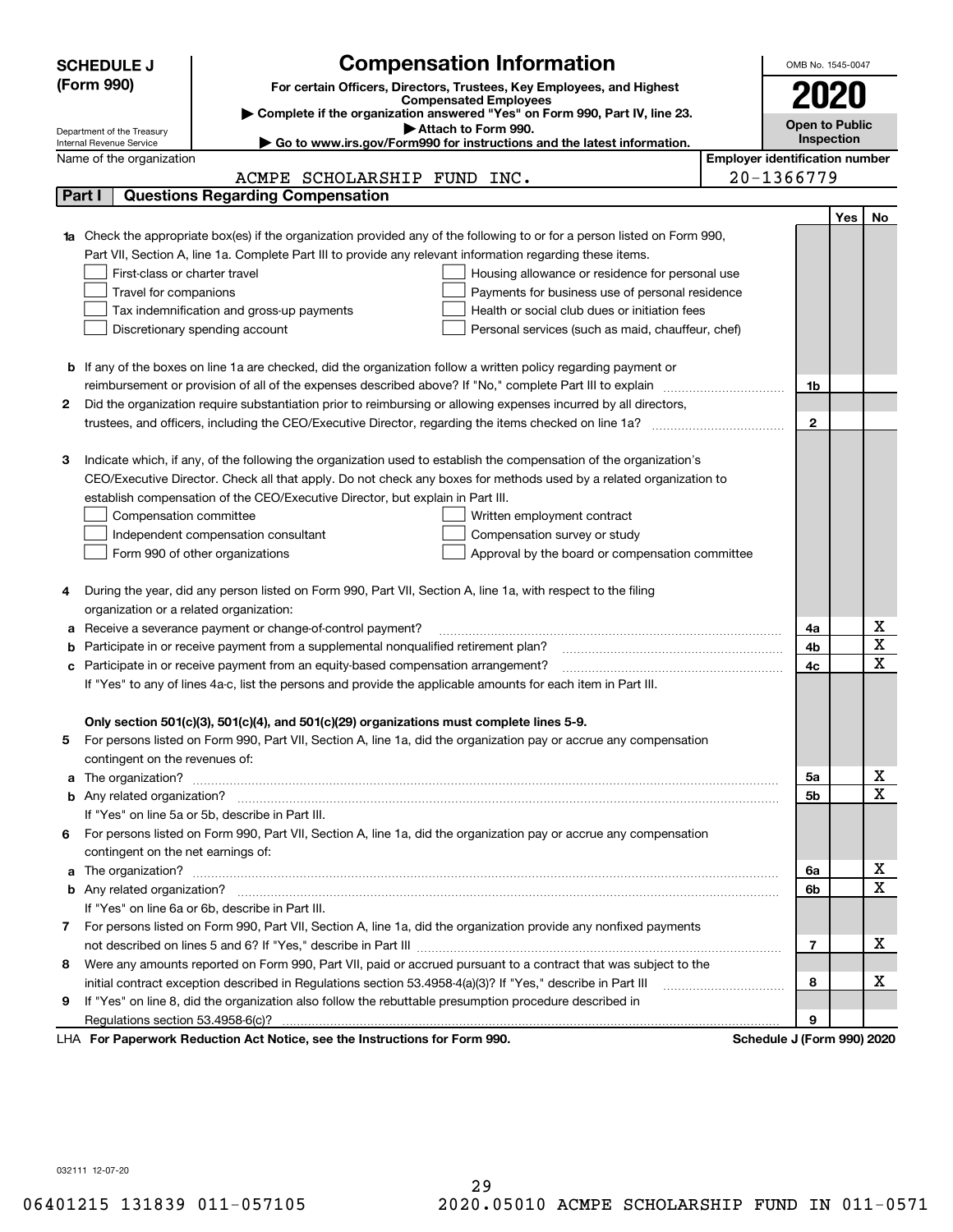# **Part II Officers, Directors, Trustees, Key Employees, and Highest Compensated Employees.**  Schedule J (Form 990) 2020 Page Use duplicate copies if additional space is needed.

For each individual whose compensation must be reported on Schedule J, report compensation from the organization on row (i) and from related organizations, described in the instructions, on row (ii). Do not list any individuals that aren't listed on Form 990, Part VII.

**Note:**  The sum of columns (B)(i)-(iii) for each listed individual must equal the total amount of Form 990, Part VII, Section A, line 1a, applicable column (D) and (E) amounts for that individual.

|                                    |                          | (B) Breakdown of W-2 and/or 1099-MISC compensation |                                           | (C) Retirement and<br>other deferred | (D) Nontaxable<br>benefits | (E) Total of columns<br>$(B)(i)-(D)$ | (F) Compensation<br>in column (B)         |
|------------------------------------|--------------------------|----------------------------------------------------|-------------------------------------------|--------------------------------------|----------------------------|--------------------------------------|-------------------------------------------|
| (A) Name and Title                 | (i) Base<br>compensation | (ii) Bonus &<br>incentive<br>compensation          | (iii) Other<br>reportable<br>compensation | compensation                         |                            |                                      | reported as deferred<br>on prior Form 990 |
| HALEE FISCHER-WRIGHT<br>(1)<br>(i) | 0.                       | $\overline{0}$ .                                   | $\overline{0}$ .                          | $\overline{0}$ .                     | 0.                         | $\overline{0}$ .                     | 0.                                        |
| PRESIDENT/CEO<br>(ii)              | 764,095.                 | 285,053.                                           | 54,805.                                   | 24, 369.                             | 25,785.                    | 1,154,107.                           | 28,913.                                   |
| RONALD HOLDER<br>(2)<br>(i)        | 0.                       | 0.                                                 | $\overline{0}$ .                          | $\overline{0}$ .                     | $\overline{0}$ .           | $\overline{0}$ .                     | 0.                                        |
| COO<br>(ii)                        | 359,482.                 | 109, 200.                                          | 17,101.                                   | 14,414.                              | 33,770.                    | 533,967.                             | $\overline{0}$ .                          |
| AKASH MADIAH<br>(3)<br>(i)         | 0.                       | 0.                                                 | $\overline{0}$ .                          | 0.                                   | 0.                         | $\overline{0}$ .                     | $\overline{\mathbf{0}}$ .                 |
| CFO<br>(ii)                        | 326,501.                 | 97,500.                                            | 1,990.                                    | 24, 369.                             | 17,206.                    | 467,566.                             | $\overline{0}$ .                          |
| (i)                                |                          |                                                    |                                           |                                      |                            |                                      |                                           |
| (ii)                               |                          |                                                    |                                           |                                      |                            |                                      |                                           |
| (i)                                |                          |                                                    |                                           |                                      |                            |                                      |                                           |
| (ii)                               |                          |                                                    |                                           |                                      |                            |                                      |                                           |
| (i)                                |                          |                                                    |                                           |                                      |                            |                                      |                                           |
| (ii)                               |                          |                                                    |                                           |                                      |                            |                                      |                                           |
| (i)                                |                          |                                                    |                                           |                                      |                            |                                      |                                           |
| (ii)                               |                          |                                                    |                                           |                                      |                            |                                      |                                           |
| (i)                                |                          |                                                    |                                           |                                      |                            |                                      |                                           |
| (ii)                               |                          |                                                    |                                           |                                      |                            |                                      |                                           |
| (i)                                |                          |                                                    |                                           |                                      |                            |                                      |                                           |
| (ii)                               |                          |                                                    |                                           |                                      |                            |                                      |                                           |
| (i)<br>(ii)                        |                          |                                                    |                                           |                                      |                            |                                      |                                           |
| (i)                                |                          |                                                    |                                           |                                      |                            |                                      |                                           |
| (ii)                               |                          |                                                    |                                           |                                      |                            |                                      |                                           |
| (i)                                |                          |                                                    |                                           |                                      |                            |                                      |                                           |
| (ii)                               |                          |                                                    |                                           |                                      |                            |                                      |                                           |
| (i)                                |                          |                                                    |                                           |                                      |                            |                                      |                                           |
| (ii)                               |                          |                                                    |                                           |                                      |                            |                                      |                                           |
| (i)                                |                          |                                                    |                                           |                                      |                            |                                      |                                           |
| (ii)                               |                          |                                                    |                                           |                                      |                            |                                      |                                           |
| (i)                                |                          |                                                    |                                           |                                      |                            |                                      |                                           |
| (ii)                               |                          |                                                    |                                           |                                      |                            |                                      |                                           |
| (i)                                |                          |                                                    |                                           |                                      |                            |                                      |                                           |
| (ii)                               |                          |                                                    |                                           |                                      |                            |                                      |                                           |

**Schedule J (Form 990) 2020**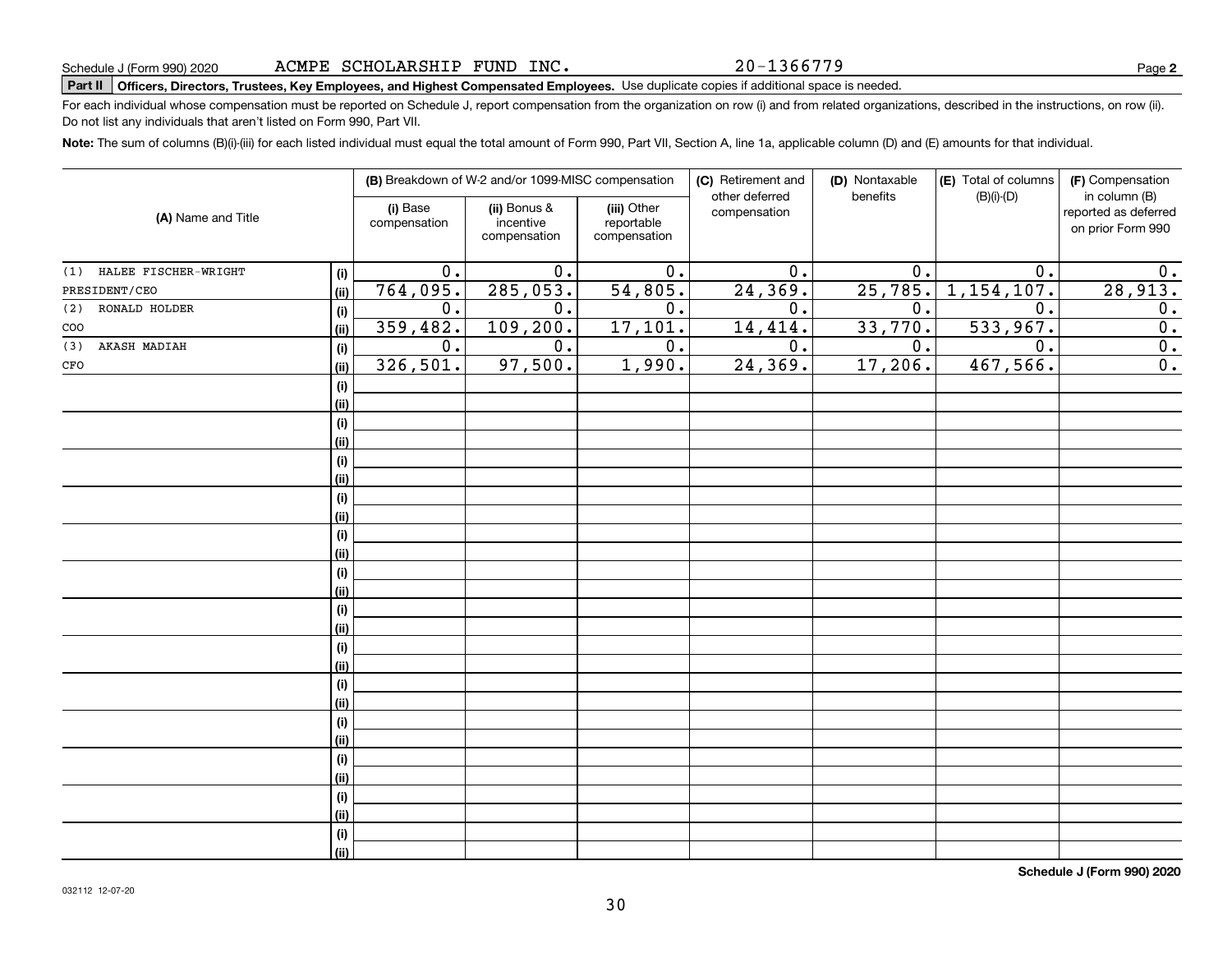#### **Part III Supplemental Information**

Schedule J (Form 990) 2020 ACMPE SCHOLARSHIP FUND INC.<br>Part III Supplemental Information<br>Provide the information, explanation, or descriptions required for Part I, lines 1a, 1b, 3, 4a, 4b, 4c, 5a, 5b, 6a, 6b, 7, and 8, and

#### PART I, LINE 3

THE ORGANIZATION DOES NOT HAVE ANY PAID EMPLOYEES, SO IT DOES NOT HAVE

A PROCESS FOR DETERMINING EXECUTIVE COMPENSATION. THE TOP MANAGEMENT

POSITIONS ARE SHARED WITH MGMA-ACMPE (EIN: 45-2766110). THE PROCESS FOR

DETERMINING THE EXECUTIVE COMPENSATION AT MGMA-ACMPE IS AS FOLLOWS:

MGMA USES A COMPENSATION CONSULTANT, GALLAGHER BENEFIT SERVICES, INC,

TO PROVIDE AN ANALYSIS OF TOTAL COMPENSATION FOR ITS CEO. MGMA HAS A

FORMAL STATEMENT OF EXECUTIVE COMPENSATION PHILOSOPHY THAT WAS APPROVED

BY THE EXECUTIVE COMMITTEE OF THE BOARD ON JUNE 23, 2016. THE ANALYSIS

INCORPORATED ALL ASPECTS OF COMPENSATION, INCLUDING SALARY, INCENTIVES,

BENEFITS, SEVERANCE, AND PERQUISITES. THIS REPORT WAS ISSUED IN JUNE,

2019. IT WAS DETERMINED THAT SHE WOULD BE AWARDED A MARKET INCREASE.

THE ANALYSIS WAS REVIEWED BY THE EXECUTIVE COMMITTEE OF THE BOARD OF

DIRECTORS. THE PRESIDENT OF THE BOARD APPROVED AND COMMUNICATED THE

APPROVAL TO THE CEO AND TO THE VICE PRESIDENT OF HUMAN RESOURCES.

#### FOR THE REMAINING OFFICERS OF THE ASSOCIATION, COMPENSATION IS REVIEWED

ON AN ANNUAL BASIS. THE LAST STUDY WAS COMPLETED IN SPRING 2021. THE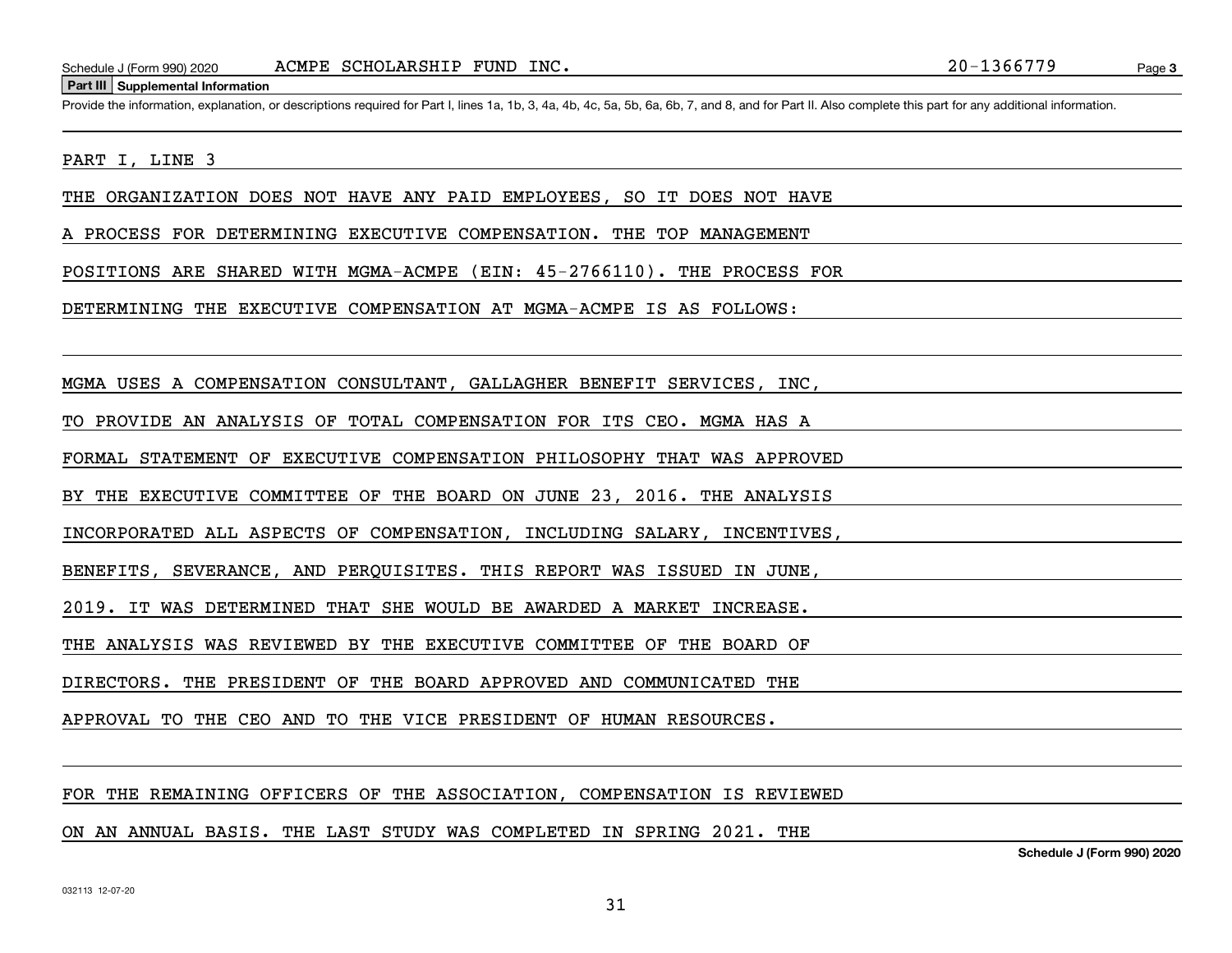**Part III Supplemental Information**

Schedule J (Form 990) 2020 ACMPE SCHOLARSHIP FUND INC.<br>Part III Supplemental Information<br>Provide the information, explanation, or descriptions required for Part I, lines 1a, 1b, 3, 4a, 4b, 4c, 5a, 5b, 6a, 6b, 7, and 8, and

STUDY IS COMPLETED BY A COMPENSATION CONSULTANT, GALLAGHER BENEFIT

SERVICES, INC TO PROVIDE AN ANALYSIS OF TOTAL COMPENSATION FOR ITS CEO

AND OTHER OFFICERS. THIS INFORMATION IS REVIEWED WITH THE CEO. THE

INFORMATION IS VALIDATED AGAINST CURRENT MARKET COMPETITIVENESS AGAINST

THE EXISTING COMPENSATION FOR EACH EXECUTIVE.

**Schedule J (Form 990) 2020**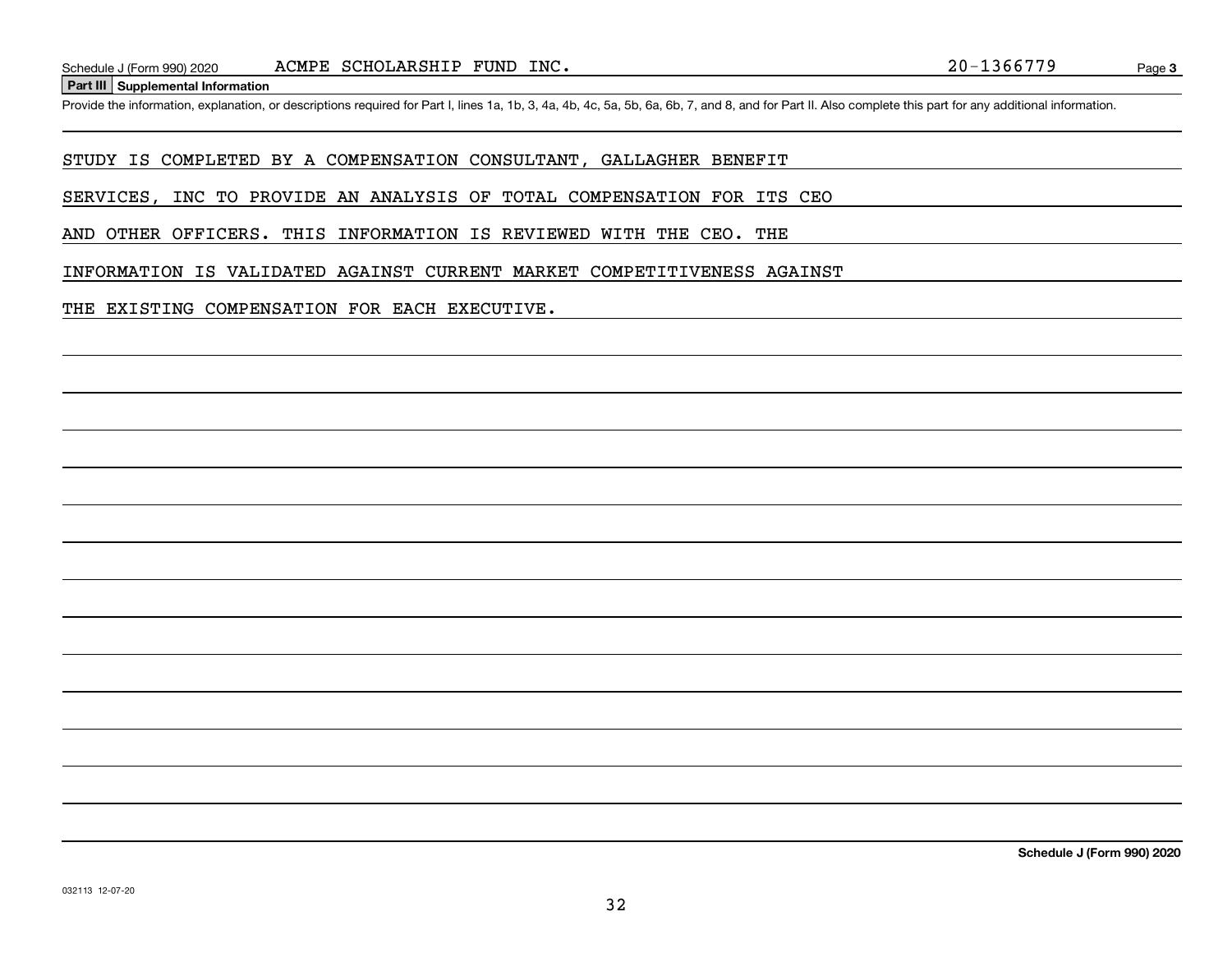**(Form 990 or 990-EZ)**

Department of the Treasury Internal Revenue Service Name of the organization

**Complete to provide information for responses to specific questions on Form 990 or 990-EZ or to provide any additional information. | Attach to Form 990 or 990-EZ. | Go to www.irs.gov/Form990 for the latest information. SCHEDULE O Supplemental Information to Form 990 or 990-EZ**



**Employer identification number** ACMPE SCHOLARSHIP FUND INC. 20-1366779

FORM 990, PART VI, SECTION A, LINE 1:

THE EXECUTIVE COMMITTEE SHALL BE COMPOSED OF THE FOLLOWING: CHAIR OF THE BOARD, VICE CHAIR OF THE BOARD, IMMEDIATE PAST CHAIR OF THE BOARD, AND FINANCE/AUDIT CHAIR. THE EXECUTIVE COMMITTEE SHALL REVIEW AND TAKE ACTION ON ITEMS THAT, IN THE DISCRETION OF THE CHAIR OF THE BOARD, MUST BE ACTED UPON PRIOR TO A FULL MEETING OF THE BOARD, IN SITUATIONS WHERE A MEETING WITH THE FULL BOARD IS NOT PRACTICABLE. ACTIONS OF THE EXECUTIVE COMMITTEE OTHER THAN THOSE RELATING TO THE SALARY AND PERFORMANCE EVALUATION OF THE PRESIDENT/CHIEF EXECUTIVE OFFICER, SHALL BE POSTED ELECTRONICALLY AS SOON AS PRACTICABLE FOR REVIEW BY THE BOARD.

FORM 990, PART VI, SECTION A, LINE 6:

ACMPE SCHOLARSHIP FUND HAS ONE MEMBER, MGMA-ACMPE.

FORM 990, PART VI, SECTION A, LINE 7A:

THE BOARD MEMBERS OF ACMPE SCHOLARSHIP FUND INC. ARE THE APPOINTED BOARD

MEMBERS OF MGMA-ACMPE, THE RELATED CONTROLLING ORGANIZATION OF ACMPE

SCHOLARSHIP FUND INC.

FORM 990, PART VI, SECTION B, LINE 11B:

THE FORM 990 IS PREPARED BY THE ORGANIZATION'S PUBLIC ACCOUNTING FIRM BASED

ON INFORMATION PROVIDED BY THE MANAGEMENT. ONCE A DRAFT OF THE FILING IS

AVAILABLE, THE DIRECTOR OF ACCOUNTING AND THE CFO WILL BE THE FIRST TO

REVIEW THE FORM 990 UPON COMPLETION. THE CFO WILL THEN PRESENT THE FORM 990

TO THE FINANCE/AUDIT COMMITTEE FOR A COMPLETE DETAIL REVIEW AND THEIR

032211 11-20-20 LHA For Paperwork Reduction Act Notice, see the Instructions for Form 990 or 990-EZ. Schedule O (Form 990 or 990-EZ) 2020 APPROVAL. ONCE THE FINANCE/AUDIT COMMITTEE HAS APPROVED, THE BOARD MEMBERS

33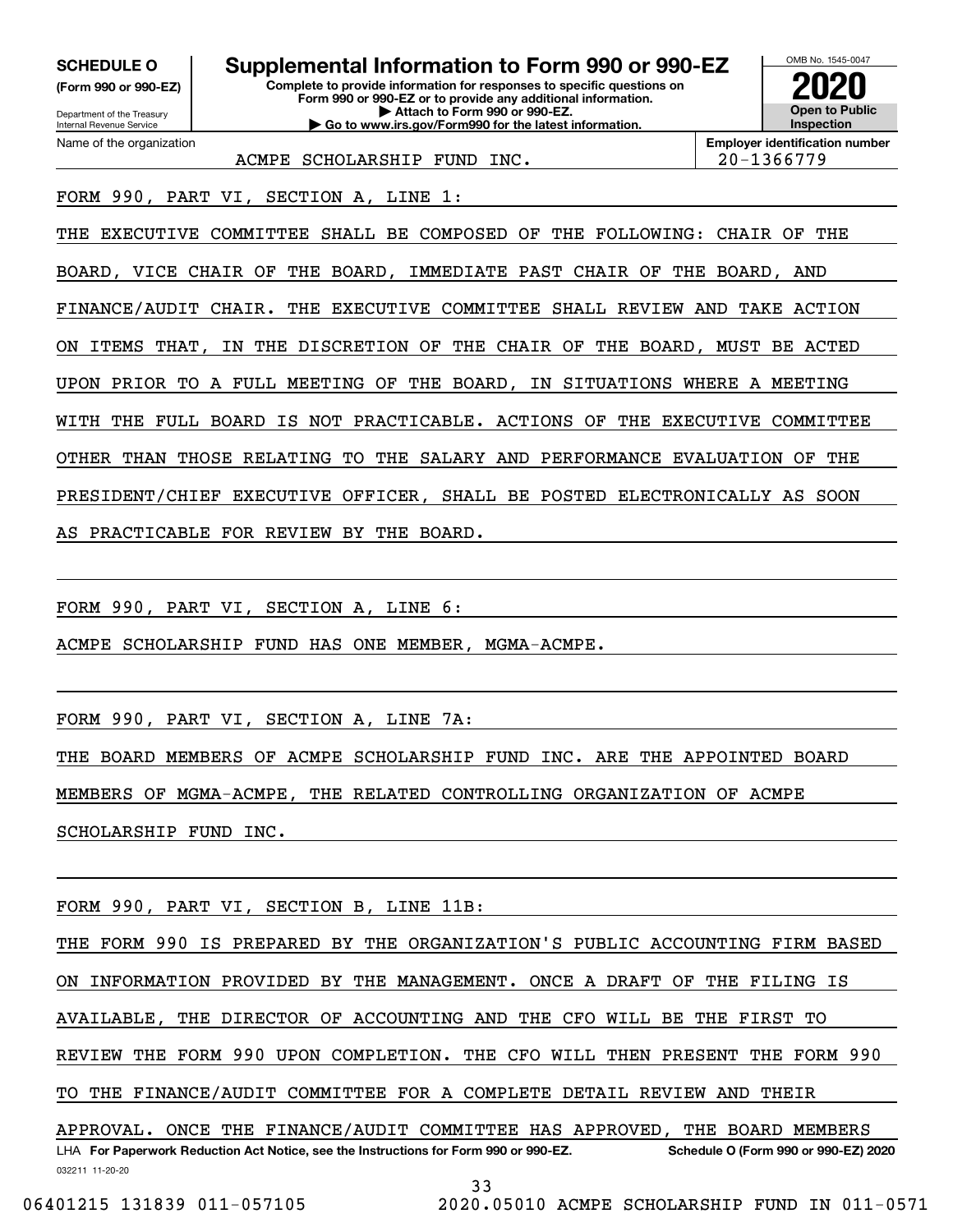| Schedule O (Form 990 or 990-EZ) 2020                                        |  |  |  |  |                             |  |  |  |  |  |  |  | Page 2                                              |  |
|-----------------------------------------------------------------------------|--|--|--|--|-----------------------------|--|--|--|--|--|--|--|-----------------------------------------------------|--|
| Name of the organization                                                    |  |  |  |  | ACMPE SCHOLARSHIP FUND INC. |  |  |  |  |  |  |  | <b>Employer identification number</b><br>20-1366779 |  |
| WILL RECEIVE A COPY OF THE FORM 990 AND THE CHAIR WILL PRESENT THE FORM 990 |  |  |  |  |                             |  |  |  |  |  |  |  |                                                     |  |

FOR APPROVAL BY THE FULL BOARD PRIOR TO THE FORM 990 BEING FILED.

FORM 990, PART VI, SECTION B, LINE 12C:

ACMPE SCHOLARSHIP FUND INC.'S OFFICERS, BOARD OF DIRECTORS, AND COMMITTEE MEMBERS ARE REQUIRED TO DISCLOSE IN WRITING ON AN ANNUAL BASIS ANY INTERESTS THAT COULD GIVE RISE TO CONFLICTS OF INTEREST. IF ANY CONFLICTS EXIST, THE BOARD MEMBERS RECUSE THEMSELVES FROM VOTING ON ANY MATTERS PERTAINING TO THE CONFLICT. THE ORGANIZATION MONITORS COMPLIANCE WITH THE CONFLICT OF INTEREST POLICY BY INQUIRING AT EACH BOARD MEETING WHETHER THERE HAVE BEEN ANY CHANGES THAT COULD GIVE RISE TO A CONFLICT OF INTEREST SINCE THE BOARD MEMBERS SIGNED THE ANNUAL AFFIRMATION. ALL PROCEDURES RELATED TO THE CONFLICTS OF INTEREST ARE DOCUMENTED IN THE MEETING MINUTES. THE FISCAL POLICY 2.01(A) OUTLINES THE POLICY AND PROCEDURE TO FOLLOW.

FORM 990, PART VI, SECTION C, LINE 19:

MGMA-ACMPE POSTS ITS AUDITED CONSOLIDATED FINANCIAL STATEMENTS AND THE IRS FORM 990 AND GOVERNING DOCUMENTS OF ACMPE SCHOLARSHIP FUND INC. ON ITS WEBSITE. THE AUDITED CONSOLIDATED FINANCIAL STATEMENTS, GOVERNING DOCUMENTS, AND CONFLICT OF INTEREST POLICY ARE ALSO AVAILABLE UPON REQUEST.

34

FORM 990, PART XII, LINE 2C

THE PROCESS FOR THE OVERSIGHT OF THE AUDIT AND SELECTION OF AN

ACCOUNTANT HAS NOT CHANGED FROM THE PRIOR YEAR.

032212 11-20-20

06401215 131839 011-057105 2020.05010 ACMPE SCHOLARSHIP FUND IN 011-0571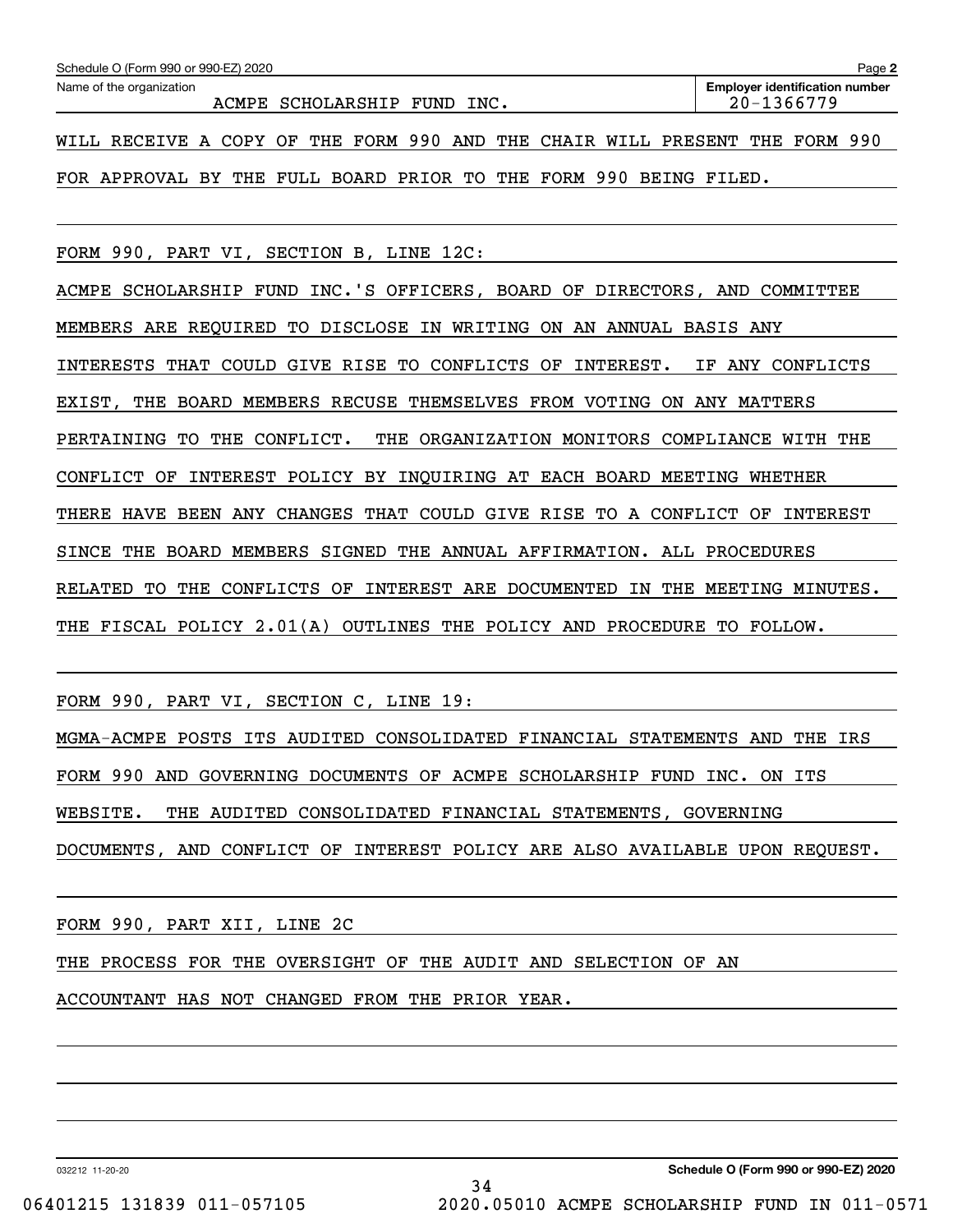032161 10-28-20 LHA

**Related Organizations and Unrelated Partnerships**

**Complete if the organization answered "Yes" on Form 990, Part IV, line 33, 34, 35b, 36, or 37.** |

**Attach to Form 990.**  |

Department of the Treasury Internal Revenue Service Name of the organization

## ACMPE SCHOLARSHIP FUND INC.

**Part I Identification of Disregarded Entities.**  Complete if the organization answered "Yes" on Form 990, Part IV, line 33.

| (a)<br>Name, address, and EIN (if applicable)<br>of disregarded entity | (b)<br>Primary activity | (c)<br>Legal domicile (state or<br>foreign country) | (d)<br>Total income | (e)<br>End-of-year assets | (f)<br>Direct controlling<br>entity |
|------------------------------------------------------------------------|-------------------------|-----------------------------------------------------|---------------------|---------------------------|-------------------------------------|
|                                                                        |                         |                                                     |                     |                           |                                     |
|                                                                        |                         |                                                     |                     |                           |                                     |
|                                                                        |                         |                                                     |                     |                           |                                     |
|                                                                        |                         |                                                     |                     |                           |                                     |

#### **Identification of Related Tax-Exempt Organizations.** Complete if the organization answered "Yes" on Form 990, Part IV, line 34, because it had one or more related tax-exempt **Part II** organizations during the tax year.

| (a)<br>Name, address, and EIN<br>of related organization | (b)<br>Primary activity | (c)<br>Legal domicile (state or<br>foreign country) | (d)<br>Exempt Code<br>section | (e)<br>Public charity<br>status (if section | (f)<br>Direct controlling<br>entity |     | $(g)$<br>Section 512(b)(13)<br>controlled<br>entity? |
|----------------------------------------------------------|-------------------------|-----------------------------------------------------|-------------------------------|---------------------------------------------|-------------------------------------|-----|------------------------------------------------------|
|                                                          |                         |                                                     |                               | 501(c)(3))                                  |                                     | Yes | No                                                   |
| MGMA-ACMPE - 45-2766110                                  |                         |                                                     |                               |                                             |                                     |     |                                                      |
| 104 INVERNESS TERRACE EAST                               | HEALTH CARE MANAGEMENT  |                                                     |                               |                                             |                                     |     |                                                      |
| ENGLEWOOD, CO 80112                                      | ASSOCIATION             | COLORADO                                            | 501(C)(6)                     | N/A                                         | N/A                                 |     | X                                                    |
| MGMA REALTY CORP - $84-1119908$                          |                         |                                                     |                               |                                             |                                     |     |                                                      |
| 104 INVERNESS TERRACE EAST                               |                         |                                                     |                               |                                             |                                     |     |                                                      |
| ENGLEWOOD, CO 80112                                      | REAL ESTATE             | COLORADO                                            | 501(C)(2)                     | N/A                                         | MGMA-ACMPE                          |     | х                                                    |
| MGMA CENTER FOR RESEARCH INC - 84-0647139                |                         |                                                     |                               |                                             |                                     |     |                                                      |
| 104 INVERNESS TERRACE EAST                               |                         |                                                     |                               |                                             |                                     |     |                                                      |
| ENGLEWOOD, CO 80112                                      | RESEARCH                | COLORADO                                            | 501(C)(3)                     | LINE 12A, I                                 | MGMA-ACMPE                          |     | х                                                    |
|                                                          |                         |                                                     |                               |                                             |                                     |     |                                                      |
|                                                          |                         |                                                     |                               |                                             |                                     |     |                                                      |
|                                                          |                         |                                                     |                               |                                             |                                     |     |                                                      |

35

**| Go to www.irs.gov/Form990 for instructions and the latest information. Inspection**

OMB No. 1545-0047

**Open to Public 2020**

**Employer identification number**

20-1366779

**For Paperwork Reduction Act Notice, see the Instructions for Form 990. Schedule R (Form 990) 2020**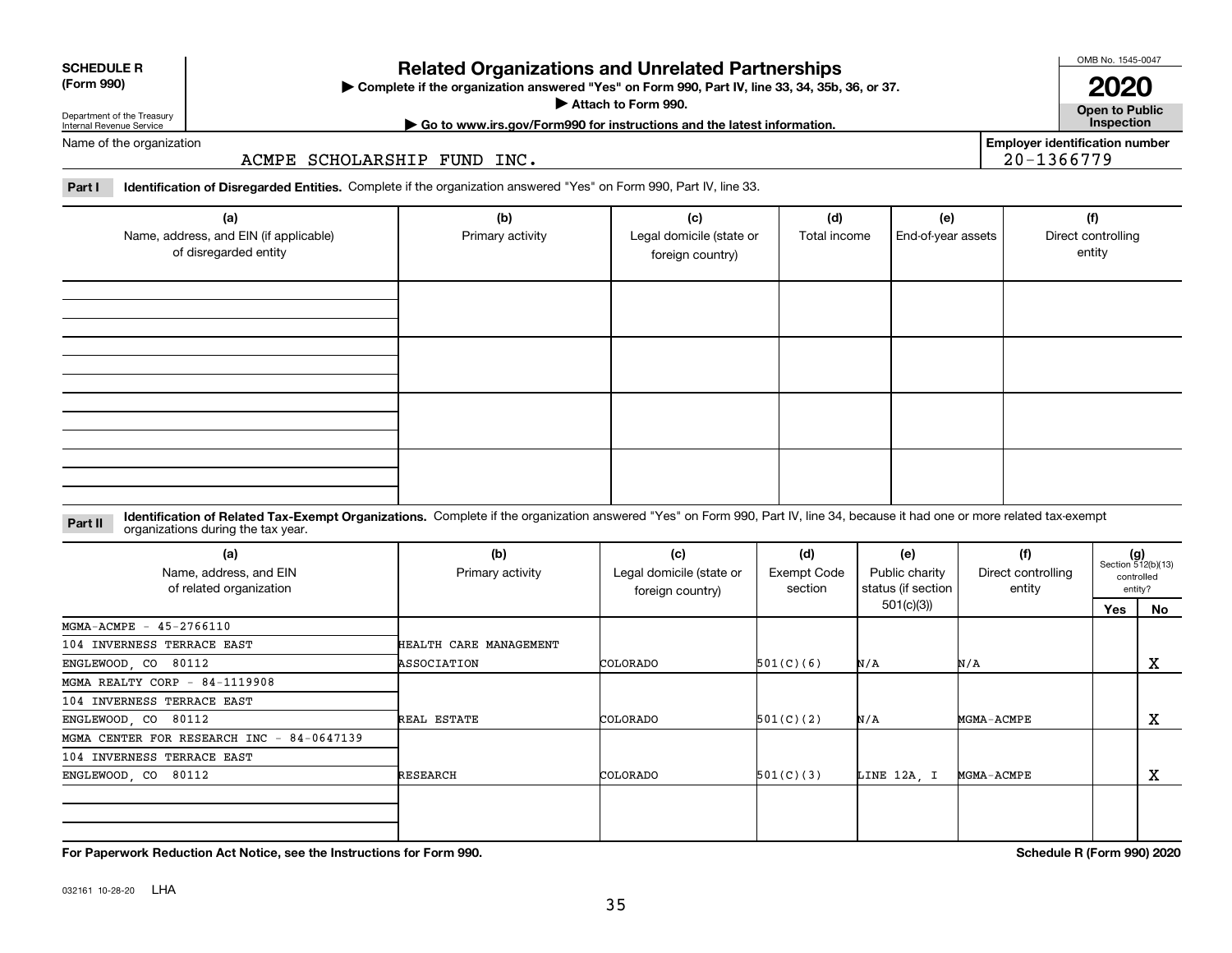### Schedule R (Form 990) 2020 Page ACMPE SCHOLARSHIP FUND INC. 20-1366779

**2**

**Identification of Related Organizations Taxable as a Partnership.** Complete if the organization answered "Yes" on Form 990, Part IV, line 34, because it had one or more related **Part III** organizations treated as a partnership during the tax year.

| (a)                                               | (b)              | (c)                  | (d)                | (e)                                                                 | (f)            | (g)                     |         | (h)              | (i)                                       | (j) | (k)                                                     |
|---------------------------------------------------|------------------|----------------------|--------------------|---------------------------------------------------------------------|----------------|-------------------------|---------|------------------|-------------------------------------------|-----|---------------------------------------------------------|
| Name, address, and EIN<br>of related organization | Primary activity | Legal<br>domicile    | Direct controlling | Predominant income                                                  | Share of total | Share of<br>end-of-year |         | Disproportionate | Code V-UBI<br>amount in box               |     | General or Percentage<br>managing ownership<br>partner? |
|                                                   |                  | (state or<br>foreign | entity             | related, unrelated,<br>excluded from tax under<br>sections 512-514) | income         | assets                  |         | allocations?     | 20 of Schedule<br>K-1 (Form 1065) Yes No. |     |                                                         |
|                                                   |                  | country)             |                    |                                                                     |                |                         | Yes $ $ | No               |                                           |     |                                                         |
|                                                   |                  |                      |                    |                                                                     |                |                         |         |                  |                                           |     |                                                         |
|                                                   |                  |                      |                    |                                                                     |                |                         |         |                  |                                           |     |                                                         |
|                                                   |                  |                      |                    |                                                                     |                |                         |         |                  |                                           |     |                                                         |
|                                                   |                  |                      |                    |                                                                     |                |                         |         |                  |                                           |     |                                                         |
|                                                   |                  |                      |                    |                                                                     |                |                         |         |                  |                                           |     |                                                         |
|                                                   |                  |                      |                    |                                                                     |                |                         |         |                  |                                           |     |                                                         |
|                                                   |                  |                      |                    |                                                                     |                |                         |         |                  |                                           |     |                                                         |
|                                                   |                  |                      |                    |                                                                     |                |                         |         |                  |                                           |     |                                                         |
|                                                   |                  |                      |                    |                                                                     |                |                         |         |                  |                                           |     |                                                         |
|                                                   |                  |                      |                    |                                                                     |                |                         |         |                  |                                           |     |                                                         |
|                                                   |                  |                      |                    |                                                                     |                |                         |         |                  |                                           |     |                                                         |
|                                                   |                  |                      |                    |                                                                     |                |                         |         |                  |                                           |     |                                                         |
|                                                   |                  |                      |                    |                                                                     |                |                         |         |                  |                                           |     |                                                         |
|                                                   |                  |                      |                    |                                                                     |                |                         |         |                  |                                           |     |                                                         |
|                                                   |                  |                      |                    |                                                                     |                |                         |         |                  |                                           |     |                                                         |
|                                                   |                  |                      |                    |                                                                     |                |                         |         |                  |                                           |     |                                                         |
|                                                   |                  |                      |                    |                                                                     |                |                         |         |                  |                                           |     |                                                         |

**Identification of Related Organizations Taxable as a Corporation or Trust.** Complete if the organization answered "Yes" on Form 990, Part IV, line 34, because it had one or more related **Part IV** organizations treated as a corporation or trust during the tax year.

| (a)<br>Name, address, and EIN<br>of related organization | (b)<br>Primary activity  | (c)<br>Legal domicile<br>(state or<br>foreign | (d)<br>Direct controlling<br>entity | (e)<br>Type of entity<br>(C corp, S corp,<br>or trust) | (f)<br>Share of total<br>income | (g)<br>Share of<br>end-of-year<br>assets | (h)<br> Percentage <br>ownership | (i)<br>Section<br>512(b)(13)<br>controlled<br>entity? |          |
|----------------------------------------------------------|--------------------------|-----------------------------------------------|-------------------------------------|--------------------------------------------------------|---------------------------------|------------------------------------------|----------------------------------|-------------------------------------------------------|----------|
|                                                          |                          | country)                                      |                                     |                                                        |                                 |                                          |                                  |                                                       | Yes   No |
| MGMA SERVICES INC - 84-1546758                           |                          |                                               |                                     |                                                        |                                 |                                          |                                  |                                                       |          |
| 104 INVERNESS TERRACE EAST                               |                          |                                               |                                     |                                                        |                                 |                                          |                                  |                                                       |          |
| ENGLEWOOD, CO 80112                                      | <b>BUSINESS VENTURES</b> | CO                                            | MGMA-ACMPE                          | C CORP                                                 | $\mathbf{0}$ .                  | $\mathfrak{o}$ .                         | $.00$ <sup>8</sup>               |                                                       | X        |
|                                                          |                          |                                               |                                     |                                                        |                                 |                                          |                                  |                                                       |          |
|                                                          |                          |                                               |                                     |                                                        |                                 |                                          |                                  |                                                       |          |
|                                                          |                          |                                               |                                     |                                                        |                                 |                                          |                                  |                                                       |          |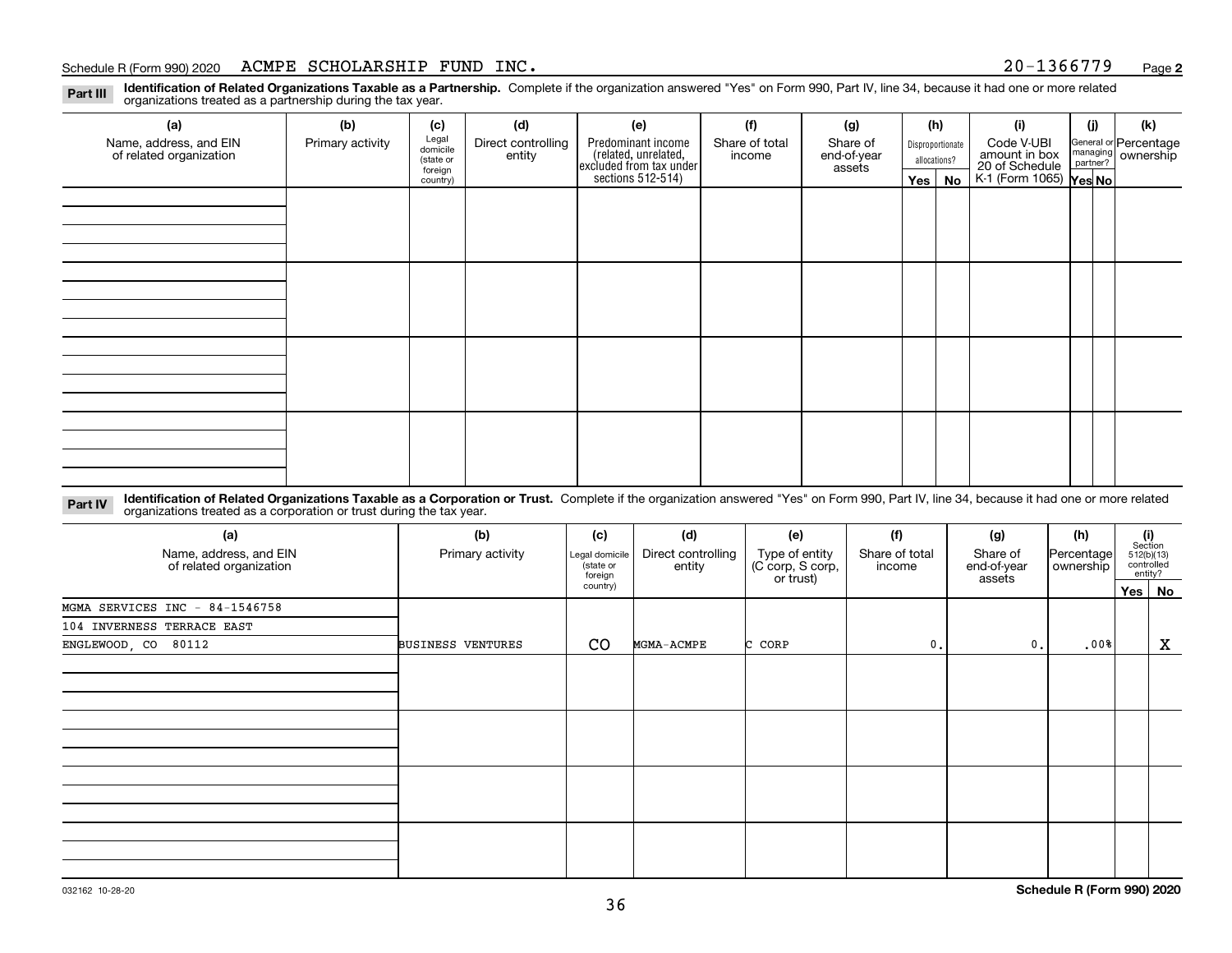## Schedule R (Form 990) 2020 Page ACMPE SCHOLARSHIP FUND INC. 20-1366779

**Part V** T**ransactions With Related Organizations.** Complete if the organization answered "Yes" on Form 990, Part IV, line 34, 35b, or 36.

| Note: Complete line 1 if any entity is listed in Parts II, III, or IV of this schedule.                                                                                                                                        |                | Yes I | No                      |
|--------------------------------------------------------------------------------------------------------------------------------------------------------------------------------------------------------------------------------|----------------|-------|-------------------------|
| During the tax year, did the organization engage in any of the following transactions with one or more related organizations listed in Parts II-IV?                                                                            |                |       |                         |
|                                                                                                                                                                                                                                | 1a             |       | $\mathbf x$             |
| b Gift, grant, or capital contribution to related organization(s) manufactured and contribution to related organization(s)                                                                                                     | 1 <sub>b</sub> |       | $\mathbf X$             |
| c Gift, grant, or capital contribution from related organization(s) material content and contribution from related organization(s) material content and content and contribution from related organization(s) material content | 1c             |       | $\mathbf X$             |
|                                                                                                                                                                                                                                | 1 <sub>d</sub> |       | $\mathbf X$             |
|                                                                                                                                                                                                                                | 1e             | X     |                         |
|                                                                                                                                                                                                                                |                |       |                         |
| Dividends from related organization(s) manufactured and contract and contract and contract and contract and contract and contract and contract and contract and contract and contract and contract and contract and contract a | 1f             |       | X                       |
| g Sale of assets to related organization(s) manufactured content and content and content and content and content and content and content and content and content and content and content and content and content and content a | 1 <sub>g</sub> |       | $\mathbf X$             |
| h Purchase of assets from related organization(s) manufactured and content to content the content of assets from related organization(s)                                                                                       | 1 <sub>h</sub> |       | $\overline{\mathbf{X}}$ |
|                                                                                                                                                                                                                                | 1i             |       | $\mathbf X$             |
| Lease of facilities, equipment, or other assets to related organization(s) [11] manufactured manufactured manufactured manufactured manufactured manufactured manufactured manufactured manufactured manufactured manufactured | 11             |       | $\overline{\mathbf{X}}$ |
|                                                                                                                                                                                                                                |                |       |                         |
|                                                                                                                                                                                                                                | 1k             |       | X                       |
| Performance of services or membership or fundraising solicitations for related organization(s) [11] processors content in the series of services or membership or fundraising solicitations for related organization(s) [11] p | 11             |       | $\overline{\mathbf{x}}$ |
| m Performance of services or membership or fundraising solicitations by related organization(s)                                                                                                                                | 1 <sub>m</sub> |       | $\overline{\mathbf{x}}$ |
|                                                                                                                                                                                                                                | 1n             | X     |                         |
| <b>o</b> Sharing of paid employees with related organization(s)                                                                                                                                                                | 1o             | X     |                         |
|                                                                                                                                                                                                                                |                |       |                         |
| p Reimbursement paid to related organization(s) for expenses [1111] content to content the content of the content of the content of the content of the content of the content of the content of the content of the content of  | 1 <sub>p</sub> |       | х                       |
|                                                                                                                                                                                                                                | 1a             |       | $\mathbf X$             |
|                                                                                                                                                                                                                                |                |       |                         |
| Other transfer of cash or property to related organization(s)                                                                                                                                                                  | 1r             |       | X                       |
|                                                                                                                                                                                                                                | 1s             |       | $\mathbf{x}$            |
| If the answer to any of the above is "Yes," see the instructions for information on who must complete this line, including covered relationships and transaction thresholds.                                                   |                |       |                         |

| (a)<br>Name of related organization | (b)<br>Transaction<br>type (a-s) | (c)<br>Amount involved | (d)<br>Method of determining amount involved |
|-------------------------------------|----------------------------------|------------------------|----------------------------------------------|
| $(1)$ MGMA-ACMPE                    | Е                                |                        | 134, 702. INTERCOMPANY PAYABLE               |
| (2)                                 |                                  |                        |                                              |
| (3)                                 |                                  |                        |                                              |
| (4)                                 |                                  |                        |                                              |
| (5)                                 |                                  |                        |                                              |
| (6)                                 |                                  |                        |                                              |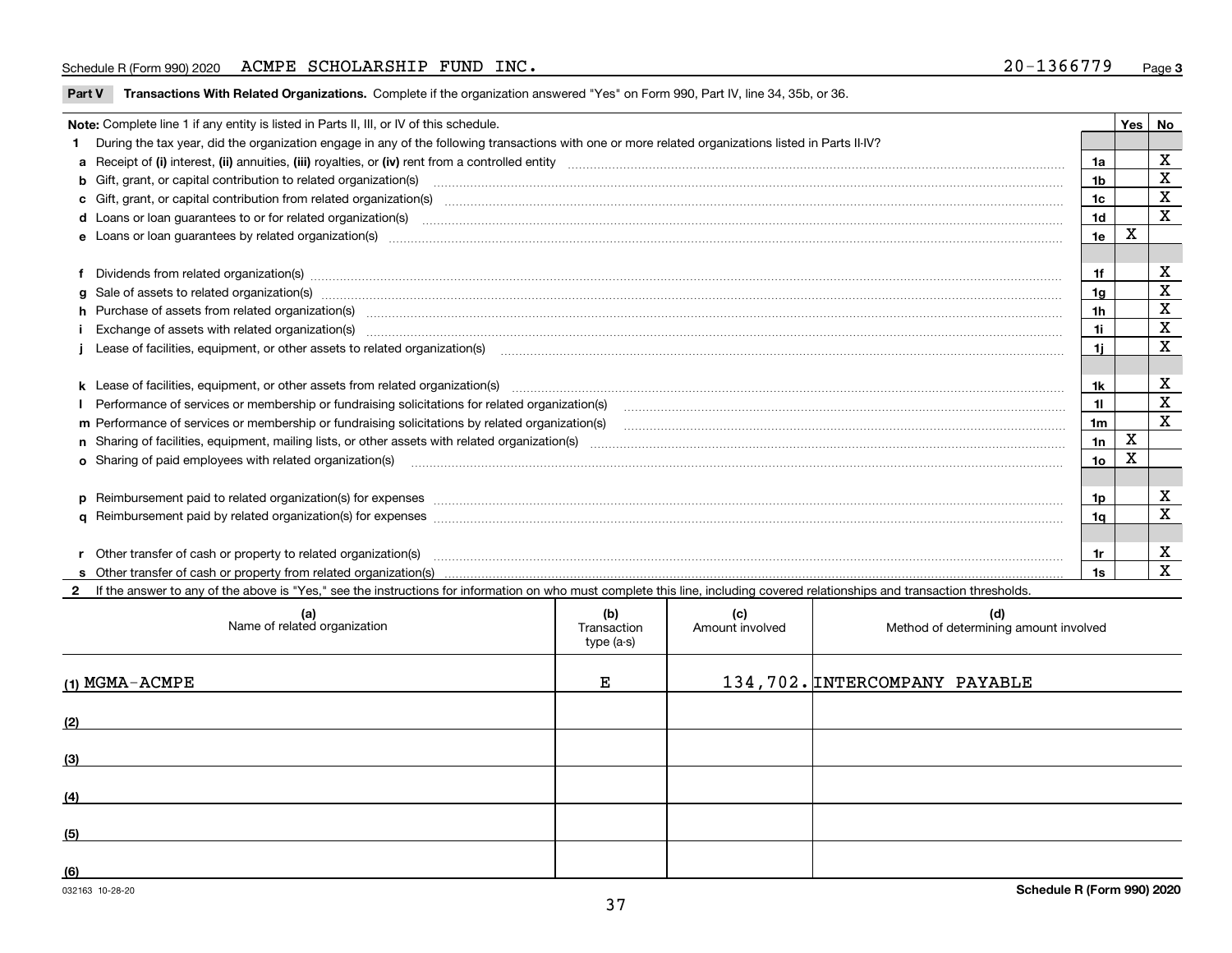### Schedule R (Form 990) 2020 Page ACMPE SCHOLARSHIP FUND INC. 20-1366779

**Part VI Unrelated Organizations Taxable as a Partnership. Complete if the organization answered "Yes" on Form 990, Part IV, line 37.** 

Provide the following information for each entity taxed as a partnership through which the organization conducted more than five percent of its activities (measured by total assets or gross revenue) that was not a related organization. See instructions regarding exclusion for certain investment partnerships.

| ັ                      | ັ<br>ັ           |                   |                                                                                            |                                      |  |          |             |  |                                       |                                                                                              |        |     |
|------------------------|------------------|-------------------|--------------------------------------------------------------------------------------------|--------------------------------------|--|----------|-------------|--|---------------------------------------|----------------------------------------------------------------------------------------------|--------|-----|
| (a)                    | (b)              | (c)               | (d)                                                                                        | (e)<br>Are all                       |  | (f)      | (g)         |  | (h)                                   | (i)                                                                                          | (i)    | (k) |
| Name, address, and EIN | Primary activity | Legal domicile    | Predominant income<br>(related, unrelated,<br>excluded from tax under<br>sections 512-514) | partners sec.<br>501(c)(3)<br>orgs.? |  | Share of | Share of    |  | Dispropor-<br>tionate<br>allocations? | Code V-UBI<br>amount in box 20 managing<br>of Schedule K-1 partner?<br>(Form 1065)<br>ves No |        |     |
| of entity              |                  | (state or foreign |                                                                                            |                                      |  | total    | end-of-year |  |                                       |                                                                                              |        |     |
|                        |                  | country)          |                                                                                            | Yes No                               |  | income   | assets      |  | Yes No                                |                                                                                              | Yes No |     |
|                        |                  |                   |                                                                                            |                                      |  |          |             |  |                                       |                                                                                              |        |     |
|                        |                  |                   |                                                                                            |                                      |  |          |             |  |                                       |                                                                                              |        |     |
|                        |                  |                   |                                                                                            |                                      |  |          |             |  |                                       |                                                                                              |        |     |
|                        |                  |                   |                                                                                            |                                      |  |          |             |  |                                       |                                                                                              |        |     |
|                        |                  |                   |                                                                                            |                                      |  |          |             |  |                                       |                                                                                              |        |     |
|                        |                  |                   |                                                                                            |                                      |  |          |             |  |                                       |                                                                                              |        |     |
|                        |                  |                   |                                                                                            |                                      |  |          |             |  |                                       |                                                                                              |        |     |
|                        |                  |                   |                                                                                            |                                      |  |          |             |  |                                       |                                                                                              |        |     |
|                        |                  |                   |                                                                                            |                                      |  |          |             |  |                                       |                                                                                              |        |     |
|                        |                  |                   |                                                                                            |                                      |  |          |             |  |                                       |                                                                                              |        |     |
|                        |                  |                   |                                                                                            |                                      |  |          |             |  |                                       |                                                                                              |        |     |
|                        |                  |                   |                                                                                            |                                      |  |          |             |  |                                       |                                                                                              |        |     |
|                        |                  |                   |                                                                                            |                                      |  |          |             |  |                                       |                                                                                              |        |     |
|                        |                  |                   |                                                                                            |                                      |  |          |             |  |                                       |                                                                                              |        |     |
|                        |                  |                   |                                                                                            |                                      |  |          |             |  |                                       |                                                                                              |        |     |
|                        |                  |                   |                                                                                            |                                      |  |          |             |  |                                       |                                                                                              |        |     |
|                        |                  |                   |                                                                                            |                                      |  |          |             |  |                                       |                                                                                              |        |     |
|                        |                  |                   |                                                                                            |                                      |  |          |             |  |                                       |                                                                                              |        |     |
|                        |                  |                   |                                                                                            |                                      |  |          |             |  |                                       |                                                                                              |        |     |
|                        |                  |                   |                                                                                            |                                      |  |          |             |  |                                       |                                                                                              |        |     |
|                        |                  |                   |                                                                                            |                                      |  |          |             |  |                                       |                                                                                              |        |     |
|                        |                  |                   |                                                                                            |                                      |  |          |             |  |                                       |                                                                                              |        |     |
|                        |                  |                   |                                                                                            |                                      |  |          |             |  |                                       |                                                                                              |        |     |
|                        |                  |                   |                                                                                            |                                      |  |          |             |  |                                       |                                                                                              |        |     |
|                        |                  |                   |                                                                                            |                                      |  |          |             |  |                                       |                                                                                              |        |     |
|                        |                  |                   |                                                                                            |                                      |  |          |             |  |                                       |                                                                                              |        |     |
|                        |                  |                   |                                                                                            |                                      |  |          |             |  |                                       |                                                                                              |        |     |
|                        |                  |                   |                                                                                            |                                      |  |          |             |  |                                       |                                                                                              |        |     |
|                        |                  |                   |                                                                                            |                                      |  |          |             |  |                                       |                                                                                              |        |     |
|                        |                  |                   |                                                                                            |                                      |  |          |             |  |                                       |                                                                                              |        |     |
|                        |                  |                   |                                                                                            |                                      |  |          |             |  |                                       |                                                                                              |        |     |
|                        |                  |                   |                                                                                            |                                      |  |          |             |  |                                       |                                                                                              |        |     |
|                        |                  |                   |                                                                                            |                                      |  |          |             |  |                                       |                                                                                              |        |     |
|                        |                  |                   |                                                                                            |                                      |  |          |             |  |                                       |                                                                                              |        |     |
|                        |                  |                   |                                                                                            |                                      |  |          |             |  |                                       |                                                                                              |        |     |
|                        |                  |                   |                                                                                            |                                      |  |          |             |  |                                       |                                                                                              |        |     |

**Schedule R (Form 990) 2020**